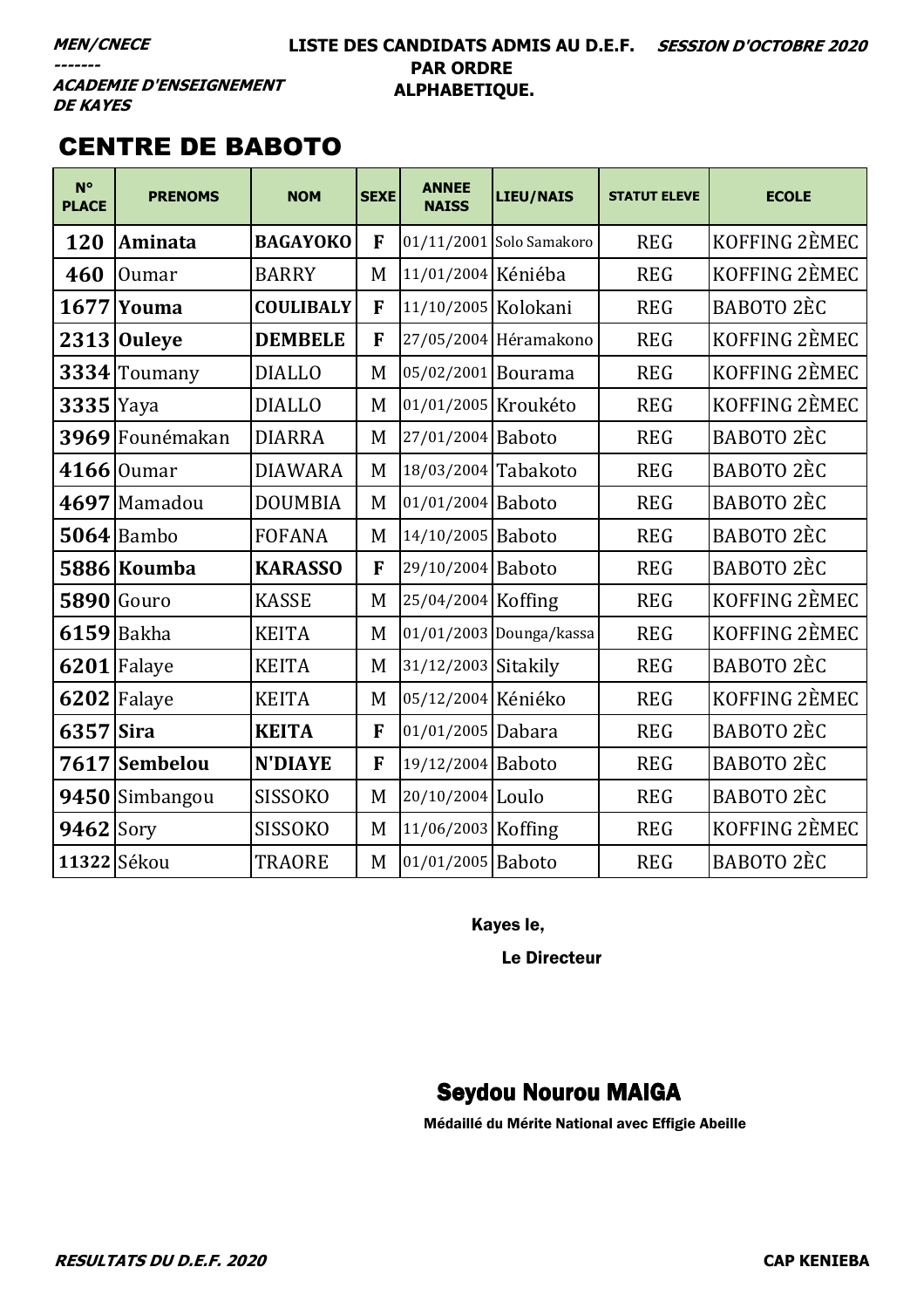### LISTE DES CANDIDATS ADMIS AU D.E.F. SESSION D'OCTOBRE 2020 **PAR ORDRE** ALPHABETIQUE.

**ACADEMIE D'ENSEIGNEMENT DE KAYES** 

# **CENTRE DE BALLABOUGOU 2è C**

| $N^{\circ}$<br><b>PLACE</b> | <b>PRENOMS</b>                | <b>NOM</b>     | <b>SEXE</b> | <b>ANNEE</b><br><b>NAISS</b> | LIEU/NAIS                   | <b>STATUT ELEVE</b> | <b>ECOLE</b>             |
|-----------------------------|-------------------------------|----------------|-------------|------------------------------|-----------------------------|---------------------|--------------------------|
| 941                         | <b>Mariam</b>                 | <b>CAMARA</b>  | F           | 19/10/2004 Kayes             |                             | <b>REG</b>          | <b>BALLABOUGOU 2ÈMEC</b> |
| 1211                        | Ramata                        | <b>CISSE</b>   | F           | 05/03/2006 Kassama           |                             | <b>REG</b>          | BALLABOUGOU 2ÈMEC        |
|                             | 1666 Drissa                   | COULIBALY      | M           | 14/08/2003 Sanso             |                             | <b>REG</b>          | <b>BALLABOUGOU 2ÈMEC</b> |
|                             | 1671 Mohamed Moctar COULIBALY |                | M           | 18/12/2006 Kéniéba           |                             | <b>REG</b>          | BALLABOUGOU 2ÈMEC        |
|                             | 2045 Kontéba                  | <b>DANSOKO</b> | F           | 02/03/2005 Kéniéba           |                             | <b>REG</b>          | BALLABOUGOU 2ÈMEC        |
| 2775                        | Diawoye                       | <b>DIAKITE</b> | M           | 20/01/2004 Niamafé           |                             | <b>REG</b>          | <b>BALLABOUGOU 2ÈMEC</b> |
| 3272                        | <b>Assanatou</b>              | <b>DIALLO</b>  | F           | 30/09/2004 Kéniéba           |                             | <b>REG</b>          | BALLABOUGOU 2ÈMEC        |
| 3979                        | Mouneïssa                     | <b>DIARRA</b>  | F           | 01/01/2003 Yangasso          |                             | <b>REG</b>          | BALLABOUGOU 2ÈMEC        |
|                             | 4260 Aminata                  | <b>DIENG</b>   | F           | 20/06/2005 Kenieba           |                             | <b>REG</b>          | BALLABOUGOU 2ÈMEC        |
| 4948 Hawa                   |                               | <b>FANE</b>    | F           | 06/09/2003 Kéniéba           |                             | <b>REG</b>          | <b>BALLABOUGOU 2ÈMEC</b> |
| 4949                        | <b>Bintou</b>                 | <b>FANE</b>    | F           | 09/09/2003 Kéniéba           |                             | <b>REG</b>          | BALLABOUGOU 2ÈMEC        |
| 5480                        | Noumady                       | KAMISSOKO      | M           | 03/03/2000 Bouréya           |                             | <b>REG</b>          | <b>BALLABOUGOU 2ÈMEC</b> |
| 5530 Sabi                   |                               | <b>KANE</b>    | M           | 02/07/2005 Kéniéba           |                             | <b>REG</b>          | BALLABOUGOU 2ÈMEC        |
| 6200                        | Fakourou                      | <b>KEITA</b>   | M           | 03/08/2002 Goléa             |                             | <b>REG</b>          | BALLABOUGOU 2ÈMEC        |
|                             | 6245 Guéta                    | <b>KEITA</b>   | F           | 01/01/2005 Siribaya          |                             | <b>REG</b>          | BALLABOUGOU 2ÈMEC        |
|                             | 6251 Ibrahima                 | <b>KEITA</b>   | M           | 12/04/2004 Faléa             |                             | <b>REG</b>          | <b>BALLABOUGOU 2ÈMEC</b> |
| 6285 Mady                   |                               | <b>KEITA</b>   | F           |                              | 26/09/2004 Guindinsou       | <b>REG</b>          | BALLABOUGOU 2ÈMEC        |
| 6301                        | Mariama                       | <b>KEITA</b>   | F           | 09/12/2002 Kéniéba           |                             | <b>REG</b>          | <b>BALLABOUGOU 2ÈMEC</b> |
| 6447 Sitafa                 |                               | <b>KIABOU</b>  | M           |                              | 17/11/2005 Mamoudouya       | <b>REG</b>          | BALLABOUGOU 2ÈMEC        |
|                             | $6556$ Famoro                 | <b>KONARE</b>  | M           |                              | 29/05/2005 Libréville-Gabon | <b>REG</b>          | <b>BALLABOUGOU 2ÈMEC</b> |
| 6882                        | <b>Oumar</b>                  | <b>KONDE</b>   | M           | 01/10/2003 Sagabary          |                             | <b>REG</b>          | BALLABOUGOU 2ÈMEC        |
| 9456                        | Sira Marie Madeleine          | <b>SISSOKO</b> | F           | 17/04/2006 Kati              |                             | <b>REG</b>          | <b>BALLABOUGOU 2ÈMEC</b> |
|                             | 11566 Martinienne             | <b>ZERBO</b>   | F           | 02/07/2001 KOURY             |                             | <b>REG</b>          | <b>BALLABOUGOU 2ÈMEC</b> |

Kayes le,

Le Directeur

# **Seydou Nourou MAIGA**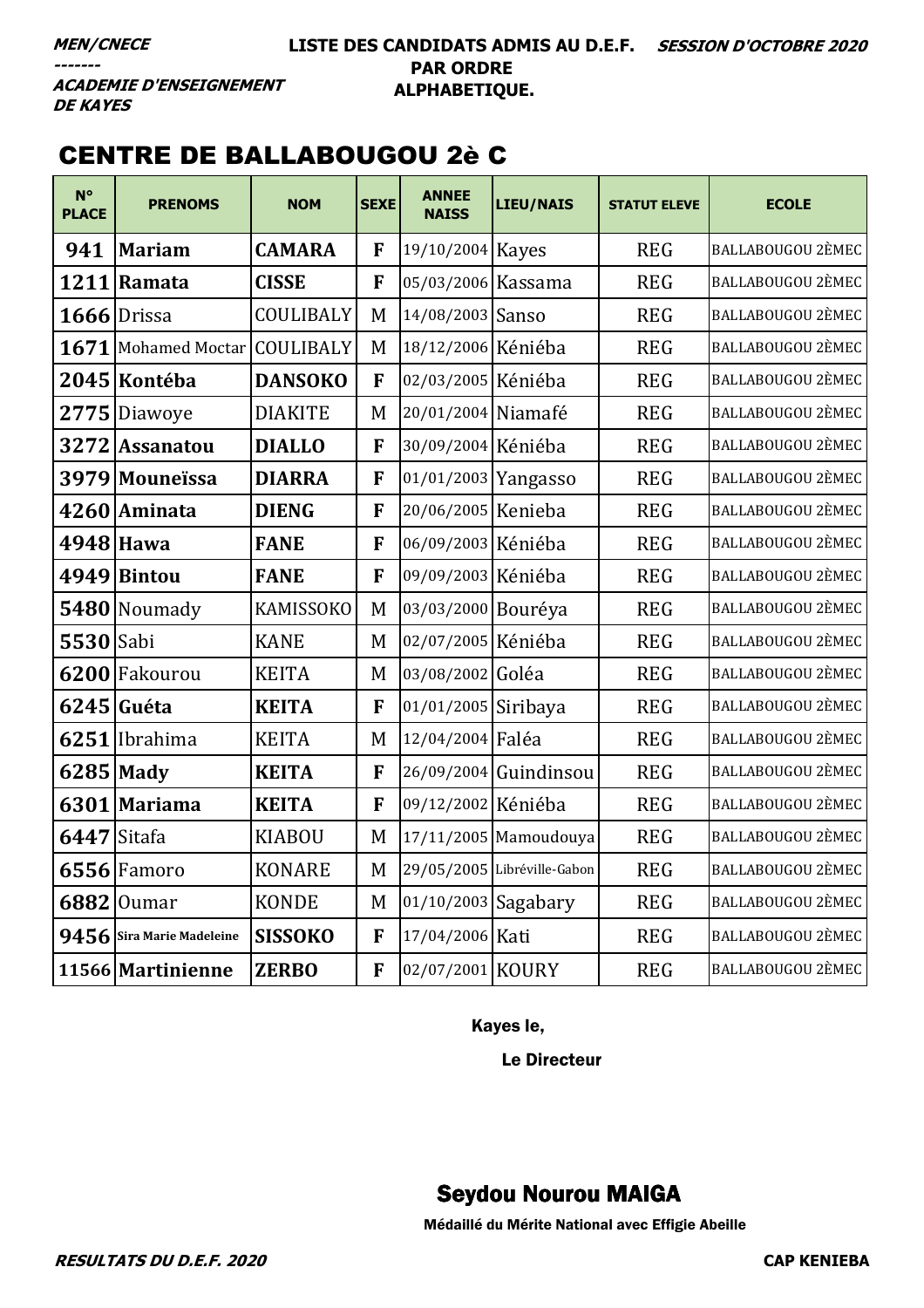$---$ 

### LISTE DES CANDIDATS ADMIS AU D.E.F. SESSION D'OCTOBRE 2020 **PAR ORDRE** ALPHABETIQUE.

**ACADEMIE D'ENSEIGNEMENT DE KAYES** 

# **CENTRE DE DABIA**

| $N^{\circ}$<br><b>PLACE</b> | <b>PRENOMS</b> | <b>NOM</b>     | <b>SEXE</b> | <b>ANNEE</b><br><b>NAISS</b> | <b>LIEU/NAIS</b>      | <b>STATUT ELEVE</b> | <b>ECOLE</b> |
|-----------------------------|----------------|----------------|-------------|------------------------------|-----------------------|---------------------|--------------|
| 1959                        | Niambouré      | <b>DANFAGA</b> | M           | 17/11/2004 Mamban            |                       | <b>REG</b>          | DABIA 2ÈMEC  |
| 2466                        | Djely Sara     | <b>DIABATE</b> | M           | 01/01/2004                   | Dabia                 | <b>REG</b>          | DABIA 2ÈMEC  |
| 3961                        | Assa           | <b>DIARRA</b>  | F           | 05/05/2003                   | Dabia                 | <b>REG</b>          | DABIA 2ÈMEC  |
|                             | 4158 Fatoumata | <b>DIAWARA</b> | F           | 01/01/2003 Dabia             |                       | <b>REG</b>          | DABIA 2ÈMEC  |
| 6156                        | Ansoumane      | <b>KEITA</b>   | M           | 01/02/2001                   | Salingouma            | <b>REG</b>          | DABIA 2ÈMEC  |
|                             | $6163$ Bantan  | <b>KEITA</b>   | M           | 18/03/2004                   | Toumboun              | <b>REG</b>          | DABIA 2ÈMEC  |
|                             | 6196 Fadiala   | <b>KEITA</b>   | M           | 01/01/2004 Kasaya            |                       | <b>REG</b>          | DABIA 2ÈMEC  |
| 6220                        | Fassiriman     | <b>KEITA</b>   | M           | 01/01/2003 Dabia             |                       | <b>REG</b>          | DABIA 2ÈMEC  |
| $6229$ Fily                 |                | <b>KEITA</b>   | F           | 01/01/2003 Dabia             |                       | <b>REG</b>          | DABIA 2ÈMEC  |
| 6273                        | Koumba         | <b>KEITA</b>   | F           | 01/01/2004 Dabia             |                       | <b>REG</b>          | DABIA 2ÈMEC  |
| 6291                        | Malick         | <b>KEITA</b>   | M           | 21/02/2003 Dabia             |                       | <b>REG</b>          | DABIA 2ÈMEC  |
|                             | $6336$ Sambou  | <b>KEITA</b>   | M           | 01/01/2004 Dabaya            |                       | <b>REG</b>          | DABIA 2ÈMEC  |
|                             | 6339 Sandiakou | <b>KEITA</b>   | M           |                              | 10/12/2004 Selingouma | <b>REG</b>          | DABIA 2ÈMEC  |
|                             | 8368 Maimouna  | <b>SEDY</b>    | F           | 02/11/2005 Dabia             |                       | <b>REG</b>          | DABIA 2ÈMEC  |
|                             | 10611 Astan    | <b>TOURE</b>   | F           | 01/01/2006 Diabarou          |                       | <b>REG</b>          | DABIA 2ÈMEC  |
|                             | 10619 Gaoussou | TOURE          | M           | 23/09/2005 Dabia             |                       | <b>REG</b>          | DABIA 2ÈMEC  |
|                             | 10621 Kadialou | <b>TOURE</b>   | M           | 01/01/2004 Dabia             |                       | <b>REG</b>          | DABIA 2ÈMEC  |

Kayes le,

**Le Directeur** 

# **Seydou Nourou MAIGA**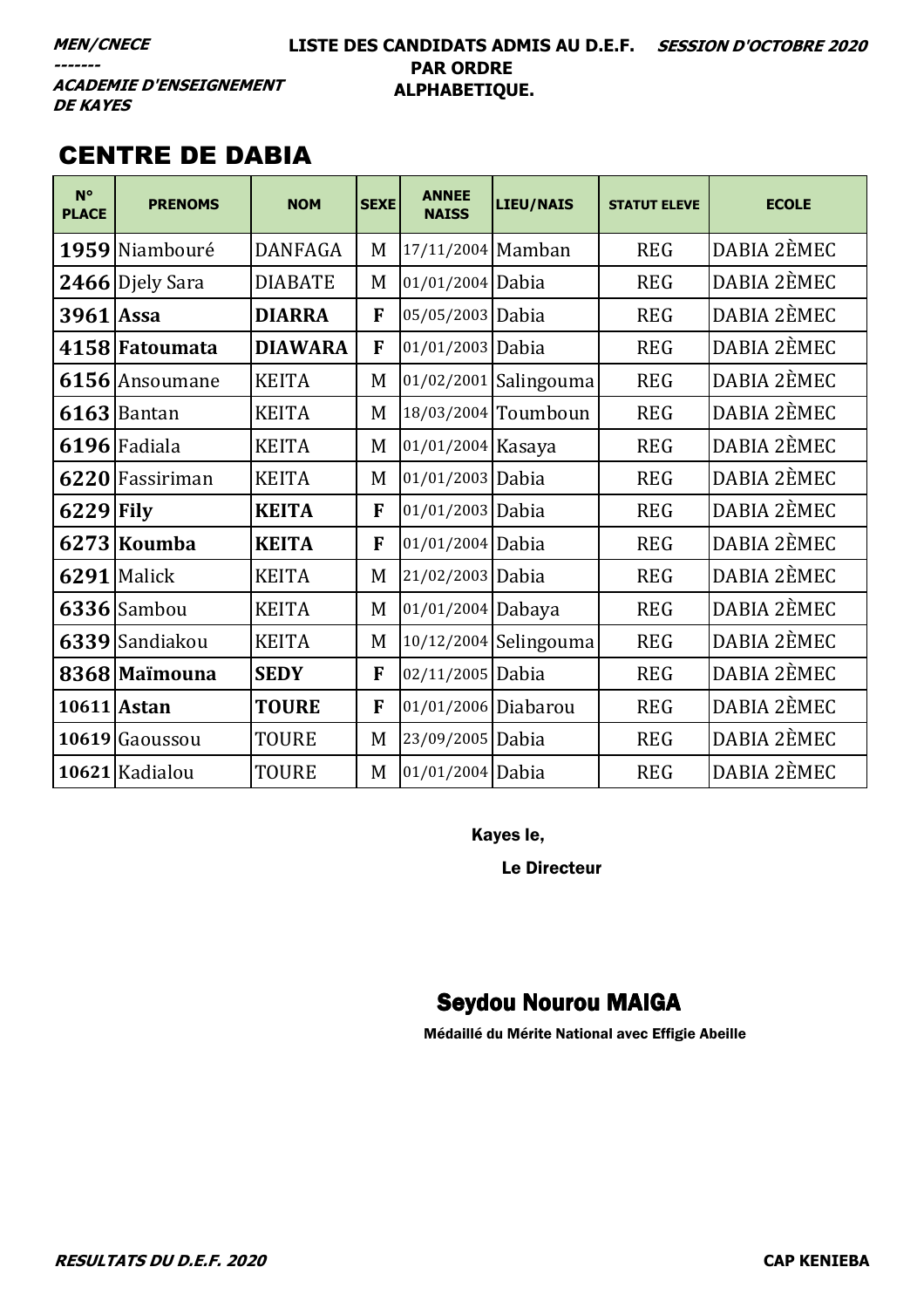### LISTE DES CANDIDATS ADMIS AU D.E.F. SESSION D'OCTOBRE 2020 **PAR ORDRE** ALPHABETIQUE.

**ACADEMIE D'ENSEIGNEMENT DE KAYES** 

# **CENTRE DE DANDOUKO**

| $N^{\circ}$<br><b>PLACE</b> | <b>PRENOMS</b>  | <b>NOM</b>     | <b>SEXE</b> | <b>ANNEE</b><br><b>NAISS</b> | LIEU/NAIS                    | <b>STATUT ELEVE</b> | <b>ECOLE</b>   |
|-----------------------------|-----------------|----------------|-------------|------------------------------|------------------------------|---------------------|----------------|
| 457                         | Gninè           | <b>BARRY</b>   | F           | 18/04/2005 Korofina          |                              | <b>REG</b>          | DIABAROU 2ÈMEC |
| 1185                        | <b>Bintou</b>   | <b>CISSE</b>   | F           | 01/01/2005 Diabarou          |                              | <b>REG</b>          | DIABAROU 2ÈMEC |
|                             | 1886 Fadiala    | <b>DABO</b>    | M           |                              | 01/01/2006 Kémélingué        | <b>REG</b>          | DIABAROU 2ÈMEC |
|                             | 3270 Arafou     | <b>DIALLO</b>  | M           | 01/01/1993 Kenieba           |                              | CL                  | CL             |
|                             | 3291 Hamadou    | <b>DIALLO</b>  | M           | 25/03/2002 Diabarou          |                              | <b>REG</b>          | DIABAROU 2ÈMEC |
|                             | 3299 Kadiatou   | <b>DIALLO</b>  | F           | 19/01/2004 Sévaré            |                              | <b>REG</b>          | DIABAROU 2ÈMEC |
|                             | 3965 Djélika    | <b>DIARRA</b>  | F           | 15/05/2005 Korofina          |                              | <b>REG</b>          | DANDOUKO 2ÈMEC |
| 4153 Balla                  |                 | <b>DIAWARA</b> | M           | 31/10/1997 Koula             |                              | CL                  | CL             |
|                             | $4159$ Filifing | <b>DIAWARA</b> | M           |                              | 01/01/2003 Kouloudjè         | <b>REG</b>          | DANDOUKO 2ÈMEC |
| 4242 Aïsse                  |                 | <b>DICKO</b>   | F           | 01/01/2005 Diabarou          |                              | <b>REG</b>          | DIABAROU 2ÈMEC |
|                             | 4701 Youssouf   | <b>DOUMBIA</b> | M           | 01/01/2005 Diabarou          |                              | <b>REG</b>          | DIABAROU 2ÈMEC |
|                             | 5674 M'Bamakan  | <b>KANOUTE</b> | M           | 01/01/2002 Dabia             |                              | <b>REG</b>          | DIABAROU 2ÈMEC |
|                             | 6236 Founeké    | <b>KEITA</b>   | M           | 16/10/2002 Dialakoto         |                              | <b>REG</b>          | DIABAROU 2ÈMEC |
|                             | $6250$ Hawa     | <b>KEITA</b>   | F           | 20/02/2002 Diabarou          |                              | <b>REG</b>          | DIABAROU 2ÈMEC |
| <b>6280</b> Mady            |                 | <b>KEITA</b>   | M           | 07/08/2004 Diabarou          |                              | <b>REG</b>          | DIABAROU 2ÈMEC |
|                             | 6292 Mamadou    | <b>KEITA</b>   | M           | 01/01/2006 Siribaya          |                              | <b>REG</b>          | DANDOUKO 2ÈMEC |
|                             | 6293 Mamadou    | <b>KEITA</b>   | M           |                              | 04/10/2003 DANDOUKO          | <b>REG</b>          | DANDOUKO 2ÈMEC |
|                             | 6299 Mariam     | <b>KEITA</b>   | F           |                              | 12/05/2002 Maternité Kéniéba | <b>REG</b>          | DIABAROU 2ÈMEC |
|                             | 8171 Dialia     | <b>SANGARE</b> | F           | 10/09/1998 Sikasso           |                              | CL                  | CL             |
|                             | 9369 Mariam F   | <b>SISSOKO</b> | F           | 01/01/2005 Sitakily          |                              | <b>REG</b>          | DIABAROU 2ÈMEC |
|                             | $10245$ Mariam  | <b>TANGARA</b> | F           | 13/04/2005 Ségou             |                              | <b>REG</b>          | DIABAROU 2ÈMEC |
|                             | 11298 Hawa      | <b>TRAORE</b>  | F           | 10/01/1991 Dabia             |                              | CL                  | CL             |

Kayes le,

Le Directeur

# **Seydou Nourou MAIGA**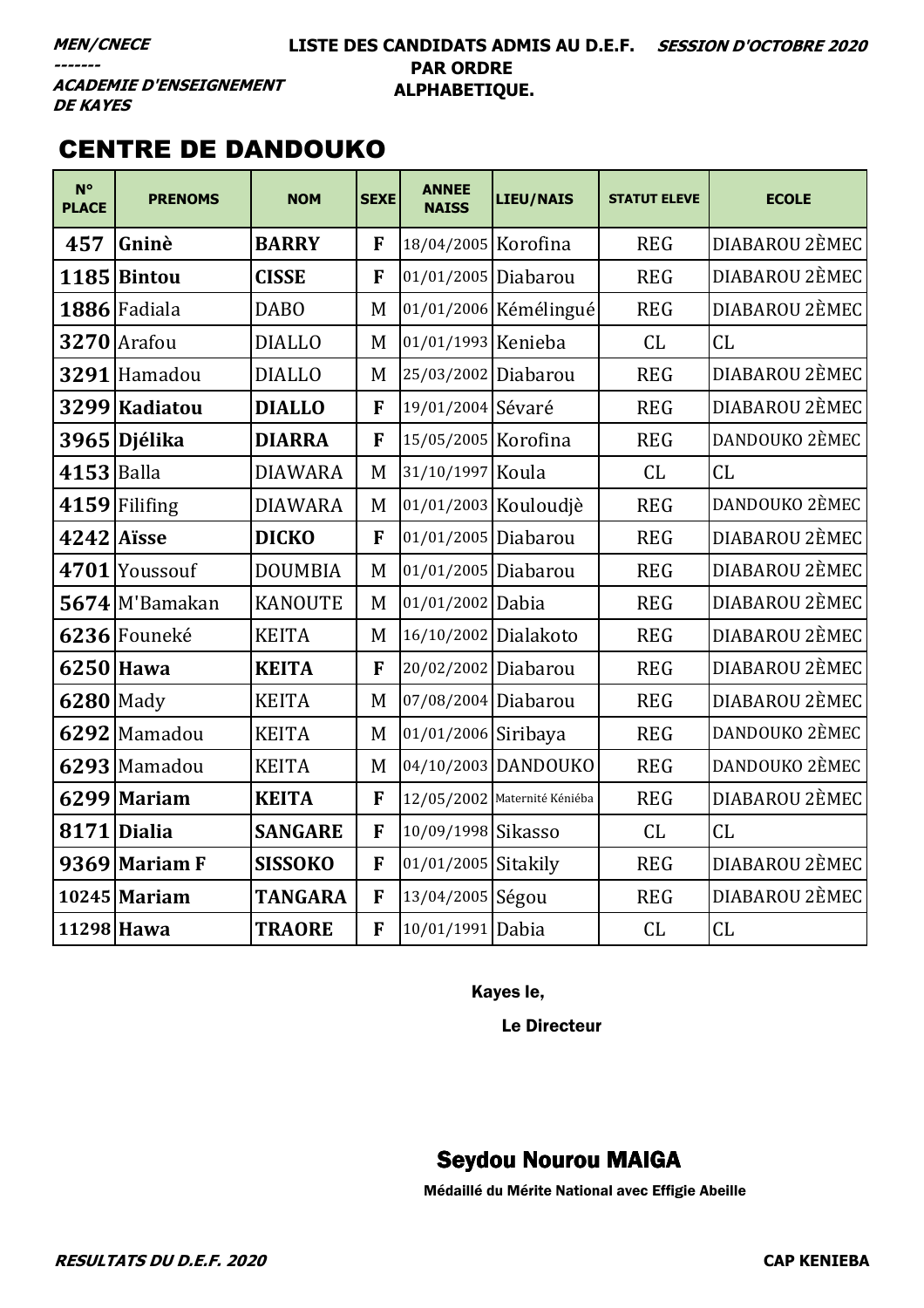### LISTE DES CANDIDATS ADMIS AU D.E.F. SESSION D'OCTOBRE 2020 **PAR ORDRE** ALPHABETIQUE.

**ACADEMIE D'ENSEIGNEMENT DE KAYES** 

# **CENTRE DE DIALAFARA**

| $N^{\circ}$<br><b>PLACE</b> | <b>PRENOMS</b>     | <b>NOM</b>       | <b>SEXE</b> | <b>ANNEE</b><br><b>NAISS</b> | <b>LIEU/NAIS</b>         | <b>STATUT ELEVE</b> | <b>ECOLE</b>          |
|-----------------------------|--------------------|------------------|-------------|------------------------------|--------------------------|---------------------|-----------------------|
| 66                          | <b>Bourama</b>     | <b>BAGAYOGO</b>  | M           | 05/01/2003 NiONO             |                          | <b>REG</b>          | <b>BOURDALA 2ÈMEC</b> |
| 913                         | Adama              | <b>CAMARA</b>    | M           |                              | 20/09/2004 Arabadiagna   | <b>REG</b>          | DIALAFARA 2ÈMEC       |
| 919                         | Bakary             | <b>CAMARA</b>    | M           | 15/06/2001 Karouma           |                          | <b>REG</b>          | DIALAFARA 2ÈMEC       |
| 952                         | Sékou              | <b>CAMARA</b>    | M           |                              | 01/06/2002 Arabadiagna   | <b>REG</b>          | DIALAFARA 2ÈMEC       |
| 957                         | Tamba              | <b>CAMARA</b>    | M           |                              | 15/02/2006 Arabadiania   | <b>REG</b>          | DIALAFARA 2ÈMEC       |
|                             | 1189 Diaraye       | <b>CISSE</b>     | F           | 10/08/1999 Diaguina          |                          | CL.                 | CL                    |
|                             | 1193 El Hadji Fodé | <b>CISSE</b>     | M           | 02/09/2003 Daro              |                          | <b>REG</b>          | SADIO SISSOKO 2ÈMEC   |
| $1201$ Mady                 |                    | <b>CISSE</b>     | M           | 09/08/2003 Bamako            |                          | CL                  | CL                    |
|                             | 1203 Maïmouna      | <b>CISSE</b>     | F           | 03/11/2000 Kayes             |                          | CL                  | CL                    |
|                             | $1209$ N'Faly      | <b>CISSE</b>     | M           | 07/09/2004 Daro              |                          | <b>REG</b>          | SADIO SISSOKO 2ÈMEC   |
|                             | $1269$ Mariam      | <b>CISSOKO</b>   | F           | 04/05/2004 Bamako            |                          | <b>REG</b>          | BOURDALA 2ÈMEC        |
|                             | 1664 Anzoumane     | COULIBALY        | M           |                              | 09/04/2002 Kéniégoulou   | <b>REG</b>          | DIALAFARA 2ÈMEC       |
|                             | $1674$ Rokia       | <b>COULIBALY</b> | F           | 11/07/2005 Dialafara         |                          | <b>REG</b>          | DIALAFARA 2ÈMEC       |
|                             | 1880 Birakoye      | <b>DABO</b>      | M           | 20/10/2001 Dialafara         |                          | <b>REG</b>          | DIALAFARA 2ÈMEC       |
|                             | <b>1883</b> Demba  | <b>DABO</b>      | M           | 01/01/2002 Dialafara         |                          | <b>REG</b>          | DIALAFARA 2ÈMEC       |
|                             | 1894 Toumany       | <b>DABO</b>      | M           | 02/06/2003 Bourdala          |                          | <b>REG</b>          | <b>BOURDALA 2ÈMEC</b> |
|                             | 1895 Trénafily     | <b>DABO</b>      | M           |                              | 10/08/2000 Kama Bambouck | <b>REG</b>          | DIALAFARA 2ÈMEC       |
|                             | 1998 Diangou       | <b>DANIOKO</b>   | F           | 04/08/2001 Nétécoto          |                          | <b>REG</b>          | SADIO SISSOKO 2ÈMEC   |
| $2001$ <sup>Issa</sup>      |                    | <b>DANIOKO</b>   | M           | 24/03/2005 Nétékoto          |                          | <b>REG</b>          | DIALAFARA 2ÈMEC       |
|                             | $2051$ Sékoba      | <b>DANSOKO</b>   | M           | 08/10/2002 Tambala           |                          | <b>REG</b>          | DIALAFARA 2ÈMEC       |
|                             | 2279 Amadou        | <b>DEMBELE</b>   | M           |                              | 23/03/2004 Niakadina     | <b>REG</b>          | SADIO SISSOKO 2ÈMEC   |
| 2311 Naha                   |                    | <b>DEMBELE</b>   | F           | 30/09/2002 Bourdala          |                          | <b>REG</b>          | <b>BOURDALA 2ÈMEC</b> |
|                             | 2314 Samakoun      | <b>DEMBELE</b>   | F           |                              | 30/12/2005 Dionfakourou  | <b>REG</b>          | BOURDALA 2ÈMEC        |
|                             | $2318$ Sékou       | <b>DEMBELE</b>   | M           | 20/09/2005 Bourdala          |                          | <b>REG</b>          | <b>BOURDALA 2ÈMEC</b> |
|                             | 2320 Siriman       | <b>DEMBELE</b>   | M           | 06/08/2005 Karouma           |                          | <b>REG</b>          | DIALAFARA 2ÈMEC       |
|                             | 3320 Moussa        | <b>DIALLO</b>    | M           |                              | 24/11/2005 Kéniégoulou   | <b>REG</b>          | DIALAFARA 2ÈMEC       |
|                             | 3603 Diabélou      | <b>DIAOUNE</b>   | M           | 29/11/2006 Karouma           |                          | <b>REG</b>          | DIALAFARA 2ÈMEC       |
|                             | 4168 Sankoun       | <b>DIAWARA</b>   | F           | 16/05/2003 Monéa             |                          | <b>REG</b>          | SADIO SISSOKO 2ÈMEC   |
|                             | 4926 Koumba        | <b>FAINKE</b>    | F           | 27/03/2003 Dialafara         |                          | <b>REG</b>          | DIALAFARA 2ÈMEC       |
|                             | 4927 Mamadou       | <b>FAINKE</b>    | M           | 14/12/2004 Dialafara         |                          | <b>REG</b>          | DIALAFARA 2ÈMEC       |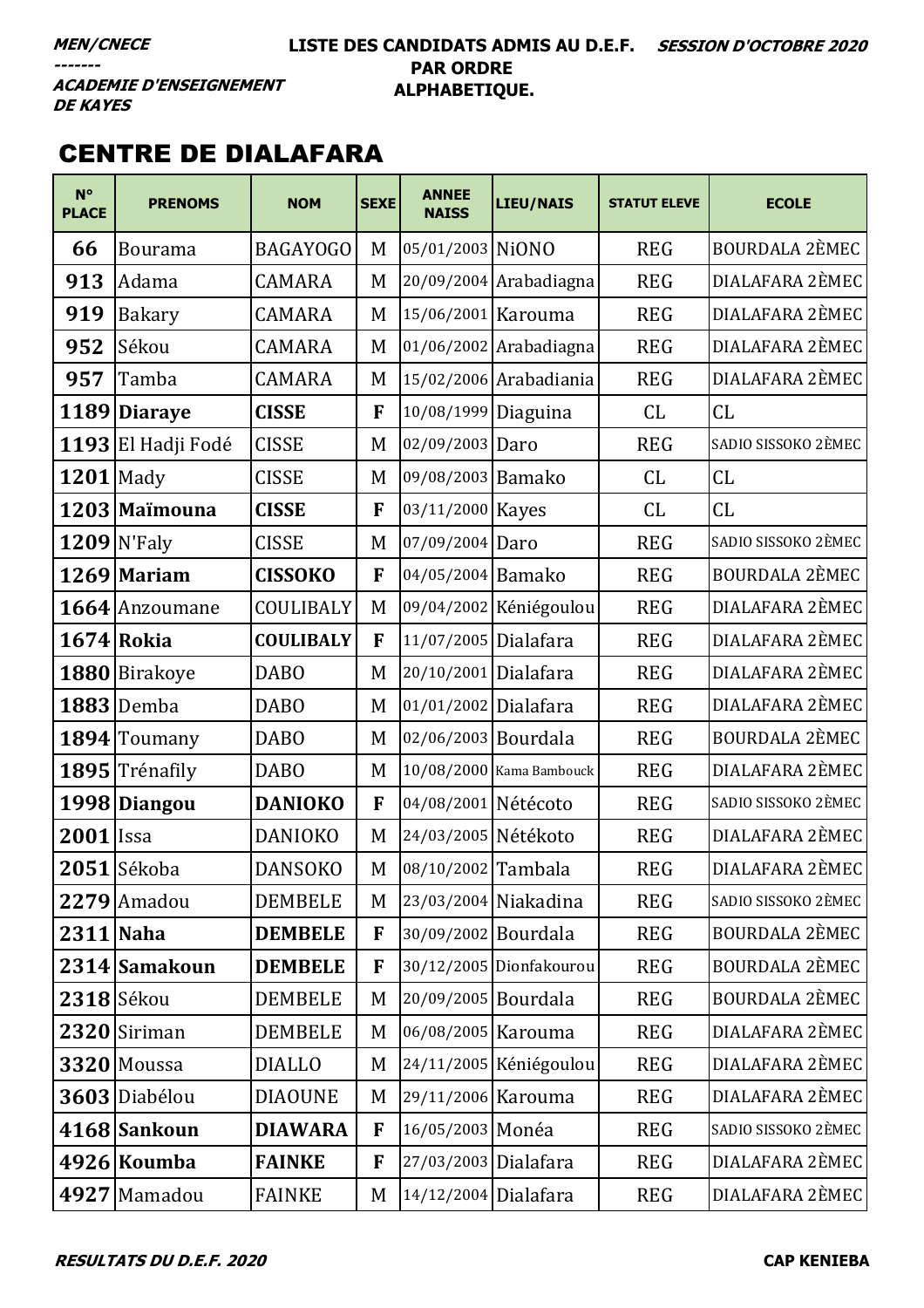### LISTE DES CANDIDATS ADMIS AU D.E.F. SESSION D'OCTOBRE 2020 **PAR ORDRE** ALPHABETIQUE.

**ACADEMIE D'ENSEIGNEMENT DE KAYES** 

# **CENTRE DE DIALAFARA (suite)**

| $N^{\circ}$<br><b>PLACE</b> | <b>PRENOMS</b>             | <b>NOM</b>      | <b>SEXE</b> | <b>ANNEE</b><br><b>NAISS</b> | <b>LIEU/NAIS</b>         | <b>STATUT ELEVE</b> | <b>ECOLE</b>          |
|-----------------------------|----------------------------|-----------------|-------------|------------------------------|--------------------------|---------------------|-----------------------|
|                             | 5835 Abdoulaye             | <b>KANTE</b>    | M           | 05/04/2003 Horokoto          |                          | <b>REG</b>          | SADIO SISSOKO 2ÈMEC   |
| 5840                        | <b>Doumourou</b>           | <b>KANTE</b>    | F           | 14/11/2003 Daro              |                          | <b>REG</b>          | SADIO SISSOKO 2ÈMEC   |
|                             | $5845$ Mamadou             | <b>KANTE</b>    | M           | 03/10/2003 Dialafara         |                          | <b>REG</b>          | DIALAFARA 2ÈMEC       |
|                             | $6176$ Demba               | <b>KEITA</b>    | M           | 27/08/2003 Sitakily          |                          | <b>REG</b>          | DIALAFARA 2ÈMEC       |
|                             | $6211$ Famory              | <b>KEITA</b>    | M           |                              | 18/05/2003 Linguécoto    | <b>REG</b>          | SADIO SISSOKO 2ÈMEC   |
|                             | 6290 Makan                 | <b>KEITA</b>    | M           | 08/10/2002 Koussily          |                          | <b>REG</b>          | BEROLA 2ÈMEC          |
|                             | 6320 Niakasso              | <b>KEITA</b>    | M           | 29/08/2004 Bourdala          |                          | <b>REG</b>          | <b>BOURDALA 2ÈMEC</b> |
|                             | 6332 Salikéné              | <b>KEITA</b>    | F           | 08/03/2000 Tambala           |                          | <b>REG</b>          | DIALAFARA 2ÈMEC       |
|                             | 6340 Sankoumba             | <b>KEITA</b>    | F           | 12/12/2005 Sékotodji         |                          | <b>REG</b>          | SADIO SISSOKO 2ÈMEC   |
|                             | 6968 Dioncounda            | <b>KONE</b>     | M           | 04/12/2005 Nétékoto          |                          | <b>REG</b>          | SADIO SISSOKO 2ÈMEC   |
| 7047                        | Batokoma                   | <b>KOROMA</b>   | F           | 15/03/2003 Djélé             |                          | <b>REG</b>          | SADIO SISSOKO 2ÈMEC   |
| 7221                        | <b>Balla</b>               | <b>MACALOU</b>  | M           | 30/10/2004 Boubou            |                          | <b>REG</b>          | <b>BOURDALA 2ÈMEC</b> |
|                             | 7224 Diouka                | <b>MACALOU</b>  | F           |                              | 24/10/2003 Sanfagadala   | <b>REG</b>          | SADIO SISSOKO 2ÈMEC   |
| $7226$ Issa                 |                            | MACALOU         | M           | 15/07/2004                   | Dialafara                | <b>REG</b>          | DIALAFARA 2ÈMEC       |
|                             | 7227 Kanimady              | <b>MACALOU</b>  | M           | 25/11/2003 Bountoun          |                          | <b>REG</b>          | <b>BOURDALA 2ÈMEC</b> |
| 7229                        | Karifa                     | MACALOU         | M           |                              | 05/05/2003 Arabadiania   | <b>REG</b>          | DIALAFARA 2ÈMEC       |
|                             | <b>7232 Makan</b>          | <b>MACALOU</b>  | M           |                              | 01/02/2004 Farincounda   | <b>REG</b>          | DIALAFARA 2ÈMEC       |
|                             | $7233$ Mamadou             | MACALOU         | M           | 20/08/2002 Dialafara         |                          | <b>REG</b>          | DIALAFARA 2ÈMEC       |
|                             | 7234 Moussa                | <b>MACALOU</b>  | M           | 26/09/2004 Bountoun          |                          | <b>REG</b>          | <b>BOURDALA 2ÈMEC</b> |
|                             | 7328 Hamadoune             | MAIGA           | M           |                              | 03/03/2001 Toombouctou   | <b>CL</b>           | CL                    |
|                             | 7542 Aminata               | N'DAO           | F           | 04/08/2003 Dialafara         |                          | <b>REG</b>          | DIALAFARA 2ÈMEC       |
|                             | 7545 Djély Aïssata         | <b>N'DAOU</b>   | F           | 28/03/2001 Dialafara         |                          | <b>REG</b>          | DIALAFARA 2ÈMEC       |
|                             | 7883 Niambouré             | <b>SACKO</b>    | M           |                              | 01/10/2002 Kéniégoulou   | <b>REG</b>          | DIALAFARA 2ÈMEC       |
|                             | 7935 M'Badiala             | <b>SAKILIBA</b> | F           | 16/03/2005 Dialafara         |                          | <b>REG</b>          | DIALAFARA 2ÈMEC       |
|                             | 7936 M'Bamoussa            | <b>SAKILIBA</b> | F           | 14/09/2002 Dialafara         |                          | <b>REG</b>          | DIALAFARA 2ÈMEC       |
|                             | 8002 Lamine                | <b>SAMAKE</b>   | M           |                              | 12/12/2003 Missiribougou | <b>REG</b>          | DIALAFARA 2ÈMEC       |
|                             | 9196 Bambo                 | <b>SISSOKO</b>  | M           | 12/11/2003 Bourdala          |                          | <b>REG</b>          | <b>BOURDALA 2ÈMEC</b> |
|                             | 9204 Bangaly               | <b>SISSOKO</b>  | M           | 15/06/2001 Dialafara         |                          | <b>REG</b>          | DIALAFARA 2ÈMEC       |
|                             | $9209$  Birama             | <b>SISSOKO</b>  | M           | 22/07/2004 Bourdala          |                          | <b>REG</b>          | BOURDALA 2ÈMEC        |
|                             | 9212 Bouréma Saïbo SISSOKO |                 | M           | 22/04/2004 Dialafara         |                          | <b>REG</b>          | DIALAFARA 2ÈMEC       |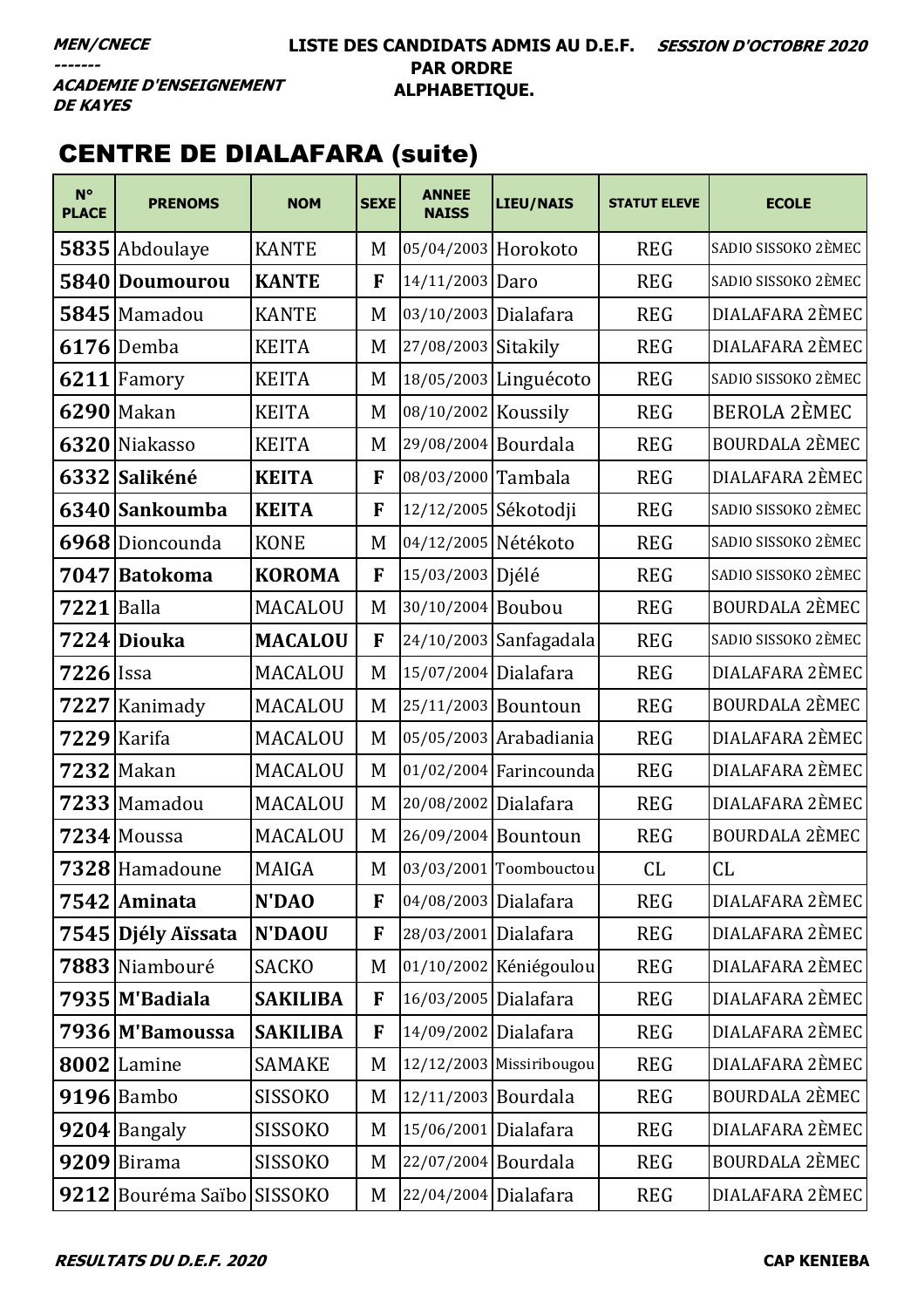### **LISTE DES CANDIDATS ADMIS AU D.E.F. SESSION D'OCTOBRE 2020 PAR ORDRE ALPHABETIQUE.**

**ACADEMIE D'ENSEIGNEMENT DE KAYES** 

# CENTRE DE DIALAFARA (suite & fin)

| $N^{\circ}$<br><b>PLACE</b> | <b>PRENOMS</b>    | <b>NOM</b>     | <b>SEXE</b> | <b>ANNEE</b><br><b>NAISS</b> | <b>LIEU/NAIS</b>       | <b>STATUT ELEVE</b> | <b>ECOLE</b>          |
|-----------------------------|-------------------|----------------|-------------|------------------------------|------------------------|---------------------|-----------------------|
|                             | 9223 Dembo        | <b>SISSOKO</b> | M           | 15/03/2001 Kéniéty           |                        | <b>REG</b>          | DIALAFARA 2ÈMEC       |
| 9233                        | Dioncounda        | <b>SISSOKO</b> | M           | 30/11/2000 Dialafara         |                        | <b>REG</b>          | DIALAFARA 2ÈMEC       |
| 9287                        | <b>Fily</b>       | <b>SISSOKO</b> | F           | 14/01/2003 Bourdala          |                        | <b>REG</b>          | <b>BOURDALA 2ÈMEC</b> |
|                             | 9295 Fodé Sékou   | <b>SISSOKO</b> | M           | 23/01/2004 Monéa             |                        | <b>REG</b>          | SADIO SISSOKO 2ÈMEC   |
| 9299                        | Fousseny          | <b>SISSOKO</b> | M           | 31/12/2004 Bourdala          |                        | <b>REG</b>          | <b>BOURDALA 2ÈMEC</b> |
|                             | 9308 Ibrahim      | <b>SISSOKO</b> | M           | 17/11/2004 Dialafara         |                        | <b>REG</b>          | DIALAFARA 2ÈMEC       |
| 9312                        | Kandara           | <b>SISSOKO</b> | M           | 27/08/2005 Bourdala          |                        | <b>REG</b>          | <b>BOURDALA 2ÈMEC</b> |
|                             | 9320 Kémoko       | <b>SISSOKO</b> | M           | 17/08/1999 Dialafara         |                        | CL                  | CL                    |
| 9333 Kota                   |                   | <b>SISSOKO</b> | M           | 29/09/2003 Sitakily          |                        | <b>REG</b>          | DIALAFARA 2ÈMEC       |
|                             | 9342 Macouta      | <b>SISSOKO</b> | F           | 13/04/2000 Dialafara         |                        | <b>REG</b>          | DIALAFARA 2ÈMEC       |
|                             | 9399 Niakasso     | <b>SISSOKO</b> | M           | 04/08/2004 Bourdala          |                        | <b>REG</b>          | <b>BOURDALA 2ÈMEC</b> |
|                             | <b>9411 Pinda</b> | <b>SISSOKO</b> | F           | 23/06/2003 Bourdala          |                        | <b>REG</b>          | <b>BOURDALA 2ÈMEC</b> |
|                             | 9413 Sabio Mady   | <b>SISSOKO</b> | M           | 25/03/2001 Dialafara         |                        | <b>REG</b>          | DIALAFARA 2ÈMEC       |
| 9414 Sadio                  |                   | <b>SISSOKO</b> | M           | 25/01/2004 Bourdala          |                        | <b>REG</b>          | <b>BOURDALA 2ÈMEC</b> |
|                             | $9423$ Samba      | <b>SISSOKO</b> | M           | 02/12/2003 T-Kama            |                        | <b>REG</b>          | DIALAFARA 2ÈMEC       |
|                             | $9430$ Sambaly    | <b>SISSOKO</b> | M           | 06/08/2003 Monéa             |                        | <b>REG</b>          | SADIO SISSOKO 2ÈMEC   |
|                             | 9464 Sounkoun     | <b>SISSOKO</b> | M           | 28/05/2004 Dialafara         |                        | <b>REG</b>          | DIALAFARA 2ÈMEC       |
| 9473                        | Tomboro           | <b>SISSOKO</b> | M           |                              | 24/08/2003 Sanfagadala | <b>REG</b>          | SADIO SISSOKO 2ÈMEC   |
| 9476 Waly                   |                   | <b>SISSOKO</b> | M           | 06/02/2005 Karouma           |                        | <b>REG</b>          | DIALAFARA 2ÈMEC       |
|                             | 9477 Yamadou      | <b>SISSOKO</b> | M           | 13/10/2001 Dialafara         |                        | <b>REG</b>          | DIALAFARA 2ÈMEC       |
|                             | 11304 Mamadou     | TRAORE         | M           | 05/09/2003 San               |                        | <b>REG</b>          | DIALAFARA 2ÈMEC       |
| 11516 Many                  |                   | WAKANE         | M           | 28/07/2002 Nétékoto          |                        | <b>REG</b>          | DIALAFARA 2ÈMEC       |

Kayes le,

Le Directeur

# Seydou Nourou MAIGA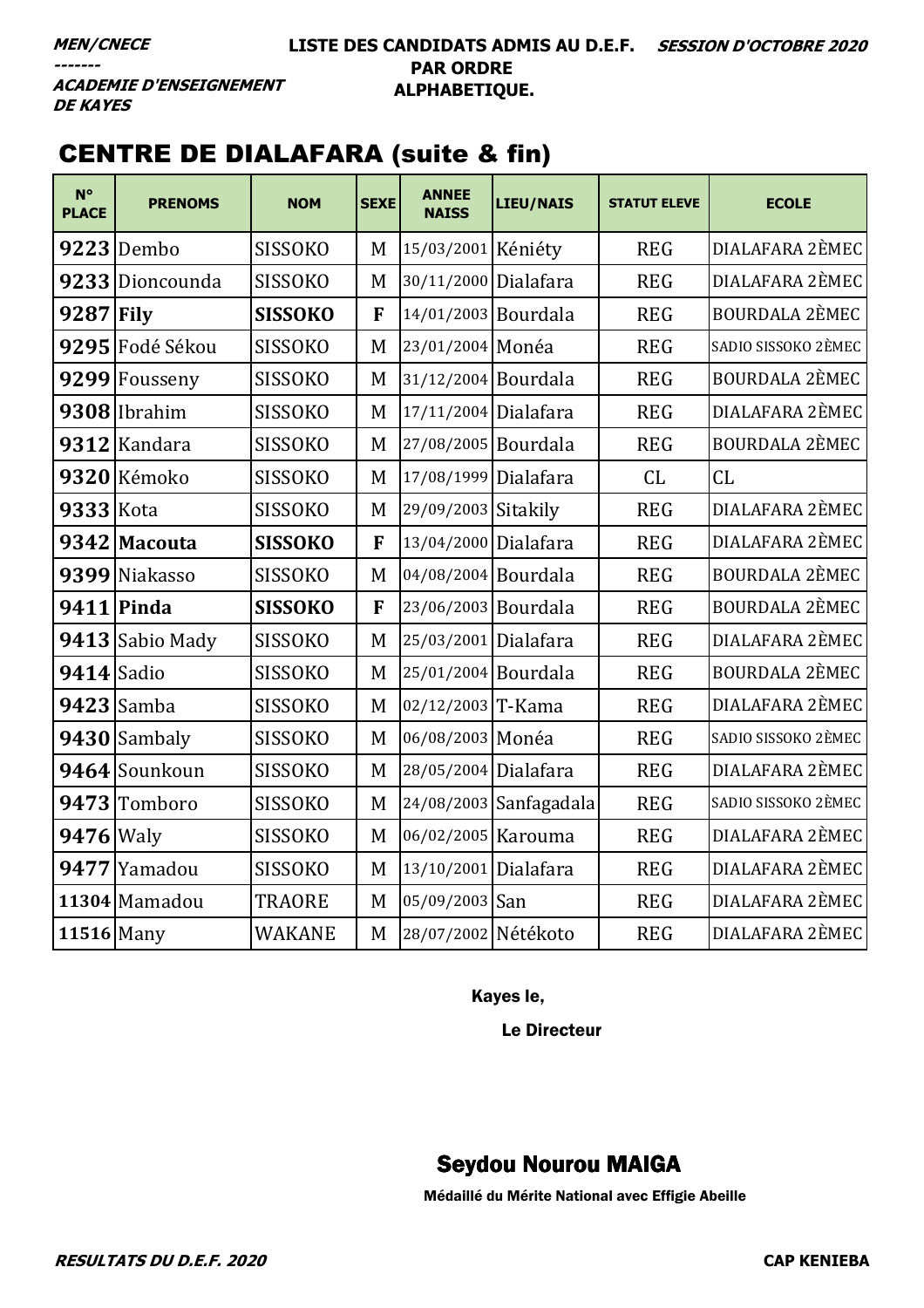### LISTE DES CANDIDATS ADMIS AU D.E.F. SESSION D'OCTOBRE 2020 **PAR ORDRE** ALPHABETIQUE.

**ACADEMIE D'ENSEIGNEMENT DE KAYES** 

# **CENTRE DE DIOULAFOUNDOUBA**

| $N^{\circ}$<br><b>PLACE</b> | <b>PRENOMS</b>           | <b>NOM</b>      | <b>SEXE</b> | <b>ANNEE</b><br><b>NAISS</b> | <b>LIEU/NAIS</b>             | <b>STATUT ELEVE</b> | <b>ECOLE</b>          |
|-----------------------------|--------------------------|-----------------|-------------|------------------------------|------------------------------|---------------------|-----------------------|
| 67                          | <b>Salimata</b>          | <b>BAGAYOGO</b> | F           |                              | 10/04/2003 DIOULAFOUNDOUBA   | <b>REG</b>          | DIOULAFOUNDOUBA 2ÈMEC |
| 2289                        | Demba                    | <b>DEMBELE</b>  | M           | 09/09/2004 DIONI             |                              | <b>REG</b>          | DIOULAFOUNDOUBA 2ÈMEC |
|                             | 2292 Fadoua              | <b>DEMBELE</b>  | M           | 20/03/2004 GAMATE            |                              | <b>REG</b>          | DIOULAFOUNDOUBA 2ÈMEC |
| $2296$ Fily                 |                          | <b>DEMBELE</b>  | M           |                              | 31/05/2004 DIOULAFOUNDOUBA   | <b>REG</b>          | DIOULAFOUNDOUBA 2ÈMEC |
|                             | 2302 Koumba Mady         | <b>DEMBELE</b>  | M           |                              | 06/11/2006 DIOULAFOUNDOUBA   | <b>REG</b>          | DIOULAFOUNDOUBA 2ÈMEC |
|                             | 3551 Bougary             | <b>DIANGO</b>   | M           |                              | $01/01/2000$ DIOULAFOUNDOUBA | <b>REG</b>          | DIOULAFOUNDOUBA 2ÈMEC |
|                             | 5073 Fassayon            | <b>FOFANA</b>   | M           |                              | 01/01/2005 GUINDINSOU        | <b>REG</b>          | DIOULAFOUNDOUBA 2ÈMEC |
|                             | $5074$ Fassény           | <b>FOFANA</b>   | M           |                              | 10/05/2006 Toumboumba        | <b>REG</b>          | DIOULAFOUNDOUBA 2ÈMEC |
|                             | 6195 Fademba             | <b>KEITA</b>    | M           | 17/09/2001 DOMBIA            |                              | <b>REG</b>          | DIOULAFOUNDOUBA 2ÈMEC |
|                             | 6243 Gouloubanding KEITA |                 | M           | 31/07/2002 DOMBIA            |                              | <b>REG</b>          | DIOULAFOUNDOUBA 2ÈMEC |
|                             | 6338 Sancoumba           | <b>KEITA</b>    | M           |                              | 07/12/2002 DIOULAFOUNDOUBA   | <b>REG</b>          | DIOULAFOUNDOUBA 2ÈMEC |
|                             | $7513$ Sira-Mady         | <b>MONECATA</b> | M           |                              | 23/08/2005 Toumboumba        | <b>REG</b>          | DIOULAFOUNDOUBA 2ÈMEC |
|                             | 9220 Daouda              | <b>SISSOKO</b>  | M           |                              | 03/02/2003 SITAKOTO          | <b>REG</b>          | DIOULAFOUNDOUBA 2ÈMEC |
| $9415$ Sago                 |                          | <b>SISSOKO</b>  | M           |                              | 17/02/2001 Toumboumba        | <b>REG</b>          | DIOULAFOUNDOUBA 2ÈMEC |
|                             | 9431 Sambou              | <b>SISSOKO</b>  | M           | 01/01/2003 Yérala            |                              | <b>REG</b>          | DIOULAFOUNDOUBA 2ÈMEC |
|                             | $9434$ Sanga             | <b>SISSOKO</b>  | M           |                              | 15/05/2005 Toumboumba        | <b>REG</b>          | DIOULAFOUNDOUBA 2ÈMEC |
| $9461$ Sory                 |                          | <b>SISSOKO</b>  | M           |                              | 31/12/2004 DIOULAFOUNDOUBA   | <b>REG</b>          | DIOULAFOUNDOUBA 2ÈMEC |
|                             | 11272 Aboubacar          | <b>TRAORE</b>   | M           |                              | 11/11/2006 GRINGOUBE         | <b>REG</b>          | DIOULAFOUNDOUBA 2ÈMEC |

Kayes le,

**Le Directeur** 

# **Seydou Nourou MAIGA**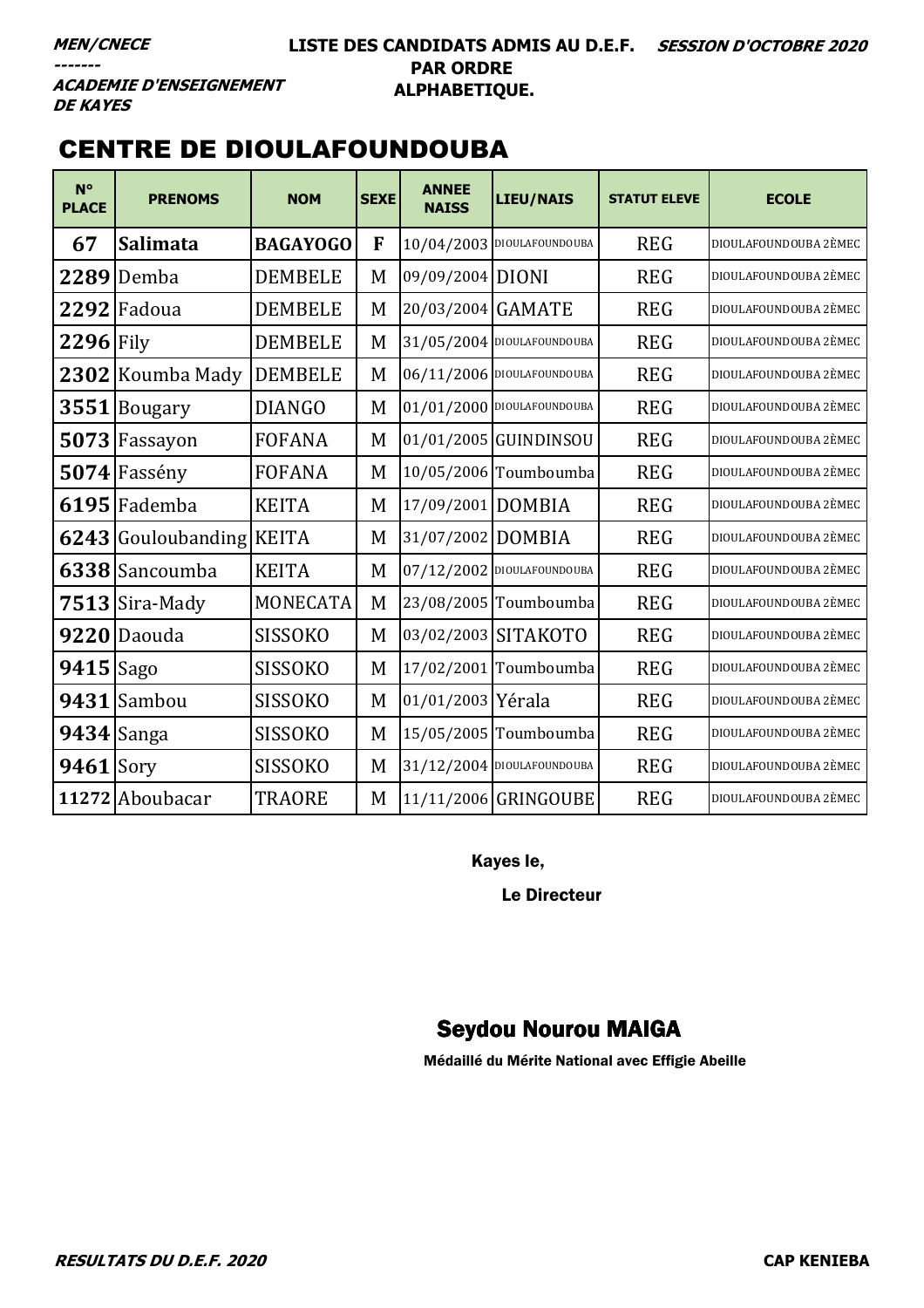### **LISTE DES CANDIDATS ADMIS AU D.E.F. SESSION D'OCTOBRE 2020 PAR ORDRE ALPHABETIQUE.**

**ACADEMIE D'ENSEIGNEMENT DE KAYES** 

# CENTRE DE DITTIN

| $N^{\circ}$<br><b>PLACE</b> | <b>PRENOMS</b>                | <b>NOM</b>     | <b>SEXE</b> | <b>ANNEE</b><br><b>NAISS</b> | LIEU/NAIS               | <b>STATUT ELEVE</b> | <b>ECOLE</b>        |
|-----------------------------|-------------------------------|----------------|-------------|------------------------------|-------------------------|---------------------|---------------------|
| 236                         | Alpha Oumarou                 | <b>BAH</b>     | M           | 04/05/2006 Sagalo            |                         | <b>REG</b>          | SAGALO 2ÈMEC        |
| 237                         | Amadou                        | <b>BAH</b>     | M           |                              | 01/01/2004 Diré-Houn    | <b>REG</b>          | SAGALO 2ÈMEC        |
| 246                         | Mamadou                       | <b>BAH</b>     | M           | 01/01/2002 Timbo             |                         | <b>REG</b>          | <b>DITTIN 2ÈMEC</b> |
| 247                         | Mamadou                       | <b>BAH</b>     | M           | 11/09/2005 Bamako            |                         | <b>REG</b>          | SAGALO 2ÈMEC        |
| 250                         | Mamadou Gando                 | <b>BAH</b>     | M           | 08/08/2003 Sagalo            |                         | <b>REG</b>          | SAGALO 2ÈMEC        |
| 252                         | Mamadou Samba                 | <b>BAH</b>     | M           | 26/10/2004 Kayes             |                         | <b>REG</b>          | SAGALO 2ÈMEC        |
| 256                         | Ramata                        | <b>BAH</b>     | F           | 10/01/2005 Sagalo            |                         | <b>REG</b>          | SAGALO 2ÈMEC        |
| 259                         | Souleymane                    | <b>BAH</b>     | M           | 01/01/2003 Dittin            |                         | <b>REG</b>          | DITTIN 2ÈMEC        |
| 455                         | Boubacar                      | <b>BARRY</b>   | M           | 01/01/2004 Dittin            |                         | <b>REG</b>          | DITTIN 2ÈMEC        |
| 923                         | Djiby                         | <b>CAMARA</b>  | M           | 01/01/2005 Sagalo            |                         | <b>REG</b>          | SAGALO 2ÈMEC        |
| 947                         | Ousmane                       | <b>CAMARA</b>  | M           | 01/01/2005 Sagalo            |                         | <b>REG</b>          | SAGALO 2ÈMEC        |
|                             | 2046 Mahamoudou               | <b>DANSOKO</b> | M           | 20/08/2005 Sagalo            |                         | <b>REG</b>          | SAGALO 2ÈMEC        |
|                             | 3258 Abdoul                   | <b>DIALLO</b>  | M           |                              | 05/04/2004 Gabou Gopela | <b>REG</b>          | <b>DITTIN 2ÈMEC</b> |
| 3267                        | Alphadio                      | <b>DIALLO</b>  | M           | 31/12/1988 Dittin            |                         | CL                  | CL                  |
|                             | 3268 Amadou                   | <b>DIALLO</b>  | M           | 13/06/2004 Kayes             |                         | <b>REG</b>          | <b>DITTIN 2ÈMEC</b> |
| 3280                        | <b>Fatoumata Kindy DIALLO</b> |                | F           | 15/09/2005 Sikasso           |                         | <b>REG</b>          | <b>DITTIN 2ÈMEC</b> |
|                             | 3281 Fatoumata                | <b>DIALLO</b>  | F           | 08/03/2004 Kakoulou          |                         | <b>REG</b>          | <b>DITTIN 2ÈMEC</b> |
|                             | 3296 Ibrahima                 | <b>DIALLO</b>  | M           | 26/04/2002 Dittin            |                         | <b>REG</b>          | <b>DITTIN 2ÈMEC</b> |
| 3313                        | Mamadou Saydou                | <b>DIALLO</b>  | M           | 01/01/2000 Faraba            |                         | CL                  | CL                  |
| 6965                        | Aliou                         | <b>KONE</b>    | M           | 31/12/2005 Farana            |                         | <b>REG</b>          | <b>DITTIN 2ÈMEC</b> |
| 7885 Sadio                  |                               | <b>SACKO</b>   | M           | 11/08/2004 Dio Gare          |                         | <b>REG</b>          | <b>DITTIN 2ÈMEC</b> |

Kayes le,

Le Directeur

# Seydou Nourou MAIGA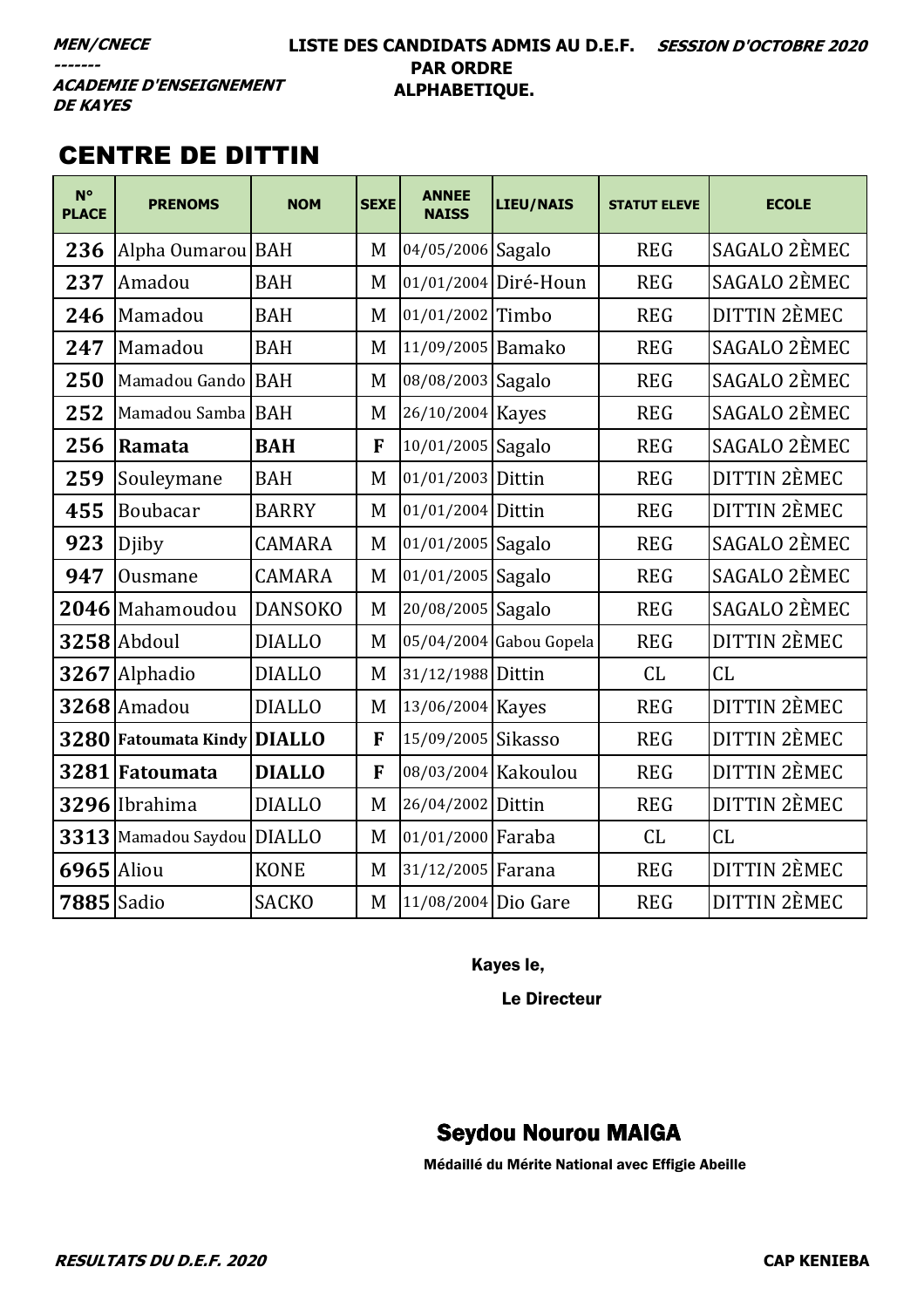### **LISTE DES CANDIDATS ADMIS AU D.E.F. SESSION D'OCTOBRE 2020 PAR ORDRE ALPHABETIQUE.**

**ACADEMIE D'ENSEIGNEMENT DE KAYES** 

# CENTRE DE DJIDIAN-KENIEBA 2è C

| $N^{\circ}$<br><b>PLACE</b> | <b>PRENOMS</b>             | <b>NOM</b>     | <b>SEXE</b> | <b>ANNEE</b><br><b>NAISS</b> | LIEU/NAIS                     | <b>STATUT ELEVE</b> | <b>ECOLE</b>                 |
|-----------------------------|----------------------------|----------------|-------------|------------------------------|-------------------------------|---------------------|------------------------------|
| 367                         | <b>Bintou</b>              | <b>BAMBA</b>   | F           |                              | 20/02/2005 Mancourani/Sikasso | <b>REG</b>          | DJIDIAN - KÉNIÉBA 2ÈMEC      |
| 603                         | Fatoumata                  | <b>BENGALY</b> | F           |                              | 14/01/2006 Djidian-kéniéba    | <b>REG</b>          | <b>CHEICK M DIARRA 2ÈMEC</b> |
| 911                         | Abdoulaye                  | <b>CAMARA</b>  | M           | 30/03/2006 Kéniéba           |                               | <b>REG</b>          | <b>CHEICK M DIARRA 2ÈMEC</b> |
| 948                         | Rokia                      | <b>CAMARA</b>  | F           | 24/12/2004 Mahina            |                               | <b>REG</b>          | DJIDIAN - KÉNIÉBA 2ÈMEC      |
|                             | $1663$ Amadou              | COULIBALY      | M           | 27/11/2005 Bla               |                               | <b>REG</b>          | <b>CHEICK M DIARRA 2ÈMEC</b> |
|                             | <b>1668</b> Hamed          | COULIBALY      | M           | 25/01/2005 Mahina            |                               | <b>REG</b>          | CHEICK M DIARRA 2ÈMEC        |
| 1928                        | Ouaoua Mohamed<br>Radrigue | <b>DAKOUO</b>  | M           |                              | 19/03/2007 Nouakchott         | <b>REG</b>          | CHEICK M DIARRA 2ÈMEC        |
|                             | 2000 Fatoumata Tata        | <b>DANIOKO</b> | F           | 07/05/2006 Bamako            |                               | <b>REG</b>          | <b>CHEICK M DIARRA 2ÈMEC</b> |
|                             | 2298 Janne                 | <b>DEMBELE</b> | F           | 26/01/2005 Farakala          |                               | <b>REG</b>          | CHEICK M DIARRA 2ÈMEC        |
|                             | 2299 Joseph                | <b>DEMBELE</b> | M           |                              | 08/09/2005 Kimparana          | <b>REG</b>          | LE CHANLLENGER 2È C          |
|                             | 2312 Niarga                | <b>DEMBELE</b> | M           |                              | 13/12/2006 Bougaribaya        | <b>REG</b>          | DJIDIAN - KÉNIÉBA 2ÈMEC      |
|                             | $3276$ Daouda              | <b>DIALLO</b>  | M           | 18/06/2005 Kolokani          |                               | <b>REG</b>          | LE CHANLLENGER 2È C          |
|                             | 3282 Fatoumata             | <b>DIALLO</b>  | F           | 02/06/2005 Bamako            |                               | <b>REG</b>          | LE CHANLLENGER 2È C          |
|                             | 3301 Korotoumou            | <b>DIALLO</b>  | F           | 09/03/2007 Kalana            |                               | <b>REG</b>          | LE CHANLLENGER 2È C          |
| <b>3328</b> Sadio           |                            | <b>DIALLO</b>  | M           |                              | 09/06/2006 H.F.D Kayes        | <b>REG</b>          | CHEICK M DIARRA 2ÈMEC        |
| 3963 Awa                    |                            | <b>DIARRA</b>  | F           | 08/06/2006 Kati              |                               | <b>REG</b>          | <b>CHEICK M DIARRA 2ÈMEC</b> |
| 5675                        | Ousmane                    | <b>KANOUTE</b> | M           | 14/05/2006 Bamako            |                               | <b>REG</b>          | LE CHANLLENGER 2È C          |
|                             | 6326 Rabiatou              | <b>KEITA</b>   | F           | 23/03/2005 Kita              |                               | <b>REG</b>          | DJIDIAN - KÉNIÉBA 2ÈMEC      |
|                             | 6557 Fousseyni             | <b>KONARE</b>  | M           | 18/03/2005 Sikasso           |                               | <b>REG</b>          | LE CHANLLENGER 2È C          |
|                             | $6558$ Lassina             | <b>KONARE</b>  | M           | 18/03/2005 Sikasso           |                               | <b>REG</b>          | LE CHANLLENGER 2È C          |
|                             | 6770 Hadiaratou            | <b>KONATE</b>  | F           |                              | 26/11/2006 Kayes N'di         | <b>REG</b>          | CHEICK M DIARRA 2ÈMEC        |
|                             | 6966 Bintou                | <b>KONE</b>    | F           | 04/12/2004 Bougouni          |                               | <b>REG</b>          | LE CHANLLENGER 2È C          |
|                             | 6969 Djénéba               | <b>KONE</b>    | F           | 09/08/2005 Kébila            |                               | <b>REG</b>          | CHEICK M DIARRA 2ÈMEC        |
| 6972                        | Kadidiatou                 | <b>KONE</b>    | F           | 04/10/2005 Sanso             |                               | <b>REG</b>          | CHEICK M DIARRA 2ÈMEC        |
|                             | 6976 Modjè Bibatou KONE    |                | F           |                              | 31/10/2005 Koumantou          | <b>REG</b>          | CHEICK M DIARRA 2ÈMEC        |
|                             | 7011 Mahamadou             | <b>KONTAGA</b> | M           | 19/03/2005 Ségou             |                               | <b>REG</b>          | LE CHANLLENGER 2È C          |
|                             | 7391 Fatoumata             | <b>MARE</b>    | $\mathbf F$ |                              | 04/12/2006 Bamako Commune V   | <b>REG</b>          | CHEICK M DIARRA 2ÈMEC        |

**RESULTATS DU D.E.F. 2020 CAP KENIEBA**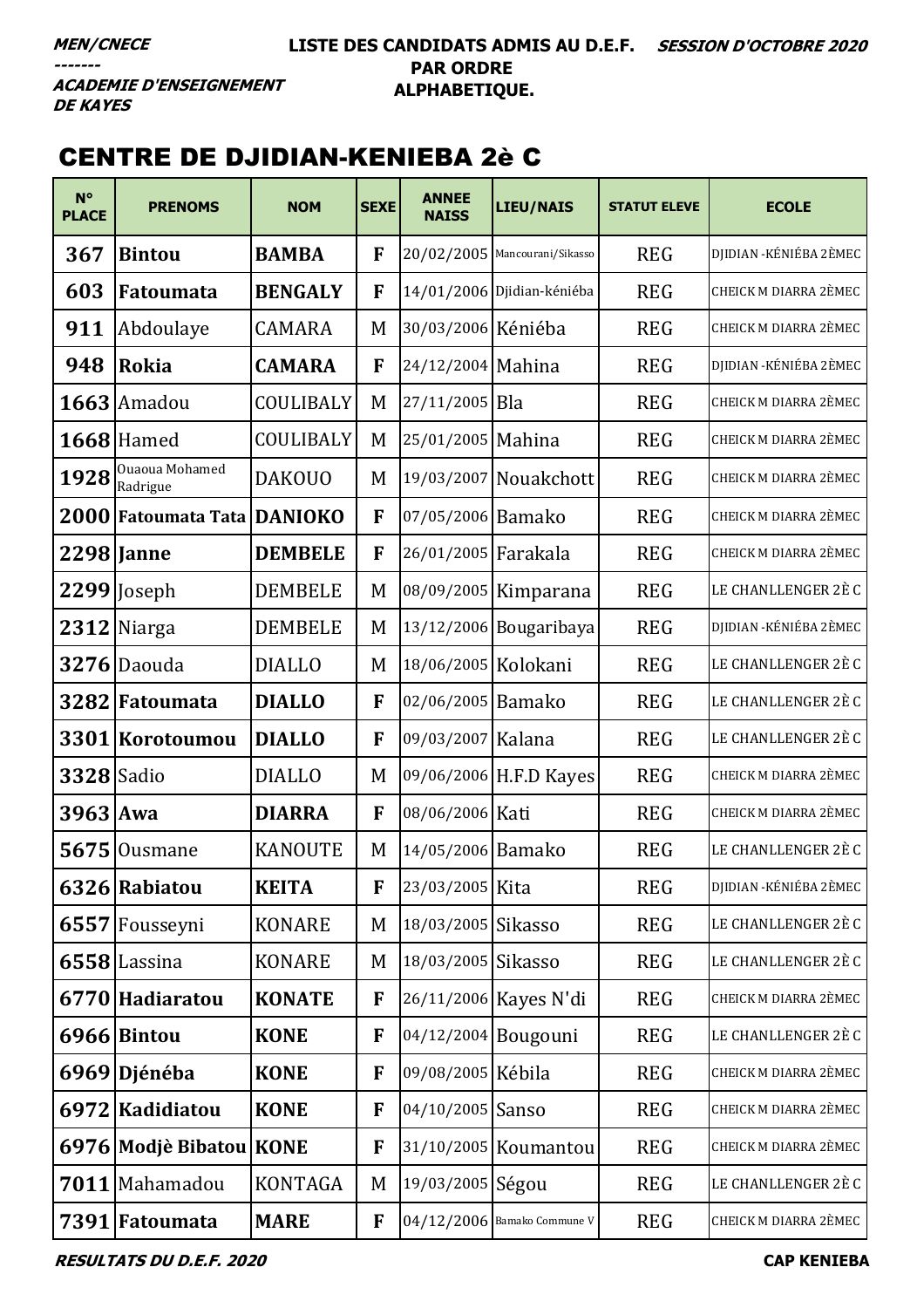## **LISTE DES CANDIDATS ADMIS AU D.E.F. SESSION D'OCTOBRE 2020 PAR ORDRE ALPHABETIQUE.**

**ACADEMIE D'ENSEIGNEMENT DE KAYES** 

# CENTRE DE DJIDIAN-KENIEBA 2è C (suite)

| $N^{\circ}$<br><b>PLACE</b> | <b>PRENOMS</b>                         | <b>NOM</b>      | <b>SEXE</b>  | <b>ANNEE</b><br><b>NAISS</b> | <b>LIEU/NAIS</b>                      | <b>STATUT ELEVE</b> | <b>ECOLE</b>            |
|-----------------------------|----------------------------------------|-----------------|--------------|------------------------------|---------------------------------------|---------------------|-------------------------|
|                             | 7461 Kafounè                           | <b>MARIKO</b>   | F            | 24/02/2004 Sanso             |                                       | <b>REG</b>          | LE CHANLLENGER 2È C     |
|                             | <b>7466</b> Yacouba                    | <b>MARIKO</b>   | M            | 28/11/2006 Sanso             |                                       | <b>REG</b>          | CHEICK M DIARRA 2ÈMEC   |
|                             | $7615$ Mamadou                         | N'DIAYE         | M            | 19/10/2003 Kayes             |                                       | <b>REG</b>          | LE CHANLLENGER 2È C     |
| 7788                        | Sampawende<br>Guemilatou               | <b>OUEDRAGO</b> | F            | 31/12/2000 BAMAKO            |                                       | <b>REG</b>          | DJIDIAN - KÉNIÉBA 2ÈMEC |
| 7877                        | Aminata                                | <b>SACKO</b>    | F            | 01/08/2005 Bankadi           |                                       | <b>REG</b>          | LE CHANLLENGER 2È C     |
|                             | 7882 Moussa                            | <b>SACKO</b>    | M            |                              | 18/03/2004 Konodimini                 | <b>REG</b>          | LE CHANLLENGER 2È C     |
|                             | <b>8173 Fanta</b>                      | <b>SANGARE</b>  | F            |                              | 02/07/2004 La Maternité de Yanfolila  | <b>REG</b>          | DJIDIAN - KÉNIÉBA 2ÈMEC |
|                             | 8175 Ibrahima Bekaye                   | <b>SANGARE</b>  | M            |                              | $20/08/2004$ La maternité de poin "G" | <b>REG</b>          | CHEICK M DIARRA 2ÈMEC   |
|                             | 8179 Oumou                             | <b>SANGARE</b>  | F            |                              | 28/12/2005 ASACOSEK                   | <b>REG</b>          | DJIDIAN - KÉNIÉBA 2ÈMEC |
|                             | 8756 Abdoulaye                         | <b>SINAYOKO</b> | M            | 17/10/2004 Bamako            |                                       | <b>REG</b>          | DJIDIAN - KÉNIÉBA 2ÈMEC |
| 9349 Mady                   |                                        | <b>SISSOKO</b>  | M            |                              | 07/03/2005 Bantingoungoun             | <b>REG</b>          | LOULO-VILLAGE 2ÈMEC     |
|                             | 9383 Moussa                            | <b>SISSOKO</b>  | M            | 27/09/2004                   | Diamou                                | <b>REG</b>          | DJIDIAN - KÉNIÉBA 2ÈMEC |
| $9448$ Sény                 |                                        | <b>SISSOKO</b>  | M            |                              | 20/12/2002 Djidian-Kéniéba            | <b>REG</b>          | DJIDIAN -KÉNIÉBA 2ÈMEC  |
|                             | 9608 Chata                             | <b>SOGODOGO</b> | F            | 15/09/2004                   | Bougouni                              | <b>REG</b>          | LOULO-VILLAGE 2ÈMEC     |
|                             | 9742 Rokia                             | <b>SOUMARE</b>  | F            | 15/01/2004                   | Foucara-île                           | <b>REG</b>          | DJIDIAN -KÉNIÉBA 2ÈMEC  |
| 10159 Rokia                 |                                        | <b>TAMBOURA</b> | F            | 20/09/2006 Kayes             |                                       | <b>REG</b>          | DJIDIAN - KÉNIÉBA 2ÈMEC |
|                             | 10244 Issiaka                          | <b>TANGARA</b>  | M            |                              | 04/06/2006 Sogoniko/Bamako            | <b>REG</b>          | DJIDIAN - KÉNIÉBA 2ÈMEC |
|                             | 10246 Ramata                           | <b>TANGARA</b>  | F            |                              | 20/02/2006 Sogoniko/Bamako            | <b>REG</b>          | CHEICK M DIARRA 2ÈMEC   |
|                             | <b>10351 Bintou</b>                    | TOGO            | F            |                              | 12/01/2007 Wayerma Sikasso            | <b>REG</b>          | CHEICK M DIARRA 2ÈMEC   |
| 10355                       | <b>Suzanne Dite</b><br><b>Monballi</b> | TOGO            | F            | 16/07/2003                   | Bamako                                | <b>REG</b>          | DJIDIAN -KÉNIÉBA 2ÈMEC  |
|                             | 10366 Fiein Fousseny                   | <b>TOGOLA</b>   | M            | 26/05/2001                   | Boumou                                | <b>REG</b>          | DJIDIAN - KÉNIÉBA 2ÈMEC |
|                             | 10367 Kadidia                          | <b>TOGOLA</b>   | $\mathbf{F}$ | 08/04/2006 Sanso             |                                       | <b>REG</b>          | LE CHANLLENGER 2È C     |
|                             | 10369 Mahamadou                        | <b>TOGOLA</b>   | M            |                              | 03/03/2006 La Maternité de Kalana     | <b>REG</b>          | DJIDIAN -KÉNIÉBA 2ÈMEC  |
|                             | 10370 Mariame                          | <b>TOGOLA</b>   | F            |                              | 20/03/2007 Djidian-Kéniéba            | <b>REG</b>          | CHEICK M DIARRA 2ÈMEC   |
|                             | $10426$ Amadou                         | TOUNKARA        | M            |                              | 07/10/2001 San/Maternité              | <b>REG</b>          | DJIDIAN -KÉNIÉBA 2ÈMEC  |
|                             | 10635 Yacouba                          | <b>TOURE</b>    | M            |                              | 14/10/2004 Ségou Maternité (Garnison) | <b>REG</b>          | DJIDIAN -KÉNIÉBA 2ÈMEC  |
|                             | 11277 Aminata                          | <b>TRAORE</b>   | F            | 27/07/2006 Tiefina           |                                       | <b>REG</b>          | CHEICK M DIARRA 2ÈMEC   |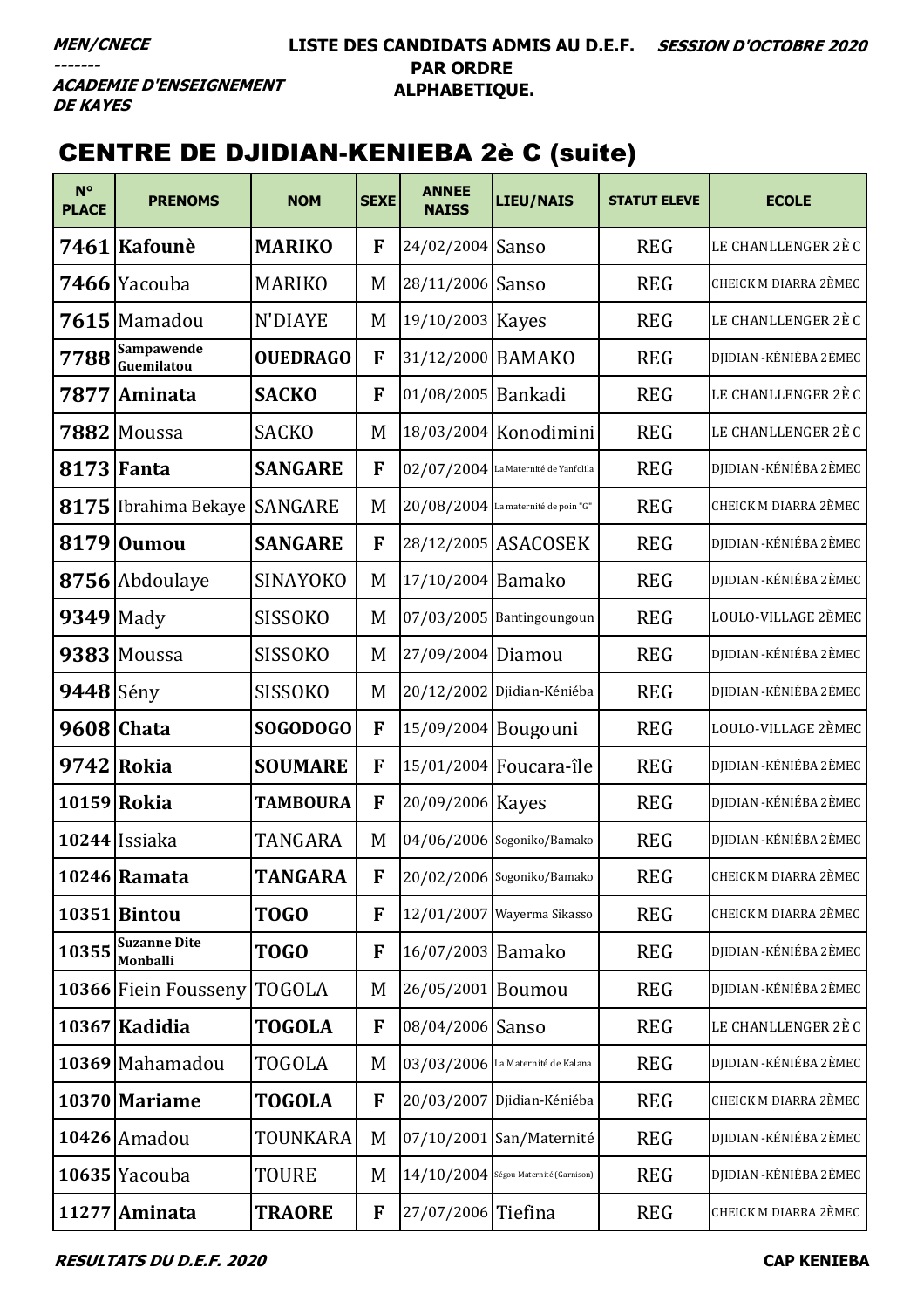**ACADEMIE D'ENSEIGNEMENT DE KAYES** 

# CENTRE DE DJIDIAN-KENIEBA 2è C (suite & fin)

| $N^{\circ}$<br><b>PLACE</b> | <b>PRENOMS</b>      | <b>NOM</b>      | <b>SEXE</b> | <b>ANNEE</b><br><b>NAISS</b> | <b>LIEU/NAIS</b>       | <b>STATUT ELEVE</b> | <b>ECOLE</b>                 |
|-----------------------------|---------------------|-----------------|-------------|------------------------------|------------------------|---------------------|------------------------------|
|                             | 11312 Moulaye       | <b>TRAORE</b>   | M           |                              | $11/11/2006$ Diondiori | <b>REG</b>          | <b>CHEICK M DIARRA 2ÈMEC</b> |
|                             | <b>11323</b> Seydou | <b>TRAORE</b>   | M           | 07/02/2006 Bamako            |                        | <b>REG</b>          | LE CHANLLENGER 2È C          |
|                             | 11534 Chérifa       | <b>YAKOUBOU</b> | F           | $31/12/2005$ Gao             |                        | <b>REG</b>          | CHEICK M DIARRA 2ÈMEC        |

Kayes le,

Le Directeur

# Seydou Nourou MAIGA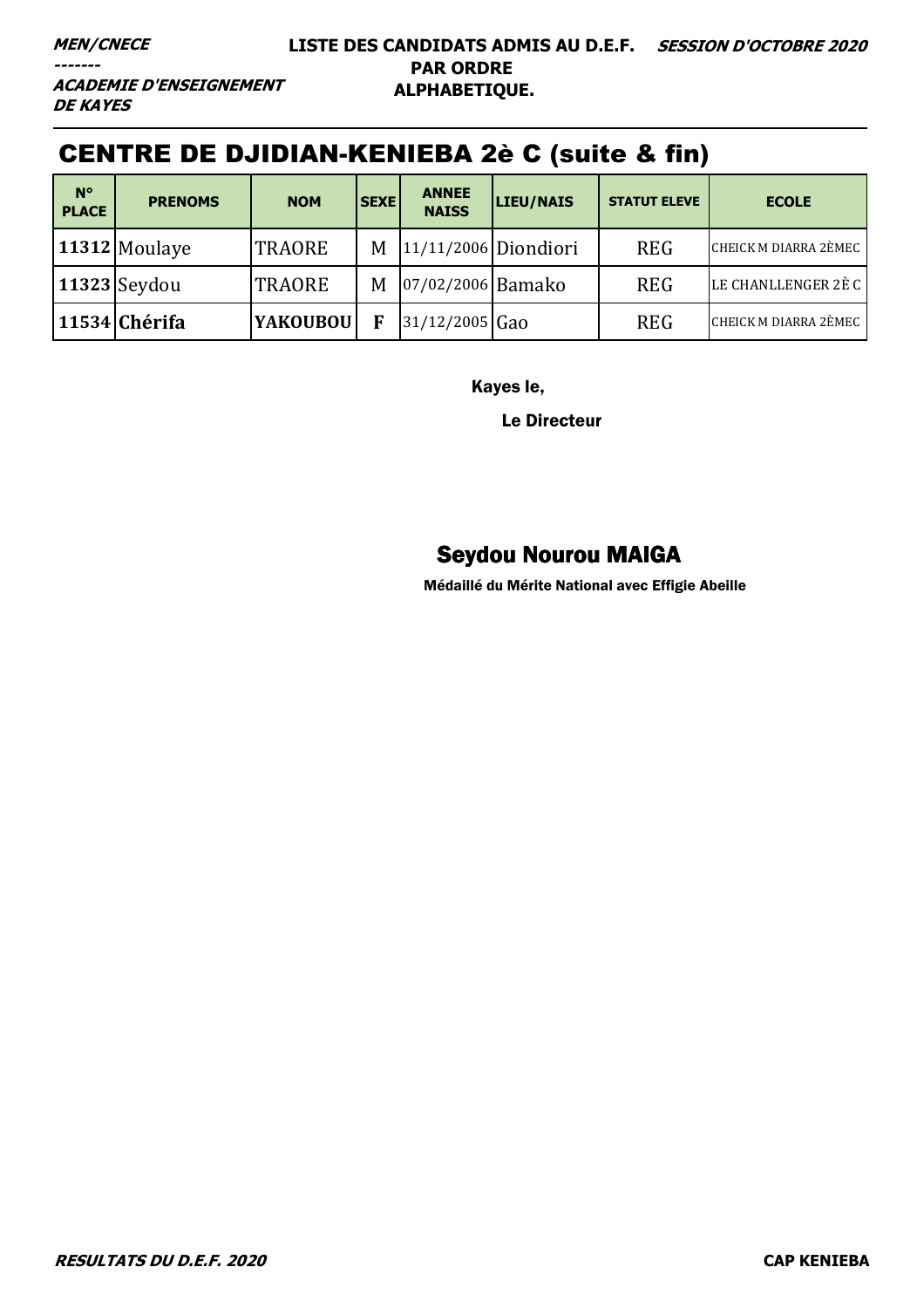### **MEN/CNECE**

**-------**

### **LISTE DES CANDIDATS ADMIS AU D.E.F. SESSION D'OCTOBRE 2020 PAR ORDRE ALPHABETIQUE.**

**ACADEMIE D'ENSEIGNEMENT DE KAYES** 

# CENTRE DE DOMBIA

| $N^{\circ}$<br><b>PLACE</b> | <b>PRENOMS</b>  | <b>NOM</b>     | <b>SEXE</b> | <b>ANNEE</b><br><b>NAISS</b> | LIEU/NAIS               | <b>STATUT ELEVE</b> | <b>ECOLE</b>      |
|-----------------------------|-----------------|----------------|-------------|------------------------------|-------------------------|---------------------|-------------------|
|                             | $9224$ Djandjan | <b>SISSOKO</b> | M           |                              | $01/01/2005$ Toumboumba | <b>REG</b>          | <b>BAYÉ 2ÈMEC</b> |
| $9325$ Koly                 |                 | <b>SISSOKO</b> | M           |                              | $01/01/2005$ Toumboumba | <b>REG</b>          | BAYÉ 2ÈMEC        |

Kayes le,

Le Directeur

# Seydou Nourou MAIGA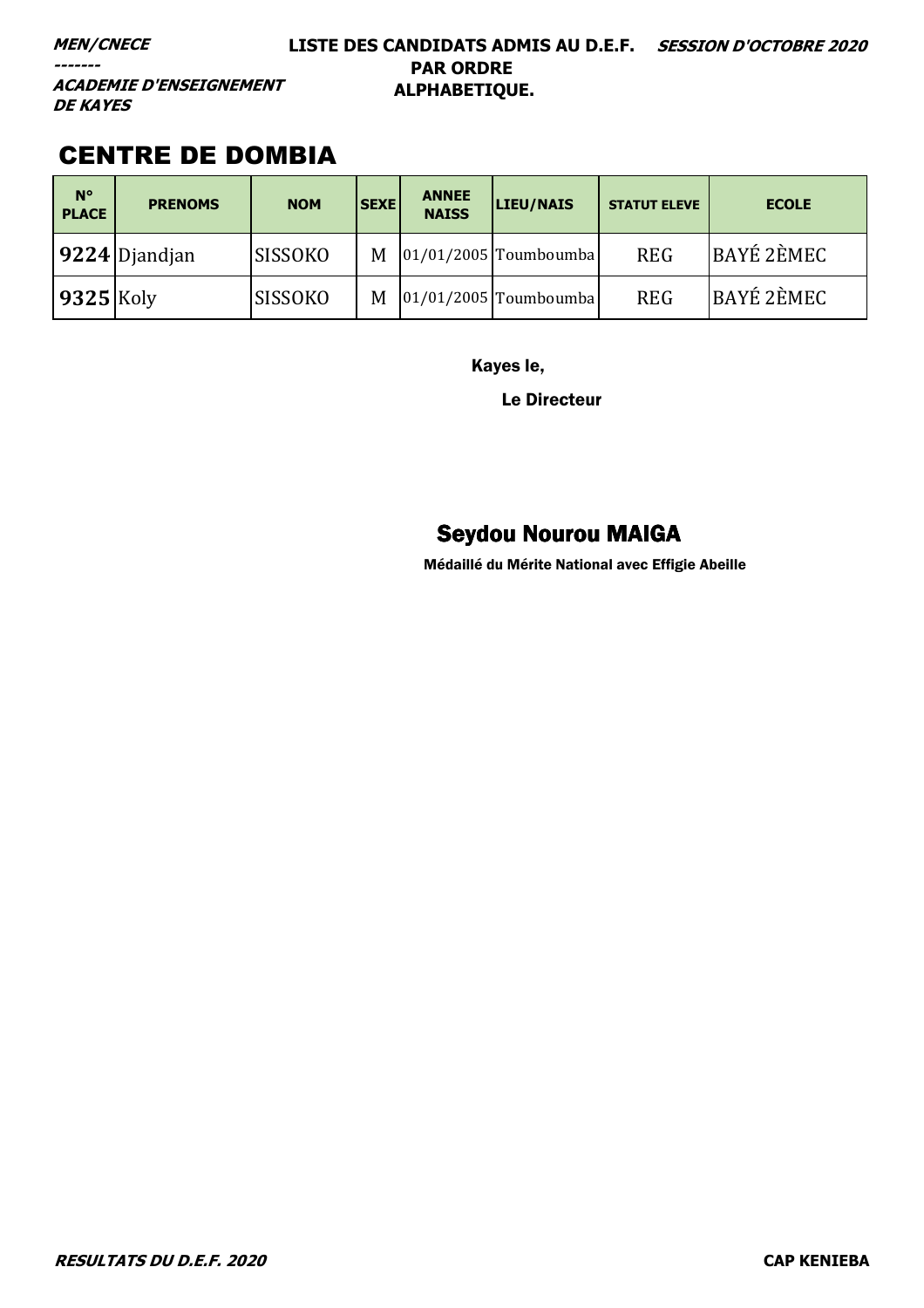### **LISTE DES CANDIDATS ADMIS AU D.E.F. SESSION D'OCTOBRE 2020 PAR ORDRE ALPHABETIQUE.**

**ACADEMIE D'ENSEIGNEMENT DE KAYES** 

# CENTRE DE FALEA

| $N^{\circ}$<br><b>PLACE</b> | <b>PRENOMS</b> | <b>NOM</b>     | <b>SEXE</b> | <b>ANNEE</b><br><b>NAISS</b> | <b>LIEU/NAIS</b> | <b>STATUT ELEVE</b> | <b>ECOLE</b> |
|-----------------------------|----------------|----------------|-------------|------------------------------|------------------|---------------------|--------------|
| 936                         | Lassana        | <b>CAMARA</b>  | M           | 01/01/2002 Faléa             |                  | <b>REG</b>          | FALÉA 2ÈC    |
| 939                         | Mamoudou       | <b>CAMARA</b>  | M           | 01/01/2005 Kambaya           |                  | <b>REG</b>          | FALÉA 2ÈC    |
| 951                         | Séckou         | <b>CAMARA</b>  | M           | 04/07/2005 Faléa             |                  | <b>REG</b>          | FALÉA 2ÈC    |
| 954                         | Simity         | <b>CAMARA</b>  | M           | 15/03/2003 Faléa             |                  | <b>REG</b>          | FALÉA 2ÈC    |
| 956                         | Sounkary       | <b>CAMARA</b>  | M           | 01/01/2005 Kambaya           |                  | <b>REG</b>          | FALÉA 2ÈC    |
|                             | 6253 Kabélé    | <b>KEITA</b>   | M           | 01/01/2004 Faléa             |                  | <b>REG</b>          | FALÉA 2ÈC    |
|                             | 6324 Ousmane   | <b>KEITA</b>   | M           | 20/04/2005 Faléa             |                  | <b>REG</b>          | FALÉA 2ÈC    |
|                             | 6371 Yacouba   | <b>KEITA</b>   | M           | 20/11/2004 Kambaya           |                  | <b>REG</b>          | FALÉA 2ÈC    |
|                             | 8065 Kouloufan | <b>SAMOURA</b> | M           | 25/06/2005 Faléa             |                  | <b>REG</b>          | FALÉA 2ÈC    |
| <b>8067</b> Waly            |                | <b>SAMOURA</b> | M           | 14/05/2005 Faléa             |                  | <b>REG</b>          | FALÉA 2ÈC    |
| 9219 Daga                   |                | <b>SISSOKO</b> | M           | 12/03/2002 Faléa             |                  | <b>REG</b>          | FALÉA 2ÈC    |
|                             | 11319 Ousmane  | <b>TRAORE</b>  | M           | 01/01/2004 Faléa             |                  | <b>REG</b>          | FALÉA 2ÈC    |

Kayes le,

Le Directeur

# Seydou Nourou MAIGA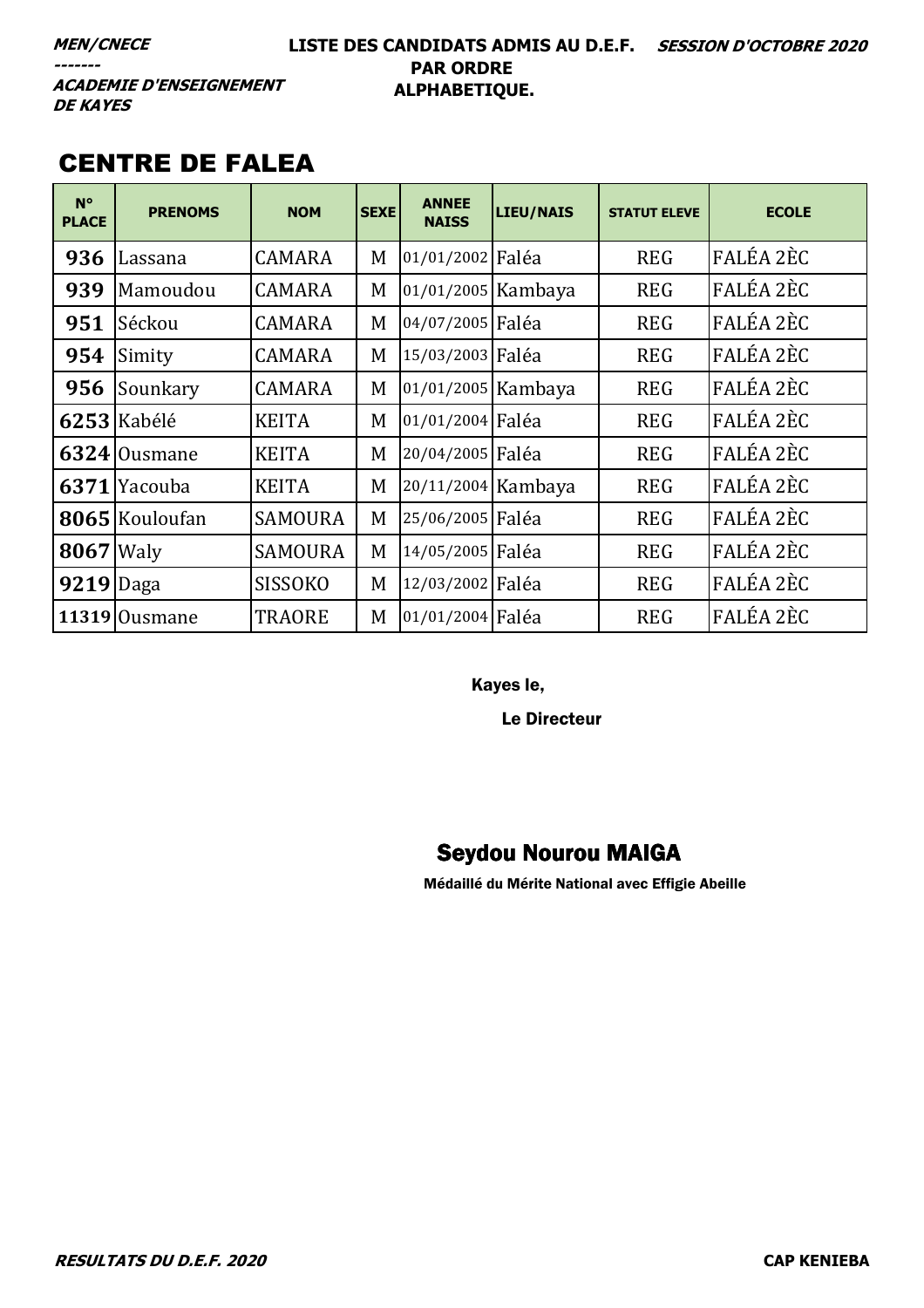**MEN/CNECE** 

-------

### LISTE DES CANDIDATS ADMIS AU D.E.F. SESSION D'OCTOBRE 2020 **PAR ORDRE** ALPHABETIQUE.

**ACADEMIE D'ENSEIGNEMENT DE KAYES** 

# **CENTRE DE FARABA**

| $N^{\circ}$<br><b>PLACE</b> | <b>PRENOMS</b> | <b>NOM</b>      | <b>SEXE</b> | <b>ANNEE</b><br><b>NAISS</b> | LIEU/NAIS | <b>STATUT ELEVE</b> | <b>ECOLE</b>      |
|-----------------------------|----------------|-----------------|-------------|------------------------------|-----------|---------------------|-------------------|
|                             | $2048$ Mansa   | <b>DANSOKO</b>  | M           | 01/01/2002 Faraba            |           | <b>REG</b>          | <b>FARABA 2ÈC</b> |
|                             | 3294 Hawa      | <b>DIALLO</b>   | F           | 01/09/2000 Bamako            |           | <b>REG</b>          | <b>FARABA 2ÈC</b> |
|                             | $6775$ N'Deye  | <b>KONATE</b>   | F           | 18/05/1997 Kati              |           | CL                  | <b>CL</b>         |
|                             | 7520 Diouma    | <b>MONEKATA</b> | F           | 01/01/2001 Faraba            |           | CL                  | <b>CL</b>         |

Kayes le,

Le Directeur

# **Seydou Nourou MAIGA**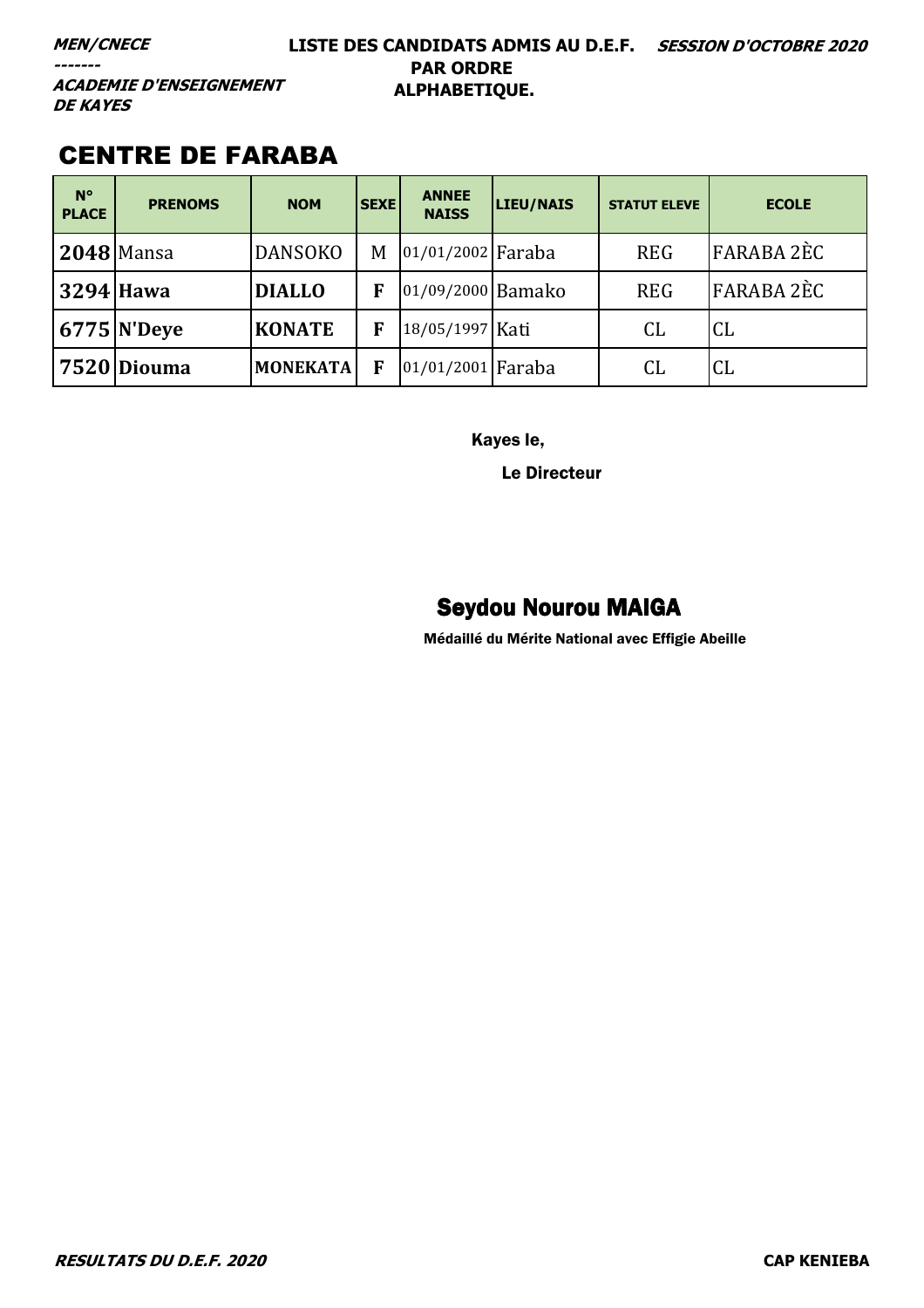### **LISTE DES CANDIDATS ADMIS AU D.E.F. SESSION D'OCTOBRE 2020 PAR ORDRE ALPHABETIQUE.**

**ACADEMIE D'ENSEIGNEMENT DE KAYES** 

# CENTRE DE GUENE-GORE

| $N^{\circ}$<br><b>PLACE</b> | <b>PRENOMS</b>               | <b>NOM</b>      | <b>SEXE</b> | <b>ANNEE</b><br><b>NAISS</b> | <b>LIEU/NAIS</b>           | <b>STATUT ELEVE</b> | <b>ECOLE</b>       |
|-----------------------------|------------------------------|-----------------|-------------|------------------------------|----------------------------|---------------------|--------------------|
| 313                         | Youssouf                     | <b>BAH</b>      | M           | 01/01/2005 Madina            |                            | <b>REG</b>          | BALANDOUGOU GG 2ÈC |
| 1889                        | Karifa                       | <b>DABO</b>     | M           |                              | 31/12/2004 Balandougou     | <b>REG</b>          | BALANDOUGOU GG 2ÈC |
|                             | 2038 Doundou                 | <b>DANSOKO</b>  | F           |                              | 22/04/2004 Guéné-Goré      | <b>REG</b>          | GUÉNÉ GORÉ 2ÈC     |
|                             | 2041 Fatoumata Ana           | <b>DANSOKO</b>  | F           |                              | 19/04/2000 Guéné-Goré      | CL                  | CL                 |
|                             | 2049 Pascaline Kontéba       | <b>DANSOKO</b>  | F           |                              | 10/04/2004 Guéné-Goré      | <b>REG</b>          | GUÉNÉ GORÉ 2ÈC     |
| $2055$ Saïbo                |                              | <b>DANSSOKO</b> | M           |                              | 11/12/1991 Guéné-Goré      | CL                  | CL                 |
|                             | 2306 Mamoudou                | <b>DEMBELE</b>  | F           | 15/04/2006 Dialakoto         |                            | <b>REG</b>          | GUÉNÉ GORÉ 2ÈC     |
|                             | $3325$ Ousmane               | <b>DIALLO</b>   | M           | 01/01/2005 Bambako           |                            | <b>REG</b>          | GUÉNÉ GORÉ 2ÈC     |
|                             | $4155$ Douga                 | <b>DIAWARA</b>  | M           | 31/12/2003 Dialakoto         |                            | <b>REG</b>          | GUÉNÉ GORÉ 2ÈC     |
| $4160$ Issa                 |                              | <b>DIAWARA</b>  | M           | 01/01/2003 Dialakoto         |                            | <b>REG</b>          | GUÉNÉ GORÉ 2ÈC     |
|                             | $4693$ Aye Bobo              | <b>DOUMBIA</b>  | F           |                              | 10/04/2003 Guéné-Goré      | <b>REG</b>          | GUÉNÉ GORÉ 2ÈC     |
|                             | 5068 Fademba                 | <b>FOFANA</b>   | M           | 01/01/2004 Dialakoto         |                            | <b>REG</b>          | GUÉNÉ GORÉ 2ÈC     |
|                             | 5663 Fademba                 | <b>KANOUTE</b>  | M           |                              | 01/01/2003 Kolomba II      | <b>REG</b>          | GUÉNÉ GORÉ 2ÈC     |
|                             | 6182 Diagary                 | <b>KEITA</b>    | M           |                              | 31/12/2003 Guéné-Goré      | <b>REG</b>          | GUÉNÉ GORÉ 2ÈC     |
|                             | 6187 Dioukou                 | <b>KEITA</b>    | M           |                              | 01/01/1995 Bal&ndougou     | CL                  | CL                 |
|                             | 6191 Doussouba               | <b>KEITA</b>    | F           |                              | 25/05/2005 Diaby/Dialakoto | <b>REG</b>          | GUÉNÉ GORÉ 2ÈC     |
|                             | 6205 Famakan                 | <b>KEITA</b>    | M           | 25/02/2005 Dombia            |                            | <b>REG</b>          | GUÉNÉ GORÉ 2ÈC     |
|                             | 6223 Fassiriman Joseph KEITA |                 | M           |                              | 02/12/2003 Guéné-Goré      | <b>REG</b>          | GUÉNÉ GORÉ 2ÈC     |
|                             | $6227$ Fayéra                | <b>KEITA</b>    | M           |                              | 09/06/1999 Guéné-Goré      | CL                  | CL                 |
|                             | 6237 Founéké                 | <b>KEITA</b>    | M           | 05/07/2005 Kossaya           |                            | <b>REG</b>          | BALANDOUGOU GG 2ÈC |
|                             | $6242$ Goulou                | <b>KEITA</b>    | M           |                              | 04/08/2004 Guéné-Goré      | <b>REG</b>          | GUÉNÉ GORÉ 2ÈC     |
|                             | 6247 Hamidou                 | <b>KEITA</b>    | M           | 02/01/2005 Kossaya           |                            | <b>REG</b>          | BALANDOUGOU GG 2ÈC |
|                             | 6259 Kandia Irèn             | <b>KEITA</b>    | F           |                              | 04/01/2004 Guéné-Goré      | <b>REG</b>          | GUÉNÉ GORÉ 2ÈC     |
|                             | $6265$ Kany-Mady             | <b>KEITA</b>    | M           | 01/01/2005 Kossaya           |                            | <b>REG</b>          | BALANDOUGOU GG 2ÈC |
|                             | 6327 Reine Dembo             | <b>KEITA</b>    | F           |                              | 27/08/2003 Guéné-Goré      | <b>REG</b>          | GUÉNÉ GORÉ 2ÈC     |
| $6768$ Daby                 |                              | <b>KONATE</b>   | M           |                              | 01/01/2006 Sansankoré      | <b>REG</b>          | GUÉNÉ GORÉ 2ÈC     |
|                             | $6776$ Sayon                 | <b>KONATE</b>   | M           | 14/05/2005 Dialakoto         |                            | <b>REG</b>          | BALANDOUGOU GG 2ÈC |
|                             | $7228$ Kany-Mady             | MACALOU         | M           | 01/01/2003 Dialakoto         |                            | <b>REG</b>          | GUÉNÉ GORÉ 2ÈC     |
|                             | 7503 Diouka Mady             | MONECATA        | M           | 07/08/2005 Sadiola           |                            | <b>REG</b>          | GUÉNÉ GORÉ 2ÈC     |
| $7509$ Kaba                 |                              | <b>MONECATA</b> | M           | 15/09/2004 Santafara         |                            | <b>REG</b>          | BALANDOUGOU GG 2ÈC |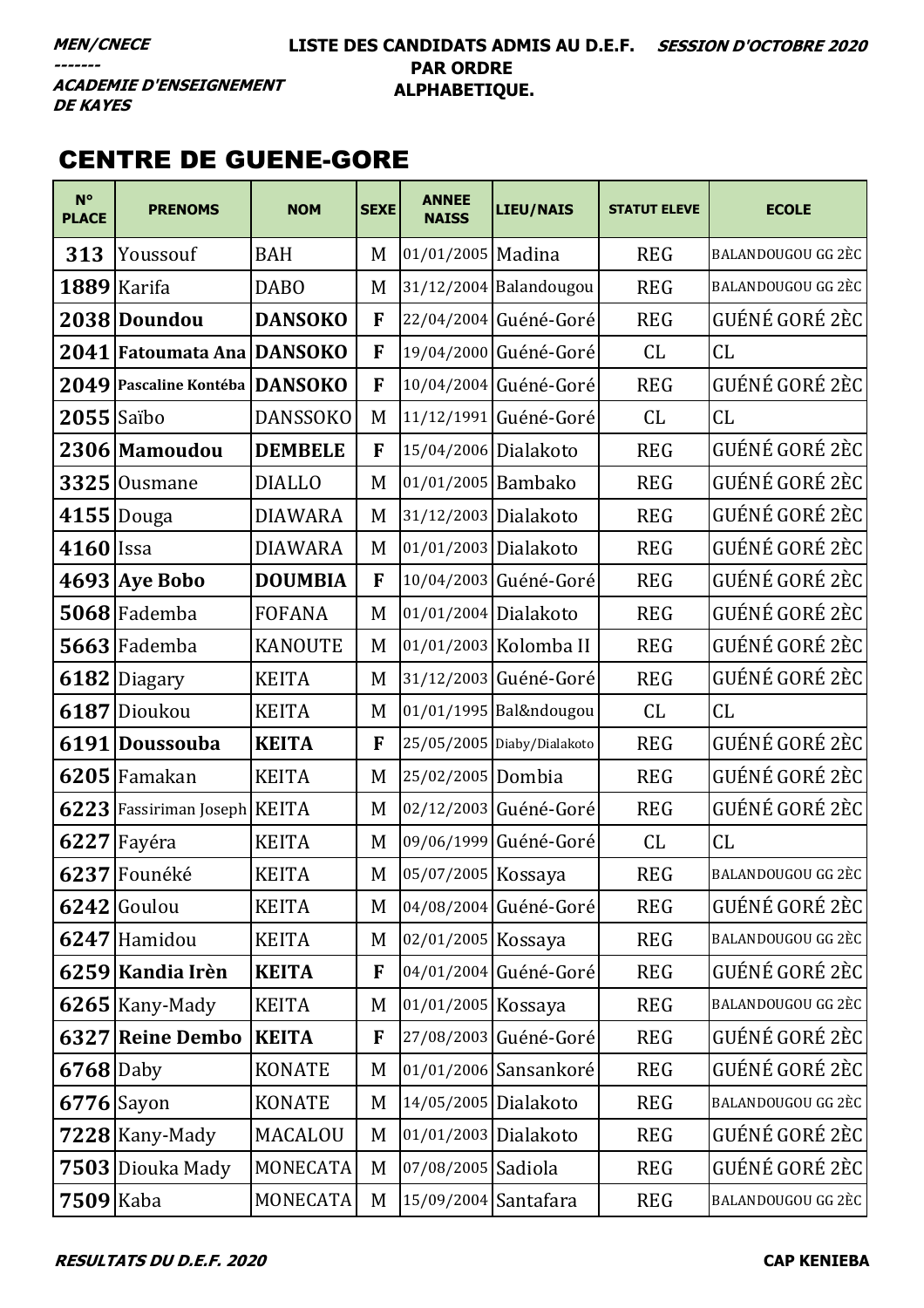### **LISTE DES CANDIDATS ADMIS AU D.E.F. SESSION D'OCTOBRE 2020 PAR ORDRE ALPHABETIQUE.**

**ACADEMIE D'ENSEIGNEMENT DE KAYES** 

# CENTRE DE GUENE-GORE (suite & fin)

| $N^{\circ}$<br><b>PLACE</b> | <b>PRENOMS</b>                | <b>NOM</b>      | <b>SEXE</b> | <b>ANNEE</b><br><b>NAISS</b> | <b>LIEU/NAIS</b>                 | <b>STATUT ELEVE</b> | <b>ECOLE</b>       |
|-----------------------------|-------------------------------|-----------------|-------------|------------------------------|----------------------------------|---------------------|--------------------|
|                             | 7512 Mariam                   | <b>MONECATA</b> | F           |                              | 05/08/2003 Toumboun              | <b>REG</b>          | GUÉNÉ GORÉ 2ÈC     |
| 7792                        | <b>Fassambou Inès</b>         | <b>OURATE</b>   | F           |                              | 04/12/2005 Toumboun              | <b>REG</b>          | GUÉNÉ GORÉ 2ÈC     |
|                             | 8647 Sambaly                  | <b>SIDIBE</b>   | M           | 20/05/2002 Tomben            |                                  | <b>REG</b>          | GUÉNÉ GORÉ 2ÈC     |
|                             | 8723 Adama                    | <b>SIGNATE</b>  | F           |                              | $22/12/2003$ Balandougou(MADINA) | <b>REG</b>          | BALANDOUGOU GG 2ÈC |
|                             | 9198 Bambo                    | <b>SISSOKO</b>  | F           |                              | 04/05/2004 Guéné-Goré            | <b>REG</b>          | GUÉNÉ GORÉ 2ÈC     |
|                             | $9203$ Bandia                 | <b>SISSOKO</b>  | M           |                              | 02/10/2003 Guéné-Goré            | CL                  | CL                 |
| 9239                        | Djiguiba                      | <b>SISSOKO</b>  | M           |                              | 10/05/2004 Guéné-Goré            | <b>REG</b>          | GUÉNÉ GORÉ 2ÈC     |
|                             | 9268 Fassara                  | <b>SISSOKO</b>  | M           | 01/01/2004 Kossaya           |                                  | <b>REG</b>          | BALANDOUGOU GG 2ÈC |
|                             | 9395 Nèmouna                  | <b>SISSOKO</b>  | F           |                              | 12/06/2004 Guénégoré             | <b>REG</b>          | GUÉNÉ GORÉ 2ÈC     |
|                             | 9402 Niamakouroun             | <b>SISSOKO</b>  | F           |                              | 31/12/2004 Guénégoré             | <b>REG</b>          | GUÉNÉ GORÉ 2ÈC     |
|                             | 9405 Noumoukè                 | <b>SISSOKO</b>  | M           |                              | 18/12/2003 Guénégoré             | <b>REG</b>          | GUÉNÉ GORÉ 2ÈC     |
|                             | $9416$ Sago Mady              | <b>SISSOKO</b>  | M           |                              | 13/04/2004 Guénégoré             | <b>REG</b>          | GUÉNÉ GORÉ 2ÈC     |
|                             | 9427 Sambaly                  | <b>SISSOKO</b>  | F           |                              | 01/07/2003 Guénégoré             | <b>REG</b>          | GUÉNÉ GORÉ 2ÈC     |
| 9468 Talan                  |                               | <b>SISSOKO</b>  | M           |                              | 09/05/2002 Guéné-Goré            | <b>REG</b>          | BALANDOUGOU GG 2ÈC |
|                             | 9475 Viviane Maniamba SISSOKO |                 | F           |                              | 10/03/2006 Guéné-Goré            | <b>REG</b>          | BALANDOUGOU GG 2ÈC |

Kayes le,

Le Directeur

# Seydou Nourou MAIGA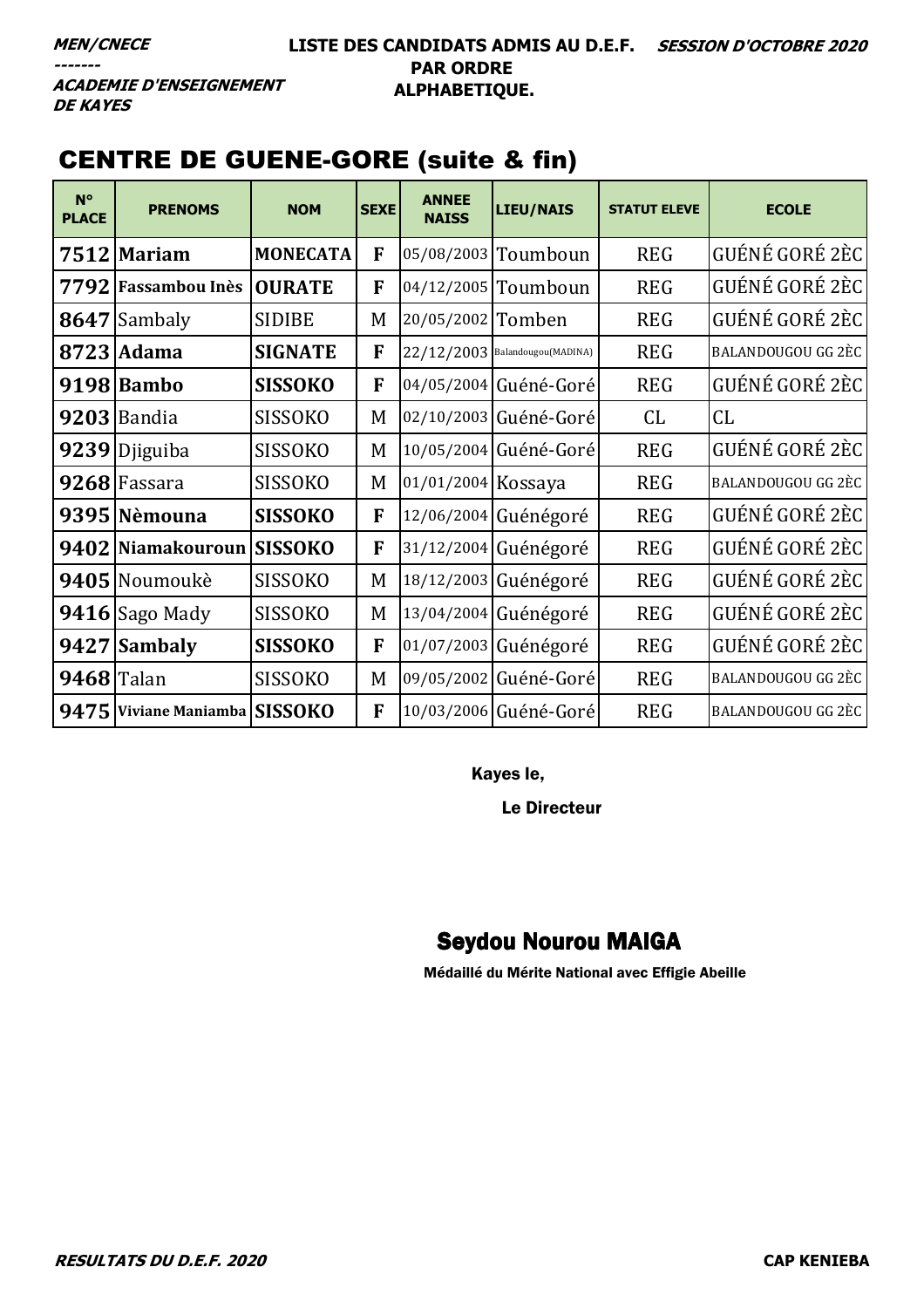### LISTE DES CANDIDATS ADMIS AU D.E.F. SESSION D'OCTOBRE 2020 **PAR ORDRE** ALPHABETIQUE.

**ACADEMIE D'ENSEIGNEMENT DE KAYES** 

# **CENTRE DE GUINDINSOU**

| $N^{\circ}$<br><b>PLACE</b> | <b>PRENOMS</b>                 | <b>NOM</b>     | <b>SEXE</b> | <b>ANNEE</b><br><b>NAISS</b> | LIEU/NAIS             | <b>STATUT ELEVE</b> | <b>ECOLE</b>   |
|-----------------------------|--------------------------------|----------------|-------------|------------------------------|-----------------------|---------------------|----------------|
| 5071                        | Fassambou                      | <b>FOFANA</b>  | M           | 08/07/2004 keniéba           |                       | <b>REG</b>          | GUINDINSOU 2ÈC |
|                             | 5088 Soléba                    | <b>FOFANA</b>  | F           |                              | 07/04/2005 Guindinsou | <b>REG</b>          | GUINDINSOU 2ÈC |
| 5089                        | Sory                           | <b>FOFANA</b>  | M           | 01/01/2003 Kobato            |                       | <b>REG</b>          | GUINDINSOU 2ÈC |
| 6152                        | Allamouta                      | <b>KEITA</b>   | M           |                              | 10/07/2003 Guindinsou | <b>REG</b>          | GUINDINSOU 2ÈC |
|                             | 6264 Kankou                    | <b>KEITA</b>   | M           |                              | 07/12/2006 Guindinsou | <b>REG</b>          | GUINDINSOU 2ÈC |
| 6343                        | Sara                           | <b>KEITA</b>   | M           |                              | 31/12/2004 Guindinsou | <b>REG</b>          | GUINDINSOU 2ÈC |
|                             | $6355$ Singou D                | <b>KEITA</b>   | M           |                              | 11/10/2006 Guindinsou | <b>REG</b>          | GUINDINSOU 2ÈC |
| $6362$ Sory                 |                                | <b>KEITA</b>   | M           |                              | 09/07/2004 Guindinsou | <b>REG</b>          | GUINDINSOU 2ÈC |
| 6369                        | Tenin                          | <b>KEITA</b>   | F           | 01/01/1986 Yatera            |                       | CL                  | CL             |
|                             | $7012$ Sekou                   | <b>KONTAGA</b> | M           | 10/08/1978 Batama            |                       | CL                  | CL             |
| 9242                        | Djoulaba Dite<br>Sougoumloumba | <b>SISSOKO</b> | F           |                              | 24/08/2001 Guindinsou | <b>REG</b>          | GUINDINSOU 2ÈC |
| 9262                        | Famoussa                       | <b>SISSOKO</b> | M           | 07/03/2003 Gato              |                       | <b>REG</b>          | GUINDINSOU 2ÈC |
|                             | 9274 Fassiriman                | <b>SISSOKO</b> | M           | 01/01/2004 Kobato            |                       | <b>REG</b>          | GUINDINSOU 2ÈC |
|                             | 9315 Kankouba                  | <b>SISSOKO</b> | F           |                              | 31/12/2006 Guindinsou | <b>REG</b>          | GUINDINSOU 2ÈC |
|                             | 9394 N'Dambou                  | <b>SISSOKO</b> | M           | 24/02/2005   Kassama         |                       | <b>REG</b>          | GUINDINSOU 2ÈC |
|                             | 10313 Kanté                    | TIGANA         | F           |                              | 01/01/2004 Guindinsou | <b>REG</b>          | GUINDINSOU 2ÈC |
| <b>10314</b> Mady           |                                | TIGANA         | M           |                              | 01/01/2004 Guindinsou | <b>REG</b>          | GUINDINSOU 2ÈC |

Kayes le,

Le Directeur

# **Seydou Nourou MAIGA**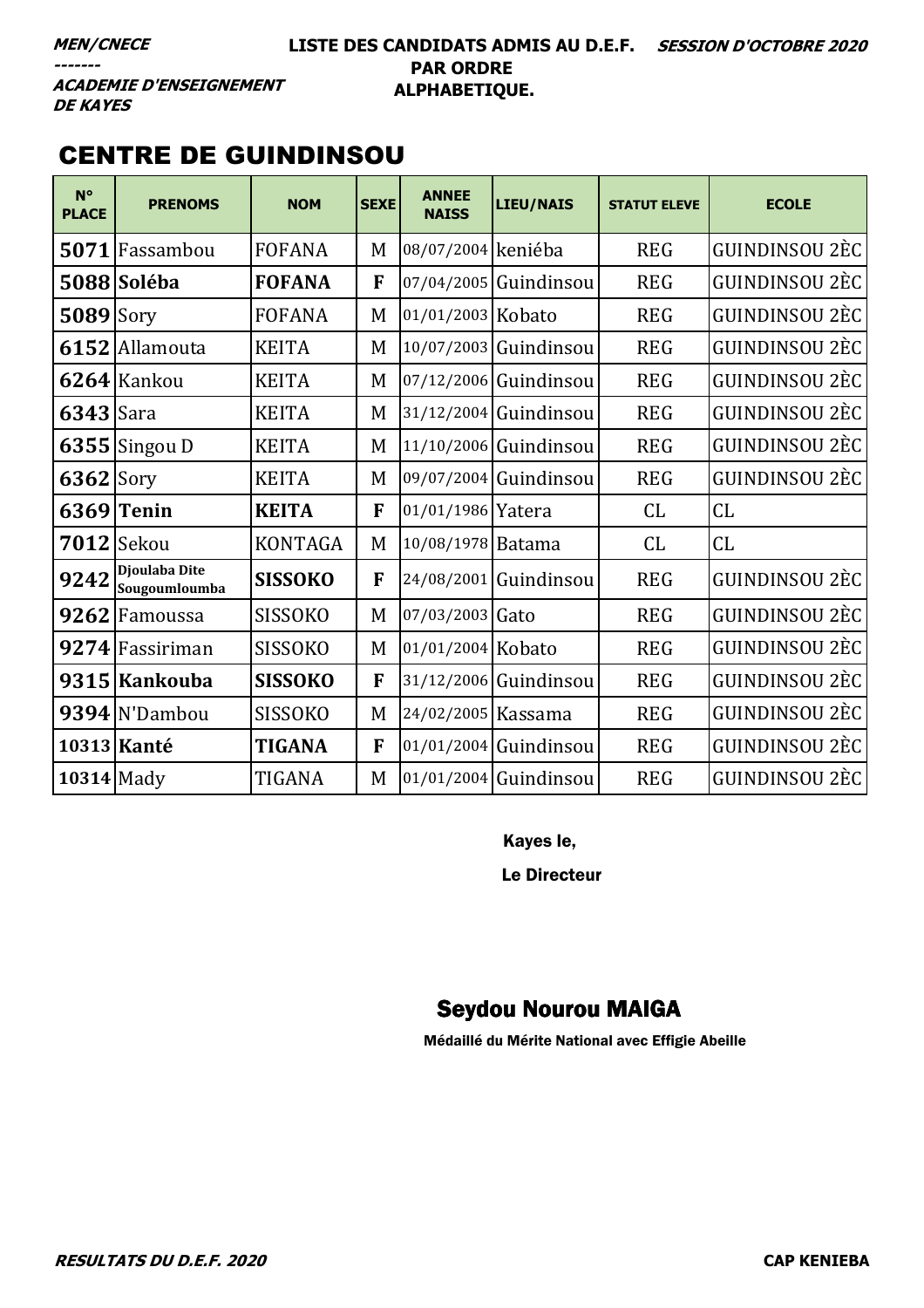### LISTE DES CANDIDATS ADMIS AU D.E.F. SESSION D'OCTOBRE 2020 **PAR ORDRE** ALPHABETIQUE.

**ACADEMIE D'ENSEIGNEMENT DE KAYES** 

# **CENTRE DE KASSAMA**

| $N^{\circ}$<br><b>PLACE</b> | <b>PRENOMS</b>                 | <b>NOM</b>     | <b>SEXE</b> | <b>ANNEE</b><br><b>NAISS</b> | LIEU/NAIS              | <b>STATUT ELEVE</b> | <b>ECOLE</b>  |
|-----------------------------|--------------------------------|----------------|-------------|------------------------------|------------------------|---------------------|---------------|
| 937                         | Mamadou                        | <b>CAMARA</b>  | M           | 01/01/2001 Kassama           |                        | <b>REG</b>          | KASSAMA 2ÈMEC |
|                             | 1181 Abdoulaye                 | <b>CISSE</b>   | M           | 27/10/2005 Kassama           |                        | <b>REG</b>          | KASSAMA 2ÈMEC |
| 1182                        | Adama Sambou                   | <b>CISSE</b>   | M           | 27/07/2003 Kassama           |                        | <b>REG</b>          | KASSAMA 2ÈMEC |
|                             | 1205 Mamadou                   | <b>CISSE</b>   | M           | 20/04/2001 Kassama           |                        | <b>REG</b>          | KASSAMA 2ÈMEC |
|                             | 2011 Noroma                    | <b>DANSIRA</b> | F           |                              | 08/08/2004 Farabanding | <b>REG</b>          | KÉNIÉTO 2È C  |
|                             | 2034 Dionké                    | <b>DANSOKO</b> | M           | 07/08/2003 Kassama           |                        | <b>REG</b>          | KASSAMA 2ÈMEC |
|                             | 2047 Mamoudou                  | <b>DANSOKO</b> | M           | 02/02/2005 Kassama           |                        | <b>REG</b>          | KASSAMA 2ÈMEC |
| <b>2282</b> Balla           |                                | <b>DEMBELE</b> | M           |                              | 01/01/2005 GUINDINSOU  | <b>REG</b>          | KÉNIÉTO 2È C  |
|                             | $2290$ Djimo                   | <b>DEMBELE</b> | F           | 06/12/2002 Kassama           |                        | <b>REG</b>          | KASSAMA 2ÈMEC |
|                             | 3554 Drama                     | <b>DIANGO</b>  | F           | 01/01/2000 Kassama           |                        | CL                  | CL            |
|                             | 3558 Moussou Mady              | <b>DIANGO</b>  | F           | 01/01/2003 Kassama           |                        | <b>REG</b>          | KASSAMA 2ÈMEC |
|                             | $6162$ Bambo                   | <b>KEITA</b>   | M           | 30/01/2001 Koulaya           |                        | <b>REG</b>          | KÉNIÉTO 2È C  |
| 6179                        | Diabou                         | <b>KEITA</b>   | M           | 20/04/2001 Kieniéto          |                        | <b>REG</b>          | KÉNIÉTO 2È C  |
|                             | 6213 Famoussa                  | <b>KEITA</b>   | M           | 08/04/2005 Kieniéto          |                        | <b>REG</b>          | KÉNIÉTO 2È C  |
|                             | 6268 Kéoulin                   | <b>KEITA</b>   | M           | 31/05/2003 Kassama           |                        | <b>REG</b>          | KASSAMA 2ÈMEC |
|                             | 6277 Lassana                   | <b>KEITA</b>   | M           | 01/01/2005 Kama              |                        | <b>REG</b>          | KÉNIÉTO 2È C  |
| $6282$ Mady                 |                                | <b>KEITA</b>   | M           | 10/01/2006 Kieniéto          |                        | <b>REG</b>          | KÉNIÉTO 2È C  |
| $6331$ Saibo                |                                | <b>KEITA</b>   | M           | 02/04/2001 Baroya            |                        | <b>REG</b>          | KASSAMA 2ÈMEC |
| $6368$ Talan                |                                | <b>KEITA</b>   | M           | 10/05/1992 Kieniéto          |                        | CL                  | CL            |
|                             | 6773 Mahamady                  | <b>KONATE</b>  | M           | 08/02/2006 Kieniéto          |                        | <b>REG</b>          | KÉNIÉTO 2È C  |
|                             | 7222 Bandiougou                | MACALOU        | M           | 01/01/2004 Gounfan           |                        | <b>REG</b>          | KASSAMA 2ÈMEC |
|                             | $8642$ Mahamady                | <b>SIDIBE</b>  | M           | 28/04/2002 Kassama           |                        | <b>REG</b>          | KASSAMA 2ÈMEC |
|                             | 9218 Dabo Dite Assétou SISSOKO |                | F           | 05/10/2002 Kassama           |                        | <b>REG</b>          | KASSAMA 2ÈMEC |
|                             | 9225 Diabou                    | <b>SISSOKO</b> | M           | 01/01/2005 Kobato            |                        | <b>REG</b>          | KÉNIÉTO 2È C  |
|                             | 9231 Diby Boucar               | <b>SISSOKO</b> | M           | 21/06/2004 Kieniéto          |                        | <b>REG</b>          | KÉNIÉTO 2È C  |
|                             | 9234 Dioncounda                | <b>SISSOKO</b> | F           | 01/01/1999 Kassama           |                        | CL                  | CL            |
|                             | $9258$ Falaye D                | <b>SISSOKO</b> | M           | 07/03/2002 Kassama           |                        | <b>REG</b>          | KASSAMA 2ÈMEC |
|                             | 9260 Famakan Sory              | <b>SISSOKO</b> | M           | 01/01/2005 Kassama           |                        | <b>REG</b>          | KASSAMA 2ÈMEC |
|                             | 9267 Farintokoma               | <b>SISSOKO</b> | M           | 12/11/1991 Kassama           |                        | CL                  | CL            |
|                             | 9270 Fassara                   | <b>SISSOKO</b> | M           | 01/01/2005 Koulaya           |                        | <b>REG</b>          | KÉNIÉTO 2È C  |
|                             | $9273$ Fasséga K               | SISSOKO        | M           | 01/01/2004 Kassama           |                        | <b>REG</b>          | KASSAMA 2ÈMEC |

**RESULTATS DU D.E.F. 2020** 

**CAP KENIEBA**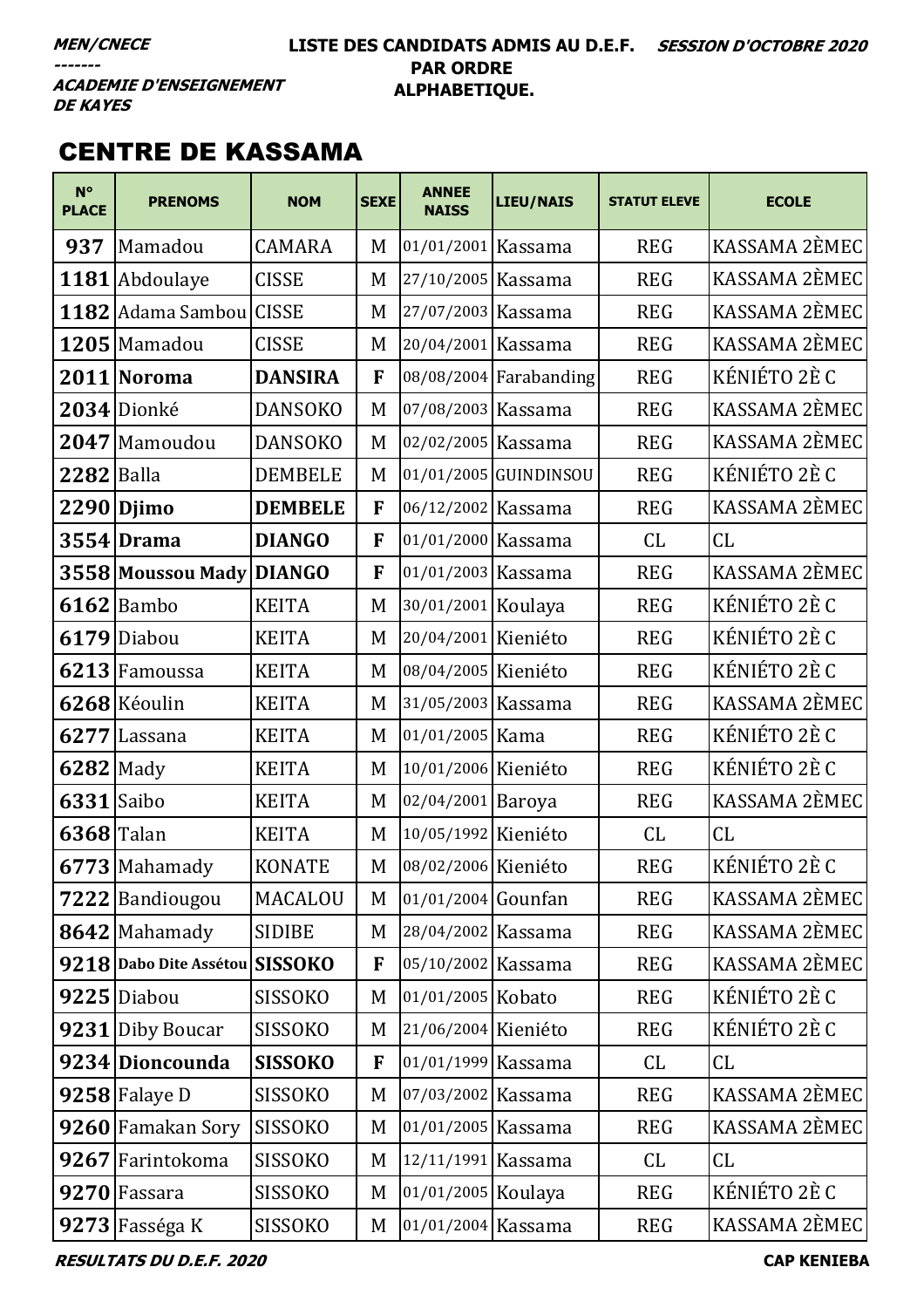### **LISTE DES CANDIDATS ADMIS AU D.E.F. SESSION D'OCTOBRE 2020 PAR ORDRE ALPHABETIQUE.**

**ACADEMIE D'ENSEIGNEMENT DE KAYES** 

# CENTRE DE KASSAMA (suite & fin)

| $N^{\circ}$<br><b>PLACE</b> | <b>PRENOMS</b>            | <b>NOM</b>     | <b>SEXE</b> | <b>ANNEE</b><br><b>NAISS</b> | <b>LIEU/NAIS</b> | <b>STATUT ELEVE</b> | <b>ECOLE</b>  |
|-----------------------------|---------------------------|----------------|-------------|------------------------------|------------------|---------------------|---------------|
|                             | 9276 Fatamba              | <b>SISSOKO</b> | M           | 14/09/2005 Kieniéto          |                  | <b>REG</b>          | KÉNIÉTO 2È C  |
| 9278                        | Fatoukoun                 | <b>SISSOKO</b> | M           | 09/02/2005 Dakoto            |                  | <b>REG</b>          | KASSAMA 2ÈMEC |
| 9280                        | Fatoumata                 | <b>SISSOKO</b> | $\mathbf F$ | 18/02/2004 Kassama           |                  | <b>REG</b>          | KASSAMA 2ÈMEC |
| $9288$ Fily                 |                           | <b>SISSOKO</b> | M           | 08/03/2002 Kieniéto          |                  | <b>REG</b>          | KÉNIÉTO 2È C  |
|                             | 9298 Founéké F            | <b>SISSOKO</b> | M           | 17/09/2003 Kassama           |                  | <b>REG</b>          | KASSAMA 2ÈMEC |
|                             | 9303 Goundo               | <b>SISSOKO</b> | F           | 10/06/2001 Kassama           |                  | <b>REG</b>          | KASSAMA 2ÈMEC |
|                             | 9316 Karamoko             | <b>SISSOKO</b> | M           | 01/01/2003 Tabakoto          |                  | <b>REG</b>          | KASSAMA 2ÈMEC |
|                             | 9318 Kédiakou Mady        | <b>SISSOKO</b> | M           | 07/09/2003 Dialadian         |                  | <b>REG</b>          | KASSAMA 2ÈMEC |
| 9326                        | Koly                      | <b>SISSOKO</b> | M           | 01/01/2004 Kobato            |                  | <b>REG</b>          | KASSAMA 2ÈMEC |
| 9340                        | Lassana                   | <b>SISSOKO</b> | M           | 01/01/2005 Kassama           |                  | <b>REG</b>          | KASSAMA 2ÈMEC |
| 9353                        | Mahamadiba                | <b>SISSOKO</b> | M           | 05/06/2003 Kassama           |                  | <b>REG</b>          | KASSAMA 2ÈMEC |
| 9355                        | Mahamady D                | <b>SISSOKO</b> | M           | 14/12/2005 Kassama           |                  | <b>REG</b>          | KASSAMA 2ÈMEC |
|                             | 9356 Maimouna             | <b>SISSOKO</b> | F           | 01/01/2002 Baroya            |                  | <b>REG</b>          | KASSAMA 2ÈMEC |
| 9360                        | Mamadou                   | <b>SISSOKO</b> | M           | 26/11/2004 Kieniéto          |                  | <b>REG</b>          | KÉNIÉTO 2È C  |
| 9365                        | Mamadou Lamine            | <b>SISSOKO</b> | M           | 30/05/2005 Kassama           |                  | <b>REG</b>          | KASSAMA 2ÈMEC |
| 9390                        | Moussa K                  | <b>SISSOKO</b> | M           | 02/01/2005 Kassama           |                  | <b>REG</b>          | KASSAMA 2ÈMEC |
| 9406                        | <b>Oumar</b>              | <b>SISSOKO</b> | M           | 14/09/2005 Kieniéto          |                  | <b>REG</b>          | KÉNIÉTO 2È C  |
| 9409                        | <b>Ousmane</b>            | <b>SISSOKO</b> | M           | 12/10/2004 Kéniéba           |                  | <b>REG</b>          | KASSAMA 2ÈMEC |
|                             | 9436 Sankoun S            | <b>SISSOKO</b> | F           | 20/01/2006 Kassama           |                  | <b>REG</b>          | KASSAMA 2ÈMEC |
| 9447                        | Sékou Yaya                | <b>SISSOKO</b> | M           | 13/04/2004 Kassama           |                  | <b>REG</b>          | KASSAMA 2ÈMEC |
| 9472                        | Tierno Dit Amadou SISSOKO |                | M           | 28/04/1998 Sansanto          |                  | CL                  | CL            |
|                             | 9474 Toutouba             | <b>SISSOKO</b> | M           | 14/05/2004 Kassama           |                  | <b>REG</b>          | KASSAMA 2ÈMEC |

Kayes le,

Le Directeur

# Seydou Nourou MAIGA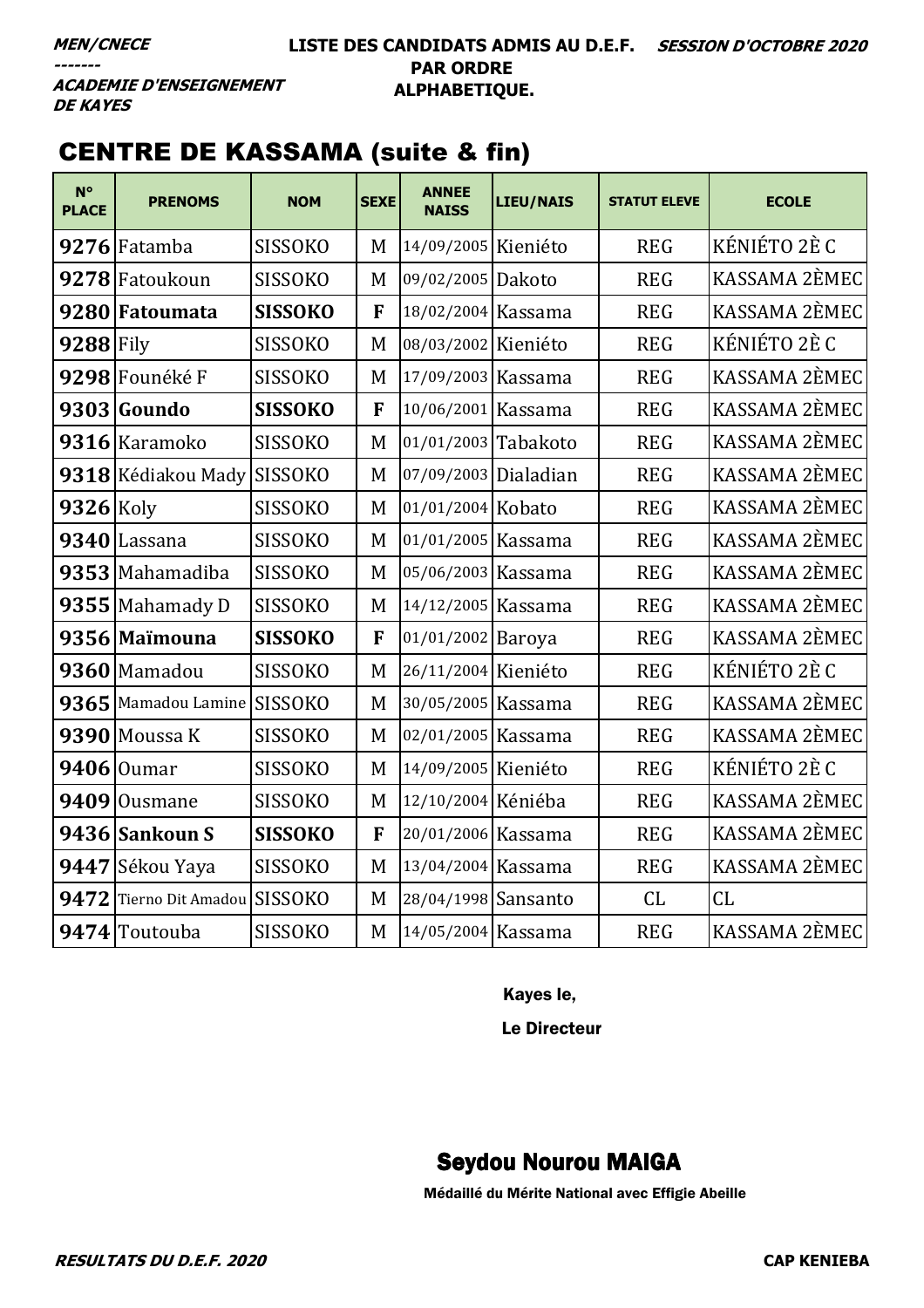### **LISTE DES CANDIDATS ADMIS AU D.E.F. SESSION D'OCTOBRE 2020 PAR ORDRE ALPHABETIQUE.**

**ACADEMIE D'ENSEIGNEMENT DE KAYES** 

# CENTRE DE KENIEBA

| $N^{\circ}$<br><b>PLACE</b> | <b>PRENOMS</b>               | <b>NOM</b>       | <b>SEXE</b> | <b>ANNEE</b><br><b>NAISS</b> | <b>LIEU/NAIS</b>              | <b>STATUT ELEVE</b> | <b>ECOLE</b>  |
|-----------------------------|------------------------------|------------------|-------------|------------------------------|-------------------------------|---------------------|---------------|
| 339                         | <b>Salimata</b>              | <b>BALDE</b>     | F           | 31/10/2006 Korofina          |                               | <b>REG</b>          | KÉNIÉBA 2È C  |
| 378                         | Mohamed                      | <b>BANGOURA</b>  | M           | 01/01/2003 Kéniéba           |                               | <b>REG</b>          | KÉNIÉBA 2È C  |
| 484                         | Moussa                       | <b>BASSOUM</b>   | M           | 02/03/2004 Kéniéba           |                               | <b>REG</b>          | KÉNIÉBA 2È C  |
| 626                         | <b>Basala</b>                | <b>BERTHE</b>    | M           |                              | 25/03/2004 La maternité       | <b>REG</b>          | KÉNIÉBA 2È C  |
| 688                         | <b>Mariam</b>                | <b>BOUARE</b>    | F           | 10/03/2005 Kéniéba           |                               | <b>REG</b>          | KÉNIÉBA 2È C  |
| 943                         | <b>Mariam Lalla</b>          | <b>CAMARA</b>    | F           | 25/04/2006 Kéniéba           |                               | <b>REG</b>          | KÉNIÉBA 2È C  |
| 945                         | N'Facinet                    | <b>CAMARA</b>    | M           | 10/01/2004 Kéniéba           |                               | <b>REG</b>          | KÉNIÉBA 2È C  |
| 1207                        | Mamadou Diabré CISSE         |                  | M           | 01/01/2003 Kassama           |                               | <b>REG</b>          | KÉNIÉBA 2È C  |
|                             | $1878$  Bambo                | <b>DABO</b>      | M           | 01/03/2003 Kéniéba           |                               | <b>REG</b>          | KÉNIÉBA 2È C  |
|                             | 1893 Mariam                  | <b>DABO</b>      | F           | 26/01/1995 Dakar             |                               | CL                  | CL            |
|                             | $1958$ Moussa                | <b>DANFAGA</b>   | M           | 22/11/2003 Kéniéba           |                               | <b>REG</b>          | KÉNIÉBA 2È C  |
|                             | 2031 Aminata Dite Sira       | <b>DANSOKO</b>   | F           | 07/12/2003 Kéniéba           |                               | <b>REG</b>          | TÉRIYA 2ÈME C |
|                             | 2043 Halimatou               | <b>DANSOKO</b>   | F           | 02/11/2004 Kéniéba           |                               | <b>REG</b>          | TÉRIYA 2ÈME C |
|                             | 2297 Idrissa                 | <b>DEMBELE</b>   | M           | 10/01/2006 Kéniéba           |                               | <b>REG</b>          | KÉNIÉBA 2È C  |
|                             | 2316 Sanata                  | <b>DEMBELE</b>   | $\mathbf F$ |                              | 04/03/2006 CSCOM central      | <b>REG</b>          | KÉNIÉBA 2È C  |
|                             | 2543 Mariam                  | <b>DIABY</b>     | $\mathbf F$ | 03/03/2002 Kéniéba           |                               | <b>REG</b>          | KÉNIÉBA 2È C  |
|                             | 2548 Moustafa                | <b>DIABY</b>     | M           | 22/05/2004 Kéniéba           |                               | <b>REG</b>          | KÉNIÉBA 2È C  |
|                             | 2786 Soumaila                | <b>DIAKITE</b>   | M           | 24/10/2004 Bougouni          |                               | <b>REG</b>          | KÉNIÉBA 2È C  |
|                             | 3278 Djaminatou              | <b>DIALLO</b>    | F           | 03/09/2006 Kayes             |                               | <b>REG</b>          | TÉRIYA 2ÈME C |
|                             | 3318 Marliyatou              | <b>DIALLO</b>    | F           | 08/10/2005 Kéniéba           |                               | <b>REG</b>          | KÉNIÉBA 2È C  |
|                             | 3980 Moussa                  | <b>DIARRA</b>    | M           | 23/09/2006 Kéniéba           |                               | <b>REG</b>          | KÉNIÉBA 2È C  |
|                             | 3981 Oumar Fankele DIARRA    |                  | M           |                              | 09/11/2006 Bamako Renée CISSE | <b>REG</b>          | KÉNIÉBA 2È C  |
|                             | 4154 Boubacar                | <b>DIAWARA</b>   | M           | 28/02/2003 Tabacoto          |                               | <b>REG</b>          | KÉNIÉBA 2È C  |
|                             | $4156$ Fanta                 | <b>DIAWARA</b>   | F           | 15/04/2003 Kéniéba           |                               | <b>REG</b>          | KÉNIÉBA 2È C  |
|                             | 4163 Maimouna                | <b>DIAWARA</b>   | $\mathbf F$ | 15/03/2002 Kéniéba           |                               | <b>REG</b>          | KÉNIÉBA 2È C  |
|                             | 4164 Mamadou                 | <b>DIAWARA</b>   | M           | 31/05/2004 Kéniéba           |                               | <b>REG</b>          | KÉNIÉBA 2È C  |
|                             | $4167$ Samba                 | <b>DIAWARA</b>   | M           | 21/10/2004 Diongaga          |                               | <b>REG</b>          | KÉNIÉBA 2È C  |
|                             | 4257 Mahamady                | <b>DIEBAKATE</b> | M           | 07/01/2002 Dabia             |                               | CL                  | CL            |
|                             | 4318 Abdoulaye               | <b>DIOP</b>      | M           | 04/08/2006 Kéniéba           |                               | <b>REG</b>          | TÉRIYA 2ÈME C |
|                             | 4591 Massé                   | <b>DOUCOURE</b>  | F           | 01/01/2007 Kéniéba           |                               | <b>REG</b>          | KÉNIÉBA 2È C  |
|                             | 4694 Dioba Dite Tata DOUMBIA |                  | F           | 01/10/2001 Kéniéba           |                               | <b>REG</b>          | KÉNIÉBA 2È C  |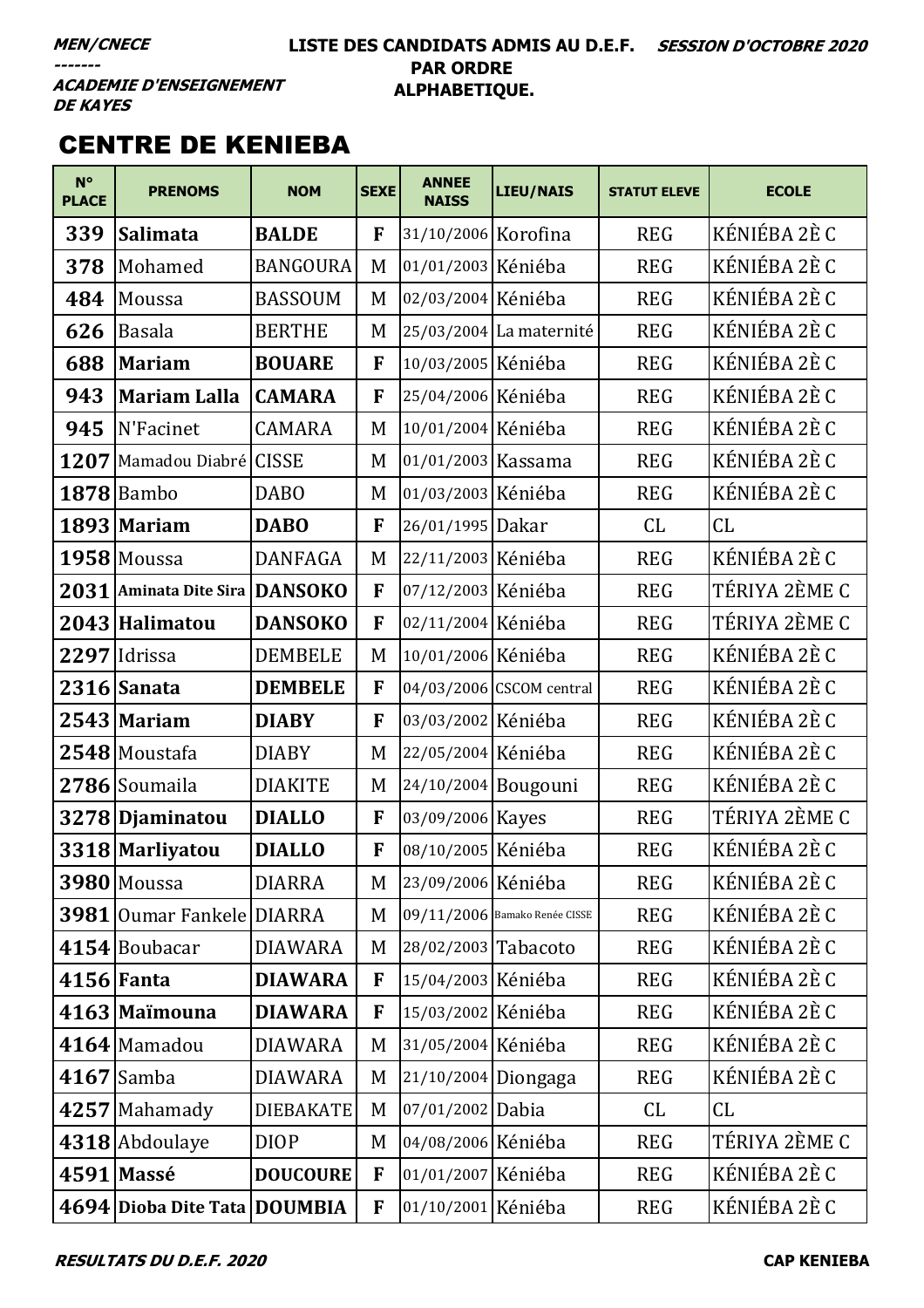## **LISTE DES CANDIDATS ADMIS AU D.E.F. SESSION D'OCTOBRE 2020 PAR ORDRE ALPHABETIQUE.**

**ACADEMIE D'ENSEIGNEMENT DE KAYES** 

# CENTRE DE KENIEBA (suite)

| $N^{\circ}$<br><b>PLACE</b> | <b>PRENOMS</b>                | <b>NOM</b>      | <b>SEXE</b>  | <b>ANNEE</b><br><b>NAISS</b> | LIEU/NAIS                     | <b>STATUT ELEVE</b> | <b>ECOLE</b>  |
|-----------------------------|-------------------------------|-----------------|--------------|------------------------------|-------------------------------|---------------------|---------------|
|                             | 5664 Falingué B               | <b>KANOUTE</b>  | M            |                              | 01/01/2003 LinguékotoI        | <b>REG</b>          | KÉNIÉBA 2È C  |
| 5838                        | Bourama                       | <b>KANTE</b>    | M            | 02/09/2007 Fanzan            |                               | <b>REG</b>          | TÉRIYA 2ÈME C |
| 5839                        | Daouda                        | <b>KANTE</b>    | M            | 12/07/2007 Fanzan            |                               | <b>REG</b>          | TÉRIYA 2ÈME C |
|                             | 6145 Adama                    | <b>KEITA</b>    | F            | 15/06/2005 Kéniéba           |                               | <b>REG</b>          | KÉNIÉBA 2È C  |
|                             | 6164 Bill Guissa              | <b>KEITA</b>    | F            | 08/11/2004 Kéniéba           |                               | <b>REG</b>          | KÉNIÉBA 2È C  |
|                             | 6226 Fatoumata                | <b>KEITA</b>    | F            | 20/11/2003 Kéniéba           |                               | <b>REG</b>          | KÉNIÉBA 2È C  |
| $6234$ Fily                 |                               | <b>KEITA</b>    | F            | 10/09/2004 Kéniéba           |                               | <b>REG</b>          | KÉNIÉBA 2È C  |
|                             | 6246 Habibatou                | <b>KEITA</b>    | F            | 04/02/2005 Kéniéba           |                               | <b>REG</b>          | KÉNIÉBA 2È C  |
| 6275                        | Lamine                        | <b>KEITA</b>    | M            | 04/04/2004 Kéniéba           |                               | <b>REG</b>          | KÉNIÉBA 2È C  |
|                             | $6286$ Mady                   | <b>KEITA</b>    | F            |                              | 15/11/2006 CSCOM-Lafiabougou  | <b>REG</b>          | KÉNIÉBA 2È C  |
|                             | 6307 Mohamed                  | <b>KEITA</b>    | M            |                              | 26/04/2003 Kalabancoro        | <b>REG</b>          | KÉNIÉBA 2È C  |
|                             | 6318 Niagalin Sousane         | <b>KEITA</b>    | F            | 24/09/2004 Kéniéba           |                               | <b>REG</b>          | KÉNIÉBA 2È C  |
| 6333                        | Salimata                      | <b>KEITA</b>    | F            | 18/09/2005 Kayes             |                               | <b>REG</b>          | KÉNIÉBA 2È C  |
|                             | $6347$ Sékou                  | <b>KEITA</b>    | M            | 18/01/2002 Dabia             |                               | <b>REG</b>          | KÉNIÉBA 2È C  |
| 6352                        | Sidy Mamadou KEITA            |                 | M            | 21/12/2003 Kéniéba           |                               | <b>REG</b>          | KÉNIÉBA 2È C  |
|                             | 6774 Molobaly Boubacar KONATE |                 | M            |                              | 30/01/2006 Koumantou          | <b>REG</b>          | KÉNIÉBA 2È C  |
| 6967                        | Boubacar                      | <b>KONE</b>     | M            | 04/08/2006 Kéniéba           |                               | <b>REG</b>          | TÉRIYA 2ÈME C |
| 6978 Sadio                  |                               | <b>KONE</b>     | M            |                              | 31/12/2003 Mahinamine         | <b>REG</b>          | KÉNIÉBA 2È C  |
|                             | 7506 Fatoumata                | <b>MONECATA</b> | F            | 25/09/2003 Kayes             |                               | <b>REG</b>          | KÉNIÉBA 2È C  |
|                             | 7529 Kiatou Drissa            | <b>MOUNKORO</b> | F            | 05/06/2004 Taliko            |                               | <b>REG</b>          | KÉNIÉBA 2È C  |
|                             | 7614 Kadidiatou               | <b>N'DIAYE</b>  | F            | 02/08/2004 Kéniéba           |                               | <b>REG</b>          | KÉNIÉBA 2È C  |
|                             | $7781$ Sanémady Florentin     | <b>OUATTARA</b> | M            | 25/10/2003 Kéniéba           |                               | <b>REG</b>          | KÉNIÉBA 2È C  |
|                             | 7886 Samba                    | <b>SACKO</b>    | M            | 29/04/2004 Baboto            |                               | <b>REG</b>          | KÉNIÉBA 2È C  |
|                             | 8170 Boubacar                 | <b>SANGARE</b>  | M            | 15/01/2003 Kéniéba           |                               | <b>REG</b>          | KÉNIÉBA 2È C  |
|                             | 8180 Oumou                    | <b>SANGARE</b>  | F            | 17/02/2006 Sanso             |                               | <b>REG</b>          | TÉRIYA 2ÈME C |
|                             | 8643 Mamadou                  | <b>SIDIBE</b>   | M            |                              | 08/02/2003 Fadougou C/Kéniéba | <b>REG</b>          | KÉNIÉBA 2È C  |
|                             | 8649 Zenaîbou                 | <b>SIDIBE</b>   | $\mathbf{F}$ | 06/06/1997 Kéniéba           |                               | CL                  | CL            |
|                             | 9176 Abdoulaye                | <b>SISSOKO</b>  | M            |                              | 20/04/2002 Sanoukou           | <b>REG</b>          | KÉNIÉBA 2È C  |
|                             | $9178$ Adama                  | <b>SISSOKO</b>  | M            | 02/08/2006 Kéniéba           |                               | <b>REG</b>          | KÉNIÉBA 2È C  |
|                             | 9215 Coumba Mady              | <b>SISSOKO</b>  | M            | 01/01/1992 Goléa             |                               | CL                  | CL            |
|                             | 9237 Djénéba                  | <b>SISSOKO</b>  | F            | 01/01/2003 Goléa             |                               | <b>REG</b>          | KÉNIÉBA 2È C  |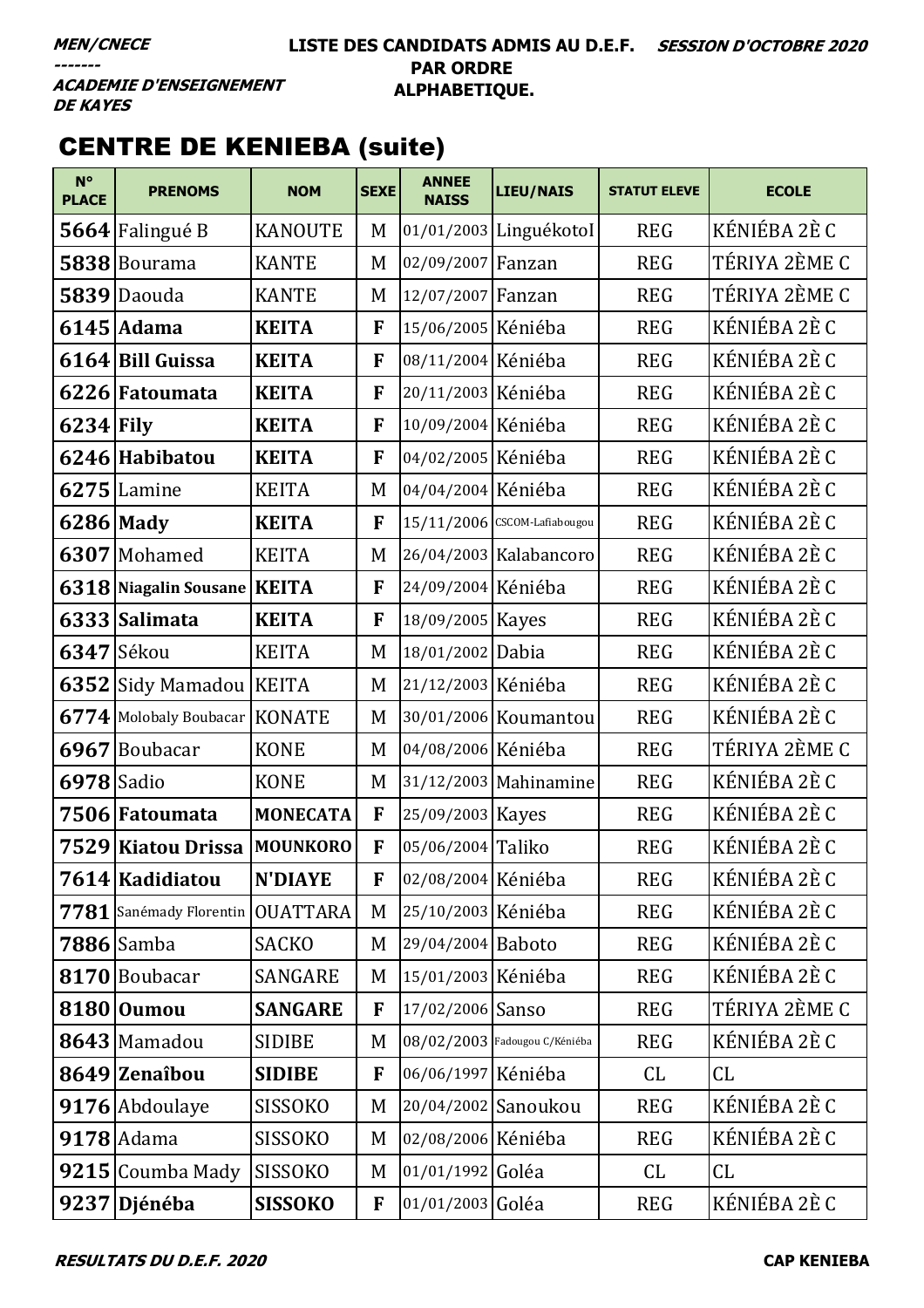### **LISTE DES CANDIDATS ADMIS AU D.E.F. SESSION D'OCTOBRE 2020 PAR ORDRE ALPHABETIQUE.**

**ACADEMIE D'ENSEIGNEMENT DE KAYES** 

# CENTRE DE KENIEBA (suite & fin)

| $N^{\circ}$<br><b>PLACE</b> | <b>PRENOMS</b>                      | <b>NOM</b>     | <b>SEXE</b> | <b>ANNEE</b><br><b>NAISS</b> | <b>LIEU/NAIS</b>         | <b>STATUT ELEVE</b> | <b>ECOLE</b>  |
|-----------------------------|-------------------------------------|----------------|-------------|------------------------------|--------------------------|---------------------|---------------|
|                             | 9240 Djitaba                        | <b>SISSOKO</b> | F           | 11/01/2005 Kéniéba           |                          | <b>REG</b>          | KÉNIÉBA 2È C  |
|                             | 9266 Farintogoma                    | <b>SISSOKO</b> | M           | 29/04/2003 Kéniéba           |                          | <b>REG</b>          | KÉNIÉBA 2È C  |
| 9297                        | Founéké                             | <b>SISSOKO</b> | M           | 31/12/2003 Sinséko           |                          | <b>REG</b>          | KÉNIÉBA 2È C  |
| 9309                        | <b>Jeanne Chantal</b><br>M'Bamoussa | <b>SISSOKO</b> | F           |                              | 12/12/2006 Guéné-Goré    | <b>REG</b>          | KÉNIÉBA 2È C  |
| $9348$ Mady                 |                                     | <b>SISSOKO</b> | M           | 19/01/2002 Kéniéba           |                          | <b>REG</b>          | KÉNIÉBA 2È C  |
|                             | 9362 Mamadou                        | <b>SISSOKO</b> | M           | 24/04/2003 Sitakoto          |                          | CL                  | CL            |
|                             | 9364 Mamadou                        | <b>SISSOKO</b> | M           | 22/08/2004 Kéniéba           |                          | <b>REG</b>          | KÉNIÉBA 2È C  |
|                             | 9368 Mamoudouba                     | <b>SISSOKO</b> | M           | 02/09/2003 Kéniéba           |                          | <b>REG</b>          | KÉNIÉBA 2È C  |
|                             | 9371 Mariame                        | <b>SISSOKO</b> | $\mathbf F$ | 18/03/2004 Kéniéba           |                          | <b>REG</b>          | KÉNIÉBA 2È C  |
|                             | 9375 M'Bamoussa                     | <b>SISSOKO</b> | F           | 17/11/2001 Kéniéba           |                          | <b>REG</b>          | KÉNIÉBA 2È C  |
|                             | 9386 Moussa                         | <b>SISSOKO</b> | M           | 18/09/2004 Koufara           |                          | <b>REG</b>          | KÉNIÉBA 2È C  |
| 9610                        | Yacouba                             | SOGODOGO       | M           |                              | 04/12/2003 Bandiagara    | <b>REG</b>          | KÉNIÉBA 2È C  |
| 9932 Kadé                   |                                     | <b>SY</b>      | $\mathbf F$ |                              | 01/07/2003 Dougabougou   | <b>REG</b>          | KÉNIÉBA 2È C  |
|                             | $10304$ Mariam                      | <b>THIERO</b>  | F           | 12/06/2004 Ségou             |                          | <b>REG</b>          | KÉNIÉBA 2È C  |
|                             | 10315 Sayomba                       | <b>TIGANA</b>  | F           | 11/06/2004 Mamban            |                          | <b>REG</b>          | KÉNIÉBA 2È C  |
|                             | 10614 Diaraye                       | <b>TOURE</b>   | F           | 29/07/2006 Kéniéba           |                          | <b>REG</b>          | KÉNIÉBA 2È C  |
|                             | 10616 Fanta                         | <b>TOURE</b>   | F           | 23/05/2003 Kéniéba           |                          | <b>REG</b>          | KÉNIÉBA 2È C  |
|                             | 10622 Kany                          | <b>TOURE</b>   | F           | 21/11/2003 Kéniéba           |                          | <b>REG</b>          | KÉNIÉBA 2È C  |
| 10631 Sira                  |                                     | <b>TOURE</b>   | F           | 25/01/2004 Kéniéba           |                          | <b>REG</b>          | KÉNIÉBA 2È C  |
|                             | 11288 Chata S                       | <b>TRAORE</b>  | F           |                              | 11/11/2004 Kléla/Sikasso | <b>REG</b>          | TÉRIYA 2ÈME C |
|                             | 11295 Fatoumata                     | <b>TRAORE</b>  | F           | 15/01/2006 Kayes             |                          | <b>REG</b>          | KÉNIÉBA 2È C  |
|                             | 11299 Ibrahima                      | <b>TRAORE</b>  | M           | 07/07/2002 Kenieba           |                          | CL                  | CL            |
|                             | 11311 Monzomba                      | <b>TRAORE</b>  | M           | 17/11/2002 BAMAKO            |                          | <b>REG</b>          | KÉNIÉBA 2È C  |
| $11324$ Sira                |                                     | <b>TRAORE</b>  | F           | 20/08/2002 Kéniéba           |                          | <b>REG</b>          | KÉNIÉBA 2È C  |

Kayes le,

Le Directeur

# Seydou Nourou MAIGA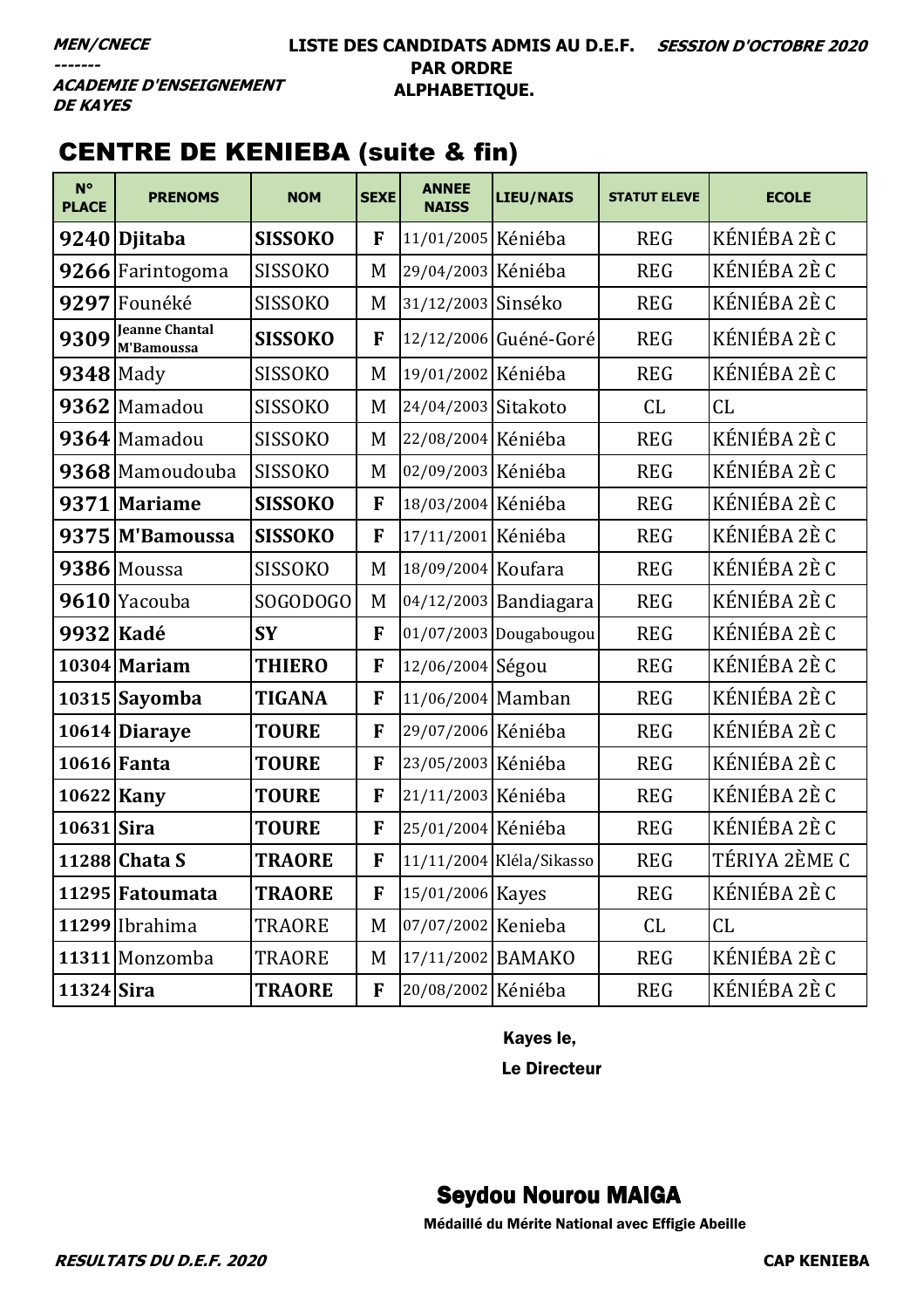### **LISTE DES CANDIDATS ADMIS AU D.E.F. SESSION D'OCTOBRE 2020 PAR ORDRE ALPHABETIQUE.**

# CENTRE DE KOUROUKOTO

| $N^{\circ}$<br><b>PLACE</b> | <b>PRENOMS</b>    | <b>NOM</b>      | <b>SEXE</b> | <b>ANNEE</b><br><b>NAISS</b> | LIEU/NAIS                    | <b>STATUT ELEVE</b> | <b>ECOLE</b>     |
|-----------------------------|-------------------|-----------------|-------------|------------------------------|------------------------------|---------------------|------------------|
| 1929 Sadio                  |                   | <b>DAMBA</b>    | F           |                              | 01/01/2007 Kouroukoto        | <b>REG</b>          | KOUROUKOTO 2ÈMEC |
| $2032$ Boya                 |                   | <b>DANSOKO</b>  | M           |                              | 01/01/2006 Kouroukoto        | <b>REG</b>          | KOUROUKOTO 2ÈMEC |
|                             | 2052 Sékou Bakary | <b>DANSOKO</b>  | M           |                              | 14/09/2000 Kouroukoto        | <b>REG</b>          | KOUROUKOTO 2ÈMEC |
| 2277                        | Abdoulaye         | <b>DEMBELE</b>  | M           | 15/06/2006 Sitaféto          |                              | <b>REG</b>          | KOUROUKOTO 2ÈMEC |
|                             | 2278 Alimatou     | <b>DEMBELE</b>  | F           |                              | 20/09/2002 Faga(Tianhirisso) | <b>REG</b>          | KOUROUKOTO 2ÈMEC |
|                             | 2286 Bréhima      | <b>DEMBELE</b>  | M           | 21/01/2003 Kougnou           |                              | <b>REG</b>          | KOUROUKOTO 2ÈMEC |
|                             | 3261 Abdoulaye    | <b>DIALLO</b>   | M           |                              | 01/01/2004 KOUROUKOTO        | <b>REG</b>          | KOUROUKOTO 2ÈMEC |
| 4592                        | Sory Ibrahima     | <b>DOUCOURE</b> | M           |                              | 26/05/2002 Kouroufing        | <b>REG</b>          | KOUROUKOTO 2ÈMEC |
| <b>5454 Fanta</b>           |                   | <b>KAMATE</b>   | F           | 09/10/2002 Fondokan          |                              | <b>REG</b>          | KOUROUKOTO 2ÈMEC |
|                             | 5836 Adama        | <b>KANTE</b>    | F           | 01/01/2001 Kaméya            |                              | CL                  | CL               |
|                             | 6239 Fousseyni    | <b>KEITA</b>    | M           | 01/01/2004 Niarakira         |                              | <b>REG</b>          | KOUROUKOTO 2ÈMEC |
|                             | 6348 Sékou Bakary | <b>KEITA</b>    | M           | 01/01/2004 Niarakira         |                              | <b>REG</b>          | KOUROUKOTO 2ÈMEC |
|                             | 6349 Sékou Bakary | <b>KEITA</b>    | M           | 03/05/2002 Niarakira         |                              | <b>REG</b>          | KOUROUKOTO 2ÈMEC |
| 8343 Sékou                  |                   | <b>SAVANE</b>   | M           | 01/01/2004 Niarakira         |                              | <b>REG</b>          | KOUROUKOTO 2ÈMEC |
|                             | 9626 Yakare       | <b>SOUCKO</b>   | F           | 24/03/1993 Niarakira         |                              | CL                  | CL               |

Kayes le,

Le Directeur

# Seydou Nourou MAIGA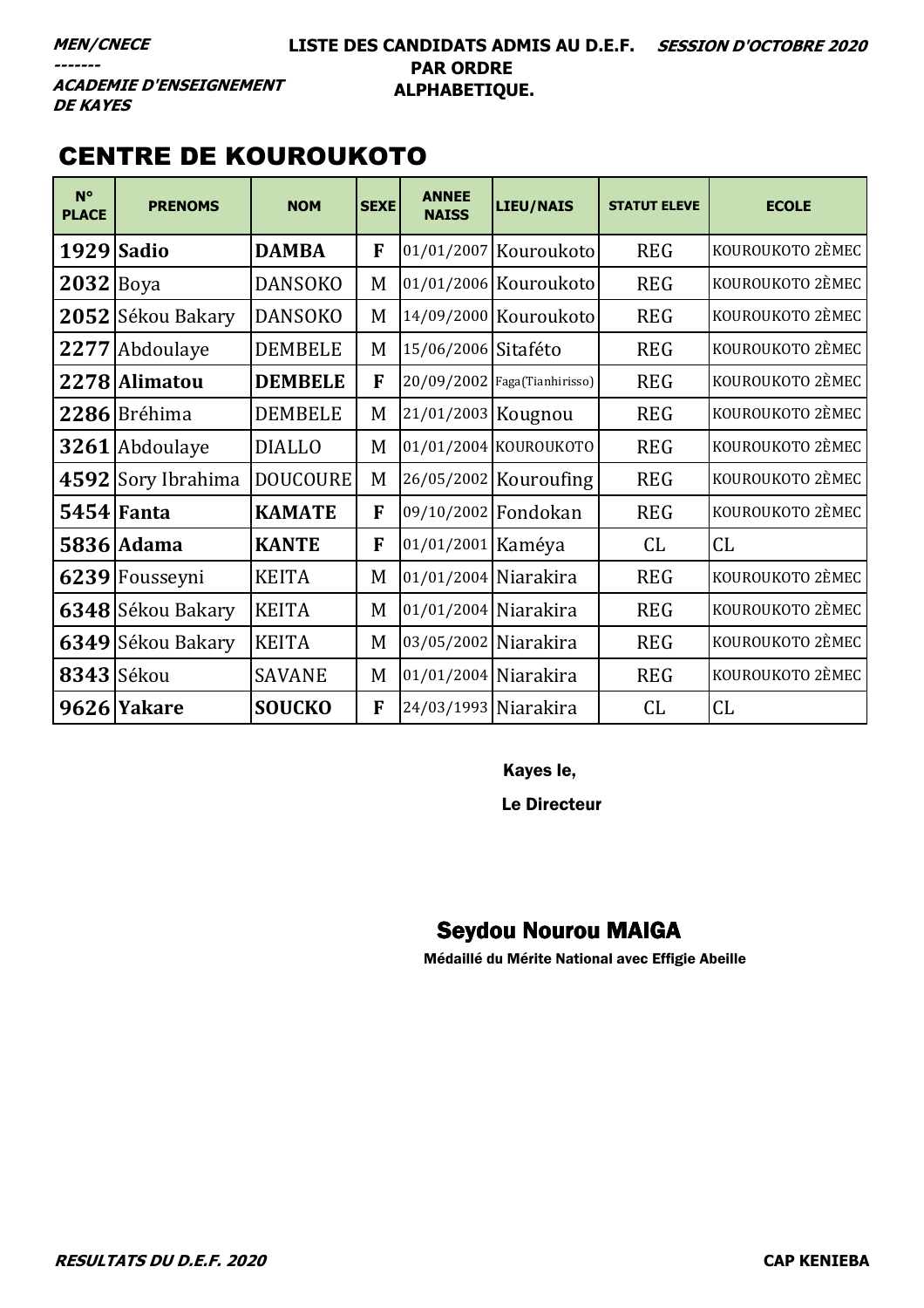### **LISTE DES CANDIDATS ADMIS AU D.E.F. SESSION D'OCTOBRE 2020 PAR ORDRE ALPHABETIQUE.**

**ACADEMIE D'ENSEIGNEMENT DE KAYES** 

# CENTRE DE LAFIABOUGOU

| $N^{\circ}$<br><b>PLACE</b> | <b>PRENOMS</b>        | <b>NOM</b>       | <b>SEXE</b> | <b>ANNEE</b><br><b>NAISS</b> | <b>LIEU/NAIS</b>         | <b>STATUT ELEVE</b> | <b>ECOLE</b>      |
|-----------------------------|-----------------------|------------------|-------------|------------------------------|--------------------------|---------------------|-------------------|
| 239                         | <b>Bangaly</b>        | <b>BAH</b>       | M           | 18/10/2001 Kéniéba           |                          | <b>REG</b>          | LAFIA-NORD 2ÈMEC  |
| 915                         | <b>Adama Hawa</b>     | <b>CAMARA</b>    | F           | 03/07/2004 Faléa             |                          | <b>REG</b>          | LAFIABOUGOU 2ÈC   |
| 918                         | Aminata               | <b>CAMARA</b>    | F           | 22/12/2006 Kéniéba           |                          | <b>REG</b>          | LAFIABOUGOU 2ÈC   |
| 931                         | Hawa                  | <b>CAMARA</b>    | F           | 24/05/2003 Kéniéba           |                          | <b>REG</b>          | LAFIA-NORD 2ÈMEC  |
| 942                         | <b>Mariam</b>         | <b>CAMARA</b>    | F           | 13/02/2004 Kéniéba           |                          | <b>REG</b>          | LAFIABOUGOU 2ÈC   |
|                             | 1187 Coumba           | <b>CISSE</b>     | F           | 29/06/2006 Kéniéba           |                          | <b>REG</b>          | LAFIABOUGOU 2ÈC   |
|                             | 1191 Djibrila         | <b>CISSE</b>     | M           | 29/02/2004 Faraba            |                          | <b>REG</b>          | LAFIABOUGOU 2ÈC   |
|                             | 1669 Kadiatou         | <b>COULIBALY</b> | F           | 15/05/2006 Bamako            |                          | <b>REG</b>          | LAFIABOUGOU 2ÈC   |
|                             | 1888 Hawa             | <b>DABO</b>      | F           | 19/05/2000 Samboula          |                          | <b>REG</b>          | LAFIA-NORD 2ÈMEC  |
| $1943$ Alpha                |                       | <b>DANFAGA</b>   | M           | 01/01/2006 Séguélani         |                          | <b>REG</b>          | MAHINAMINE 2ÈME C |
|                             | 1952 Konting          | <b>DANFAGA</b>   | F           | 25/08/2004 Djélé             |                          | <b>REG</b>          | LAFIABOUGOU 2ÈC   |
|                             | 1955 Mahamady         | <b>DANFAGA</b>   | M           | 11/06/2006 Séguélani         |                          | <b>REG</b>          | MAHINAMINE 2ÈME C |
|                             | $2281$ Arouna         | <b>DEMBELE</b>   | M           | 26/10/2005 Loulouni          |                          | <b>REG</b>          | KOUNDAN 2ÈME C    |
|                             | 2309 Mohamed          | <b>DEMBELE</b>   | M           | 26/06/2004 Bamafélé          |                          | <b>REG</b>          | LAFIA-NORD 2ÈMEC  |
|                             | 2462 Abdine           | <b>DIABATE</b>   | M           | 17/01/2006 Kéniéba           |                          | <b>REG</b>          | LAFIABOUGOU 2ÈC   |
|                             | 2774 Dialla Moustapha | <b>DIAKITE</b>   | M           | 29/01/2005 Bamako            |                          | <b>REG</b>          | LAFIABOUGOU 2ÈC   |
|                             | 2784 Nagnouma         | <b>DIAKITE</b>   | F           | 25/07/2005 Kéniéba           |                          | <b>REG</b>          | LAFIABOUGOU 2ÈC   |
|                             | 3274 Balla Moussa     | <b>DIALLO</b>    | M           | 13/09/2006 Mahina            |                          | <b>REG</b>          | LAFIABOUGOU 2ÈC   |
|                             | 3279 Djénéba          | <b>DIALLO</b>    | F           | 05/10/2006 Kéniéba           |                          | <b>REG</b>          | LAFIABOUGOU 2ÈC   |
| 3286 Fily                   |                       | <b>DIALLO</b>    | F           | 21/01/2005 Tabacoto          |                          | <b>REG</b>          | LAFIABOUGOU 2ÈC   |
|                             | 3297 Ismaïla          | <b>DIALLO</b>    | M           | 09/10/2006 Kayes             |                          | <b>REG</b>          | LAFIABOUGOU 2ÈC   |
|                             | 3332 Sokona           | <b>DIALLO</b>    | F           | 22/06/2003 Koury             |                          | <b>REG</b>          | LAFIABOUGOU 2ÈC   |
|                             | 3956 Abdramane        | <b>DIARRA</b>    | M           |                              | 15/09/2003 Kayes n'di    | <b>REG</b>          | KOUNDAN 2ÈME C    |
|                             | 4868 Sékou            | <b>DRAME</b>     | M           | 01/01/2005 Djidian           |                          | <b>REG</b>          | KOUNDAN 2ÈME C    |
|                             | 4959 Coumba           | <b>FANSOKO</b>   | F           | 16/10/2003 Kéniéba           |                          | <b>REG</b>          | LAFIABOUGOU 2ÈC   |
|                             | 5085 Oumou            | <b>FOFANA</b>    | F           | 22/03/2006 Kéniéba           |                          | <b>REG</b>          | LAFIABOUGOU 2ÈC   |
|                             | 5091 Souleymane       | <b>FOFANA</b>    | M           | 02/10/2002 Kéniéty           |                          | <b>REG</b>          | LAFIABOUGOU 2ÈC   |
| $5154$ Issa                 |                       | <b>FOMBA</b>     | M           | 02/02/1986 Bamako            |                          | CL                  | CL                |
|                             | $5301$ Gnagaly        | <b>GOITA</b>     | F           |                              | 27/09/2000 Soumazangasso | <b>REG</b>          | LAFIA-NORD 2ÈMEC  |
|                             | 5397 Abdoul Karim     | <b>HAIDARA</b>   | M           | 05/10/2001 Sévaré            |                          | <b>REG</b>          | LAFIABOUGOU 2ÈC   |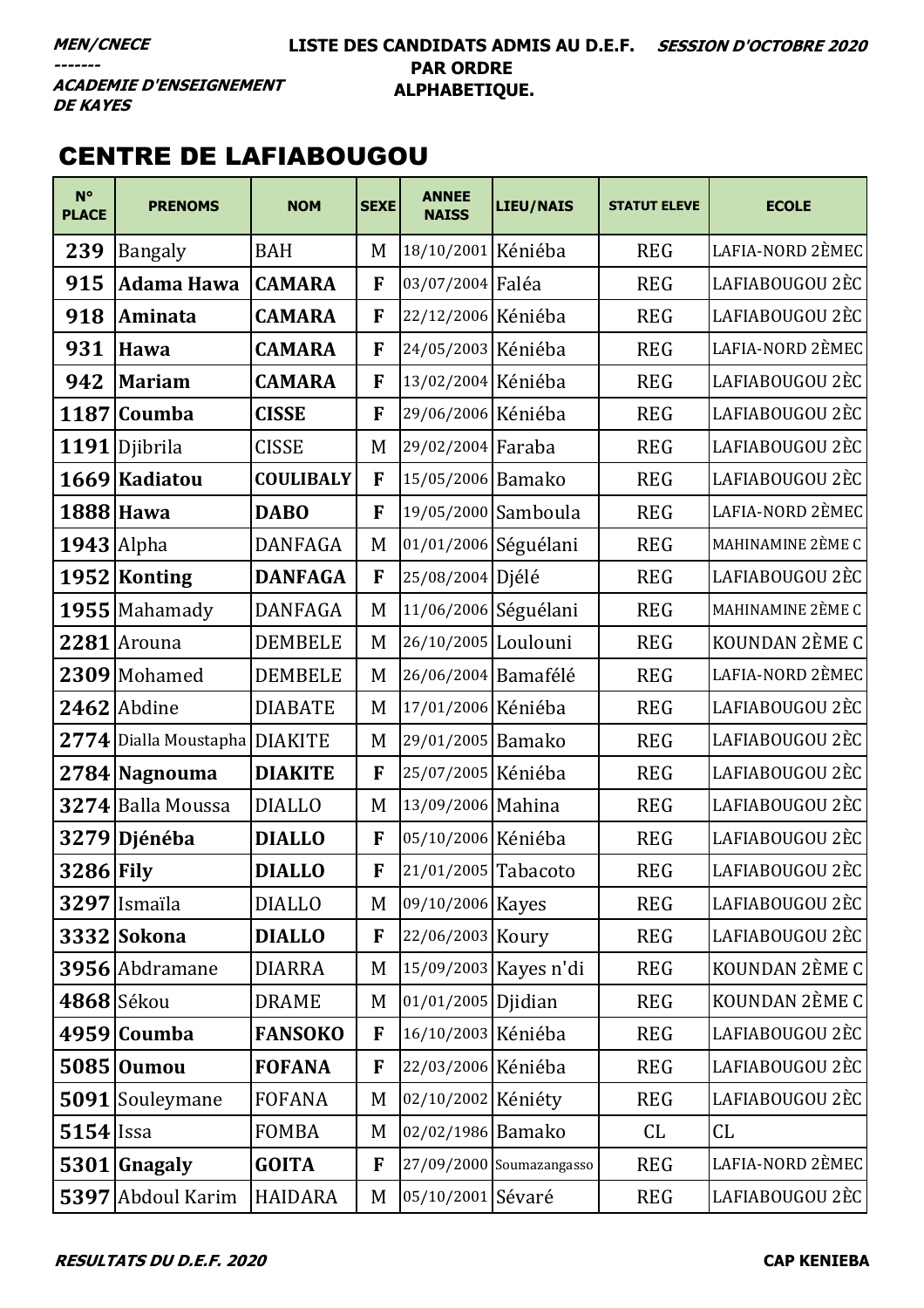### **LISTE DES CANDIDATS ADMIS AU D.E.F. SESSION D'OCTOBRE 2020 PAR ORDRE ALPHABETIQUE.**

**ACADEMIE D'ENSEIGNEMENT DE KAYES** 

# CENTRE DE LAFIABOUGOU (suite)

| $N^{\circ}$<br><b>PLACE</b> | <b>PRENOMS</b>          | <b>NOM</b>      | <b>SEXE</b> | <b>ANNEE</b><br><b>NAISS</b> | <b>LIEU/NAIS</b>                 | <b>STATUT ELEVE</b> | <b>ECOLE</b>     |
|-----------------------------|-------------------------|-----------------|-------------|------------------------------|----------------------------------|---------------------|------------------|
|                             | 5399 Lamine             | <b>HAIDARA</b>  | M           |                              | 08/01/2002 Massigui/Dioïla       | <b>REG</b>          | LAFIA-NORD 2ÈMEC |
|                             | 5847 Mariétou           | <b>KANTE</b>    | F           | 13/03/2005 Markala           |                                  | <b>REG</b>          | LAFIABOUGOU 2ÈC  |
|                             | 5848 Noumouténin KANTE  |                 | F           | 02/02/2004 Koutiala          |                                  | <b>REG</b>          | LAFIABOUGOU 2ÈC  |
| 5849                        | Oumar Dit Fassara       | <b>KANTE</b>    | M           |                              | 07/06/2003 Foucoro-île           | <b>REG</b>          | LAFIABOUGOU 2ÈC  |
| 5851                        | Yahiaya                 | <b>KANTE</b>    | M           | 03/12/2003 Kéniéba           |                                  | <b>REG</b>          | LAFIABOUGOU 2ÈC  |
|                             | 6169 Bouréma            | <b>KEITA</b>    | M           |                              | 05/01/2001 Bougariya             | <b>REG</b>          | LAFIABOUGOU 2ÈC  |
|                             | 6189 Djitaba            | <b>KEITA</b>    | F           | 03/09/2005 Kéniéba           |                                  | <b>REG</b>          | LAFIABOUGOU 2ÈC  |
|                             | 6198 Fadiala            | <b>KEITA</b>    | M           | 20/06/2005 Kéniéba           |                                  | <b>REG</b>          | LAFIABOUGOU 2ÈC  |
| $6232$ Fily                 |                         | <b>KEITA</b>    | M           | 05/09/2005 Koundian          |                                  | <b>REG</b>          | KOUNDAN 2ÈME C   |
| $6240$ Goro                 |                         | <b>KEITA</b>    | M           | 01/01/2002 Bouréya           |                                  | <b>REG</b>          | LAFIABOUGOU 2ÈC  |
|                             | 6272 Koudédia           | <b>KEITA</b>    | F           | 13/06/2001 Faléa             |                                  | <b>REG</b>          | LAFIABOUGOU 2ÈC  |
|                             | 6304 M'Bamoussa         | <b>KEITA</b>    | F           | 08/04/2000 Dabia             |                                  | <b>REG</b>          | LAFIABOUGOU 2ÈC  |
|                             | 6306 Mohamed            | <b>KEITA</b>    | M           |                              | $31/12/2002$ Kounda (Mahinamine) | <b>REG</b>          | KOUNDAN 2ÈME C   |
|                             | 6313 Moussa             | <b>KEITA</b>    | M           |                              | 01/05/2006 CSCOM Sikasso         | <b>REG</b>          | LAFIA-NORD 2ÈMEC |
|                             | 6328 Sabine M'Bamoussa  | <b>KEITA</b>    | F           |                              | 25/04/2004 Guéné-Goré            | <b>REG</b>          | LAFIA-NORD 2ÈMEC |
|                             | 6372 Youssouf           | <b>KEITA</b>    | M           | 19/02/2002 Kéniéba           |                                  | <b>REG</b>          | LAFIABOUGOU 2ÈC  |
| 6449                        | Kadiatou                | <b>KIENOU</b>   | F           | 11/01/1993 Bamako            |                                  | CL                  | CL               |
|                             | 6771 Karitio            | <b>KONATE</b>   | F           | 11/04/2004 Sanso             |                                  | <b>REG</b>          | LAFIABOUGOU 2ÈC  |
|                             | 7131 Oumou              | LY              | F           | 01/01/2000 Diéma             |                                  | CL                  | CL               |
|                             | 7462 Salimata           | <b>MARIKO</b>   | F           | 24/02/2005 Sanso             |                                  | <b>REG</b>          | LAFIABOUGOU 2ÈC  |
|                             | 7616 Oumou Satty        | <b>N'DIAYE</b>  | F           |                              | 15/04/2005 ASACONIA/Bamako       | <b>REG</b>          | LAFIABOUGOU 2ÈC  |
|                             | 7666 Soungarou          | <b>NIAKASSO</b> | M           |                              | 10/08/2007 Loulo C/Sitakily      | <b>REG</b>          | LAFIABOUGOU 2ÈC  |
| $7791$ Haby                 |                         | <b>OUONOGO</b>  | F           | 26/12/2005 Sikasso           |                                  | <b>REG</b>          | KOUNDAN 2ÈME C   |
| 7879 Dala                   |                         | <b>SACKO</b>    | F           | 28/11/2005 Kita A            |                                  | <b>REG</b>          | LAFIABOUGOU 2ÈC  |
|                             | 7999 Fatoumata Ibrahima | <b>SAMAKE</b>   | F           | 08/02/2007 Kéniéba           |                                  | <b>REG</b>          | LAFIABOUGOU 2ÈC  |
|                             | 8001 Labass             | <b>SAMAKE</b>   | M           |                              | 24/10/2006 Boniaba Bko           | <b>REG</b>          | LAFIABOUGOU 2ÈC  |
|                             | 8169 Aichata            | <b>SANGARE</b>  | F           | 15/04/2005 Sikoro            |                                  | <b>REG</b>          | LAFIABOUGOU 2ÈC  |
|                             | 8176 Koudédia           | <b>SANGARE</b>  | F           |                              | $07/07/2004$ Lafiabougou/Bamako  | <b>REG</b>          | LAFIABOUGOU 2ÈC  |
|                             | 8263 Aboubacar          | <b>SANOGO</b>   | M           |                              | 06/06/2006 Maternité Kayes       | <b>REG</b>          | LAFIA-NORD 2ÈMEC |
| <b>8265 Ditio</b>           |                         | <b>SANOGO</b>   | F           | 26/11/2001 Farakala          |                                  | <b>REG</b>          | LAFIABOUGOU 2ÈC  |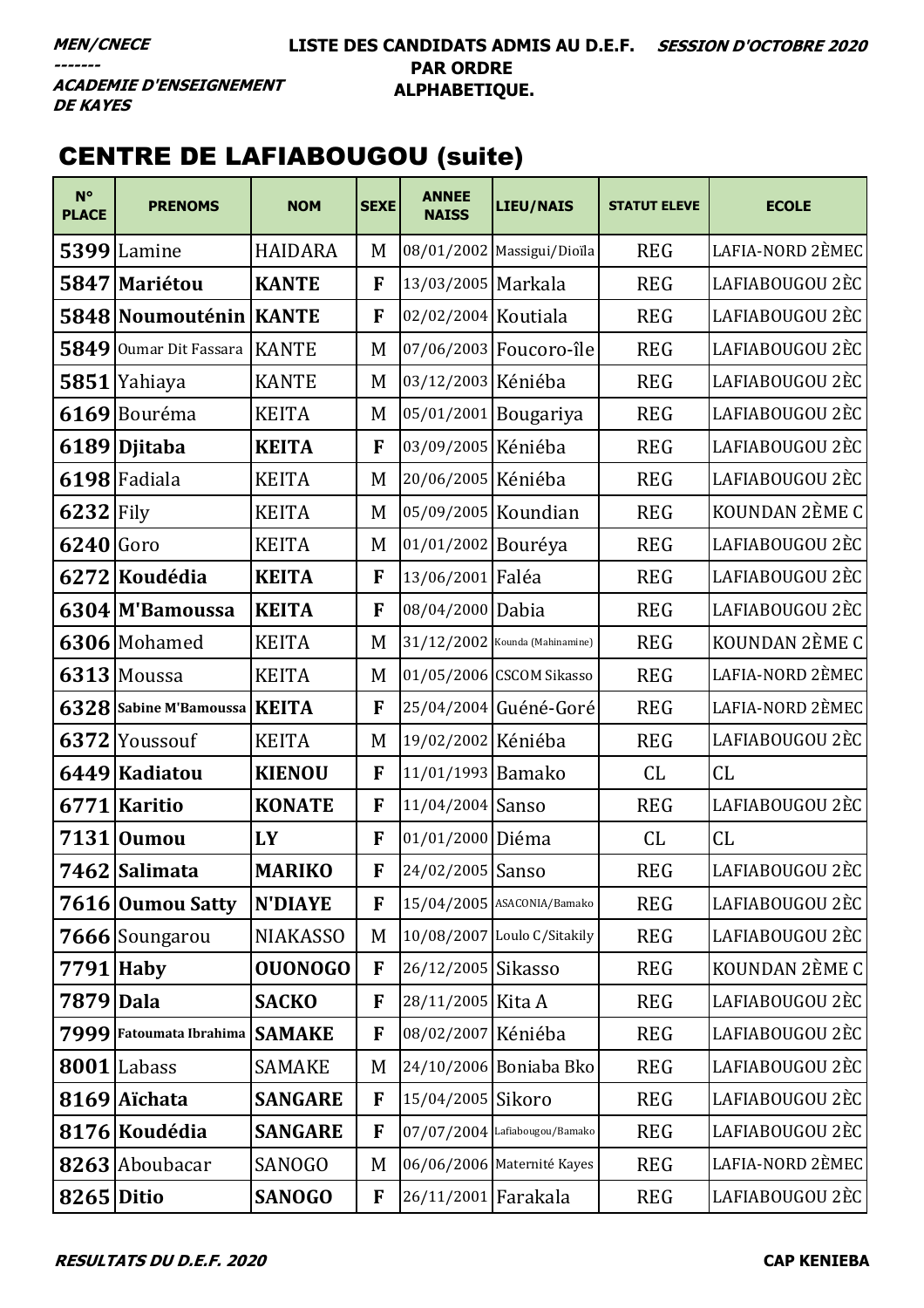### **LISTE DES CANDIDATS ADMIS AU D.E.F. SESSION D'OCTOBRE 2020 PAR ORDRE ALPHABETIQUE.**

**ACADEMIE D'ENSEIGNEMENT DE KAYES** 

# CENTRE DE LAFIABOUGOU (suite)

| $N^{\circ}$<br><b>PLACE</b> | <b>PRENOMS</b>               | <b>NOM</b>     | <b>SEXE</b> | <b>ANNEE</b><br><b>NAISS</b> | <b>LIEU/NAIS</b>           | <b>STATUT ELEVE</b> | <b>ECOLE</b>      |
|-----------------------------|------------------------------|----------------|-------------|------------------------------|----------------------------|---------------------|-------------------|
|                             | 8266 Fatoumata               | <b>SANOGO</b>  | F           |                              | 15/10/2005 Bafoulabé       | <b>REG</b>          | LAFIABOUGOU 2ÈC   |
| 8639                        | Dramane                      | <b>SIDIBE</b>  | M           | 26/06/2005 Kalana            |                            | <b>REG</b>          | KOUNDAN 2ÈME C    |
|                             | $8646$ Samba                 | <b>SIDIBE</b>  | M           | 23/05/2005 Tienkan           |                            | <b>REG</b>          | LAFIA-NORD 2ÈMEC  |
|                             | $8724$ Lamine                | <b>SIGNATE</b> | M           | 25/12/2005                   | Sansanto                   | <b>REG</b>          | LAFIA-NORD 2ÈMEC  |
|                             | $8725$ Sékou                 | <b>SIGNATE</b> | M           | 04/03/2003 Sansanto          |                            | <b>REG</b>          | LAFIA-NORD 2ÈMEC  |
|                             | $9190$ Bamba                 | <b>SISSOKO</b> | M           | 23/04/2003 Sansanto          |                            | <b>REG</b>          | LAFIA-NORD 2ÈMEC  |
|                             | 9200 Bambo                   | <b>SISSOKO</b> | F           | 01/01/2004 Sansanto          |                            | <b>REG</b>          | LAFIA-NORD 2ÈMEC  |
|                             | 9214 Cheick Tidiane          | <b>SISSOKO</b> | M           |                              | 06/09/2005 C.IV Bamako     | <b>REG</b>          | LAFIABOUGOU 2ÈC   |
|                             | $9256$ Falaye                | <b>SISSOKO</b> | M           |                              | 31/12/2002 Mahinamine      | <b>REG</b>          | KOUNDAN 2ÈME C    |
|                             | $9264$ Fanta                 | <b>SISSOKO</b> | F           |                              | 21/01/2005 Sanoukou        | <b>REG</b>          | LAFIABOUGOU 2ÈC   |
|                             | 9282 Fatoumata               | <b>SISSOKO</b> | F           |                              | 02/06/2006 H.F.D Kayes     | <b>REG</b>          | LAFIABOUGOU 2ÈC   |
|                             | 9296 Founé                   | <b>SISSOKO</b> | F           | 21/09/2005 Kéniéba           |                            | <b>REG</b>          | LAFIABOUGOU 2ÈC   |
|                             | 9301 Fousseyni               | <b>SISSOKO</b> | M           | 25/07/2004 Kéniéba           |                            | <b>REG</b>          | LAFIABOUGOU 2ÈC   |
|                             | 9311 Kambon                  | <b>SISSOKO</b> | F           |                              | 03/02/2004 Guindinsou      | <b>REG</b>          | KOUNDAN 2ÈME C    |
|                             | 9321 Kémoko                  | <b>SISSOKO</b> | M           | 22/07/2003 Sokondo           |                            | <b>REG</b>          | LAFIABOUGOU 2ÈC   |
|                             | 9361 Mamadou                 | <b>SISSOKO</b> | M           | 31/12/2006 Koutila           |                            | <b>REG</b>          | LAFIABOUGOU 2ÈC   |
|                             | 9363 Mamadou                 | <b>SISSOKO</b> | M           |                              | 26/11/2005 Dioulafoundouni | <b>REG</b>          | LAFIA-NORD 2ÈMEC  |
|                             | 9374 M'Bamory                | <b>SISSOKO</b> | F           |                              | 23/04/2005 Guindinsou      | <b>REG</b>          | KOUNDAN 2ÈME C    |
|                             | 9376 M'Bamoussa              | <b>SISSOKO</b> | F           | 22/04/2005 Kéniéba           |                            | <b>REG</b>          | LAFIABOUGOU 2ÈC   |
|                             | 9377 M'Bamoussa              | <b>SISSOKO</b> | F           |                              | 31/12/2007 Csref C IV      | <b>REG</b>          | LAFIABOUGOU 2ÈC   |
|                             | 9382 Moriké                  | <b>SISSOKO</b> | M           |                              | 12/04/2004 Guéné-Goré      | <b>REG</b>          | LAFIA-NORD 2ÈMEC  |
|                             | 9384 Moussa                  | <b>SISSOKO</b> | M           | 04/09/2004 Sansanto          |                            | <b>REG</b>          | LAFIA-NORD 2ÈMEC  |
|                             | 9385 Moussa                  | <b>SISSOKO</b> | M           |                              | 04/09/2003 Mahinamine      | <b>REG</b>          | MAHINAMINE 2ÈME C |
|                             | 9388 Moussa Bambo SISSOKO    |                | M           | 05/09/2005 Kéniéba           |                            | <b>REG</b>          | LAFIABOUGOU 2ÈC   |
|                             | 9400 Niama                   | <b>SISSOKO</b> | F           | $01/01/2004$ Tabacoto        |                            | <b>REG</b>          | LAFIABOUGOU 2ÈC   |
|                             | 9408 Oumou                   | <b>SISSOKO</b> | F           | 24/11/2004 Kéniéba           |                            | <b>REG</b>          | LAFIABOUGOU 2ÈC   |
|                             | 9412 Raissa Sirading SISSOKO |                | F           | 06/09/2005 Dombila           |                            | <b>REG</b>          | LAFIABOUGOU 2ÈC   |
|                             | $9439$ Saran                 | <b>SISSOKO</b> | F           | 31/12/2003 Kolomba           |                            | <b>REG</b>          | LAFIABOUGOU 2ÈC   |
| 9609 Sali                   |                              | SOGODOGO       | F           |                              | 31/12/2003 N'Golopene      | <b>REG</b>          | LAFIABOUGOU 2ÈC   |
|                             | 9777 Kadia                   | SOUMBOUNOU     | F           | 23/06/2001 Bamako            |                            | <b>REG</b>          | LAFIA-NORD 2ÈMEC  |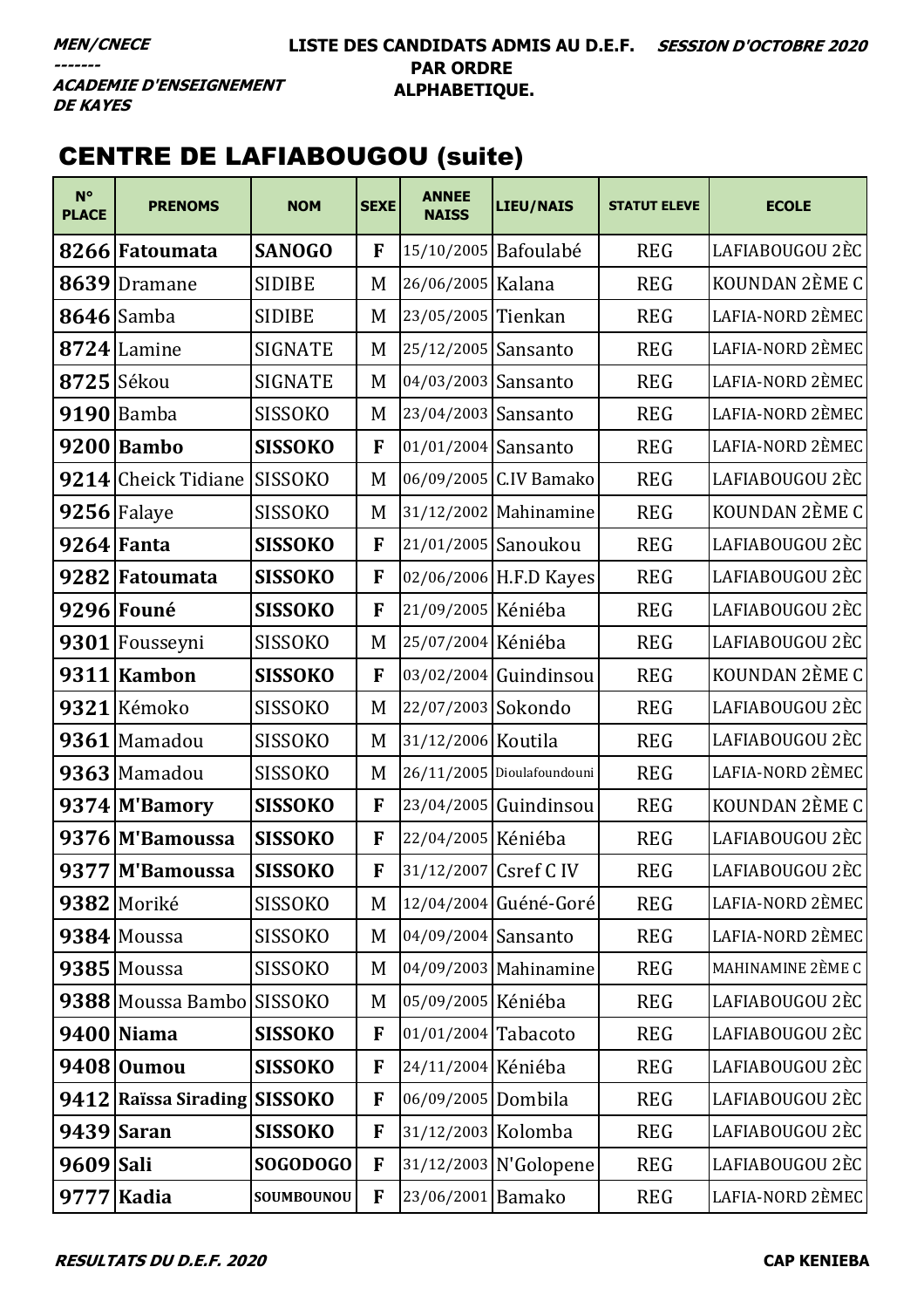**ACADEMIE D'ENSEIGNEMENT DE KAYES** 

# CENTRE DE LAFIABOUGOU (suite & fin)

| $N^{\circ}$<br><b>PLACE</b> | <b>PRENOMS</b>                          | <b>NOM</b>     | <b>SEXE</b> | <b>ANNEE</b><br><b>NAISS</b> | <b>LIEU/NAIS</b>              | <b>STATUT ELEVE</b> | <b>ECOLE</b>     |
|-----------------------------|-----------------------------------------|----------------|-------------|------------------------------|-------------------------------|---------------------|------------------|
|                             | 10046 Boubacar                          | <b>SYLLA</b>   | M           | 21/09/2004 Kéniéba           |                               | <b>REG</b>          | LAFIABOUGOU 2ÈC  |
| 10089                       | <b>Fatoumata Dite</b><br><b>Koromba</b> | <b>TALIBA</b>  | F           | 19/12/2003 Koffing           |                               | <b>REG</b>          | LAFIABOUGOU 2ÈC  |
| 10317 Sidi                  |                                         | TIGANA         | M           |                              | 16/08/2003 Linguékoto/kéniéba | <b>REG</b>          | LAFIABOUGOU 2ÈC  |
|                             | 10318 Fadiala                           | <b>TIGUIRE</b> | M           | 09/01/2001 Kouka             |                               | <b>REG</b>          | LAFIABOUGOU 2ÈC  |
|                             | 10427 Cheickna                          | TOUNKARA       | M           | 04/04/2005 Sansanto          |                               | <b>REG</b>          | LAFIA-NORD 2ÈMEC |
|                             | 10607 Adiaratou                         | <b>TOURE</b>   | F           | 31/12/2006 Kayes             |                               | <b>REG</b>          | LAFIABOUGOU 2ÈC  |
|                             | 10615 Douga                             | <b>TOURE</b>   | M           | 06/04/2006 Kayes             |                               | <b>REG</b>          | LAFIABOUGOU 2ÈC  |
|                             | 10617 Fanta                             | <b>TOURE</b>   | F           | 13/06/2005 Kéniéba           |                               | <b>REG</b>          | LAFIABOUGOU 2ÈC  |
| 10629 Sadio                 |                                         | <b>TOURE</b>   | F           | 09/06/2005 Kéniéba           |                               | <b>REG</b>          | LAFIABOUGOU 2ÈC  |
|                             | 11274 Adama                             | <b>TRAORE</b>  | F           | 20/02/2005 Kéniéba           |                               | <b>REG</b>          | LAFIABOUGOU 2ÈC  |
|                             | 11289 Daouda                            | <b>TRAORE</b>  | M           |                              | 24/03/2005 Commune V Bamako   | <b>REG</b>          | LAFIABOUGOU 2ÈC  |
|                             | 11291 Djénébou                          | <b>TRAORE</b>  | F           | 16/07/2003 Falako            |                               | <b>REG</b>          | KOUNDAN 2ÈME C   |
|                             | $11309$ Mariam M                        | <b>TRAORE</b>  | F           |                              | 12/09/2006 Sikoro Bamako      | <b>REG</b>          | LAFIABOUGOU 2ÈC  |
| 11310 Maya                  |                                         | <b>TRAORE</b>  | F           | 25/05/2005 Bamako            |                               | <b>REG</b>          | KOUNDAN 2ÈME C   |

Kayes le,

Le Directeur

# Seydou Nourou MAIGA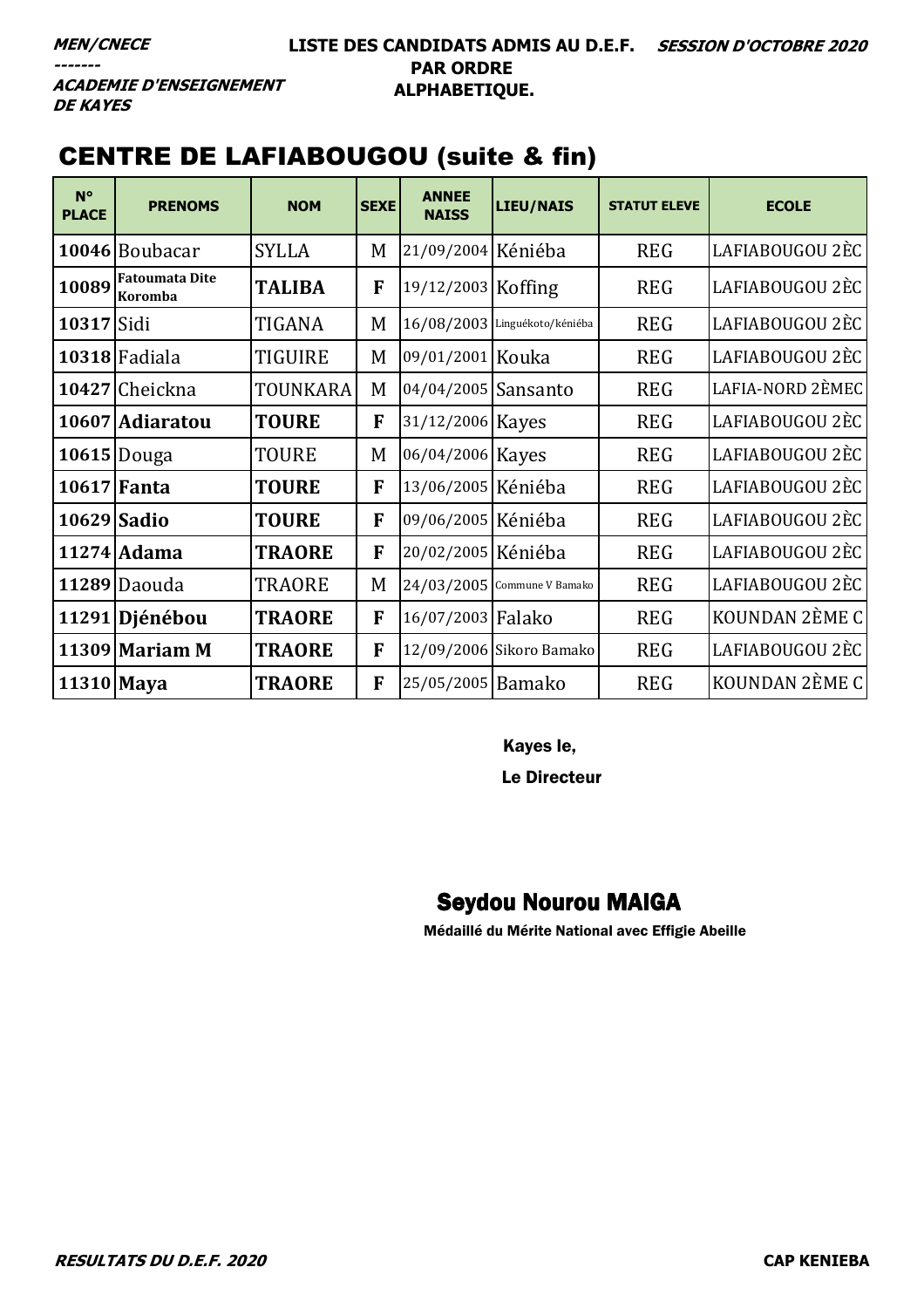## **LISTE DES CANDIDATS ADMIS AU D.E.F. SESSION D'OCTOBRE 2020 PAR ORDRE ALPHABETIQUE.**

**ACADEMIE D'ENSEIGNEMENT DE KAYES** 

# CENTRE DE LOULO-CITE

| $N^{\circ}$<br><b>PLACE</b> | <b>PRENOMS</b>                | <b>NOM</b>     | <b>SEXE</b> | <b>ANNEE</b><br><b>NAISS</b> | <b>LIEU/NAIS</b>             | <b>STATUT ELEVE</b> | <b>ECOLE</b>     |
|-----------------------------|-------------------------------|----------------|-------------|------------------------------|------------------------------|---------------------|------------------|
| 33                          | Cheick Amadou <sup> </sup> BA |                | M           | 19/09/2004 Bamako            |                              | <b>REG</b>          | LOULO-CITÉ 2ÈMEC |
| 242                         | Coumba                        | <b>BAH</b>     | F           | 15/01/2005 Kita              |                              | <b>REG</b>          | LOULO-CITÉ 2ÈMEC |
| 361                         | Fréderic Delissonne           | <b>BALLO</b>   | M           | 04/05/2003 Sanzana           |                              | <b>REG</b>          | LOULO-CITÉ 2ÈMEC |
| 1661                        | Abdourahamane                 | COULIBALY      | M           |                              | 29/11/2005 Brazzaville/Congo | <b>REG</b>          | LOULO-CITÉ 2ÈMEC |
|                             | 1662 Abdrahamane              | COULIBALY      | M           | 25/03/2005 Kayes             |                              | <b>REG</b>          | LOULO-CITÉ 2ÈMEC |
| $1675$ Siaka                |                               | COULIBALY      | M           | 06/08/2005 Sanso             |                              | <b>REG</b>          | LOULO-CITÉ 2ÈMEC |
|                             | 1676 Sikabary Sidy            | COULIBALY      | M           | 08/08/2006 Bamako            |                              | <b>REG</b>          | LOULO-CITÉ 2ÈMEC |
|                             | 1887 Fassago                  | <b>DABO</b>    | M           | 01/01/2003                   | Djidian-kba                  | <b>REG</b>          | LOULO-CITÉ 2ÈMEC |
|                             | 1953 Koumba                   | <b>DANFAGA</b> | F           | 25/08/2002 Bamako            |                              | <b>REG</b>          | LOULO-CITÉ 2ÈMEC |
| $2319$ Siaka                |                               | <b>DEMBELE</b> | M           |                              | 22/12/2002 Diamakolé         | <b>REG</b>          | LOULO-CITÉ 2ÈMEC |
|                             | $2901$ Allaye                 | <b>DIALL</b>   | M           | 16/11/2006 Mamba             |                              | <b>REG</b>          | LOULO-CITÉ 2ÈMEC |
|                             | 3308 Mamadou Adama            | <b>DIALLO</b>  | M           |                              | 01/01/2003 Galama holadé     | <b>REG</b>          | LOULO-CITÉ 2ÈMEC |
|                             | 3314 Mariam                   | <b>DIALLO</b>  | F           |                              | 01/01/2005 Djidian-kba       | <b>REG</b>          | LOULO-CITÉ 2ÈMEC |
| <b>3326 Paté</b>            |                               | <b>DIALLO</b>  | M           |                              | 31/12/2007 Finkolo/Kadiolo   | <b>REG</b>          | LOULO-CITÉ 2ÈMEC |
| 3327                        | Rouguiatou                    | <b>DIALLO</b>  | F           |                              | 25/01/2005 Djidian-kba       | <b>REG</b>          | LOULO-CITÉ 2ÈMEC |
|                             | 3973 Kadidiatou               | <b>DIARRA</b>  | F           | 07/04/2006 Sanso             |                              | <b>REG</b>          | LOULO-CITÉ 2ÈMEC |
| 3974 Lala                   |                               | <b>DIARRA</b>  | F           |                              | $13/01/2004$ Toukoroba       | <b>REG</b>          | LOULO-CITÉ 2ÈMEC |
|                             | 3976 M'Bamakan                | <b>DIARRA</b>  | F           | 15/05/2006 Koffing           |                              | <b>REG</b>          | LOULO-CITÉ 2ÈMEC |
|                             | 3978 M'Bouillé                | <b>DIARRA</b>  | M           |                              | 28/09/2006 Magnambougou      | <b>REG</b>          | LOULO-CITÉ 2ÈMEC |
|                             | 3982 Saïbou                   | <b>DIARRA</b>  | M           |                              | 30/01/2004 Sirakoroba        | <b>REG</b>          | LOULO-CITÉ 2ÈMEC |
|                             | 3985 Suzanne                  | <b>DIARRA</b>  | F           |                              | 03/11/2001 Mankoïna          | <b>REG</b>          | LOULO-CITÉ 2ÈMEC |
|                             | 5067 Dionkounda               | <b>FOFANA</b>  | M           |                              | 07/12/2004 Boro(Sibidougou)  | <b>REG</b>          | LOULO-CITÉ 2ÈMEC |
|                             | 5303 Adama Aboubacar          | <b>GORI</b>    | M           | 19/11/2006 Kangaba           |                              | <b>REG</b>          | LOULO-CITÉ 2ÈMEC |
|                             | 5474 Diambré                  | KAMISSOKO      | M           | 05/10/2002 Yaguiné           |                              | <b>REG</b>          | LOULO-CITÉ 2ÈMEC |
|                             | 5671 Koundioun                | <b>KANOUTE</b> | F           |                              | 04/11/2004 Soukoutali        | <b>REG</b>          | LOULO-CITÉ 2ÈMEC |
| 5732 Séko                   |                               | <b>KANTA</b>   | M           | 18/01/2004 Markala           |                              | <b>REG</b>          | LOULO-CITÉ 2ÈMEC |
| 6157                        | <b>Assanatou</b>              | <b>KEITA</b>   | F           |                              | 10/09/2005 Manantali         | <b>REG</b>          | LOULO-CITÉ 2ÈMEC |
|                             | $6215$ Farima                 | <b>KEITA</b>   | F           | 15/01/2006 Ségou             |                              | <b>REG</b>          | LOULO-CITÉ 2ÈMEC |
|                             | 6235 Fodé Mamby               | <b>KEITA</b>   | M           | 06/07/2006 Korofina          |                              | <b>REG</b>          | LOULO-CITÉ 2ÈMEC |
|                             | 6765 Abdoulaye                | <b>KONATE</b>  | M           | 02/09/2004 Kayes             |                              | <b>REG</b>          | LOULO-CITÉ 2ÈMEC |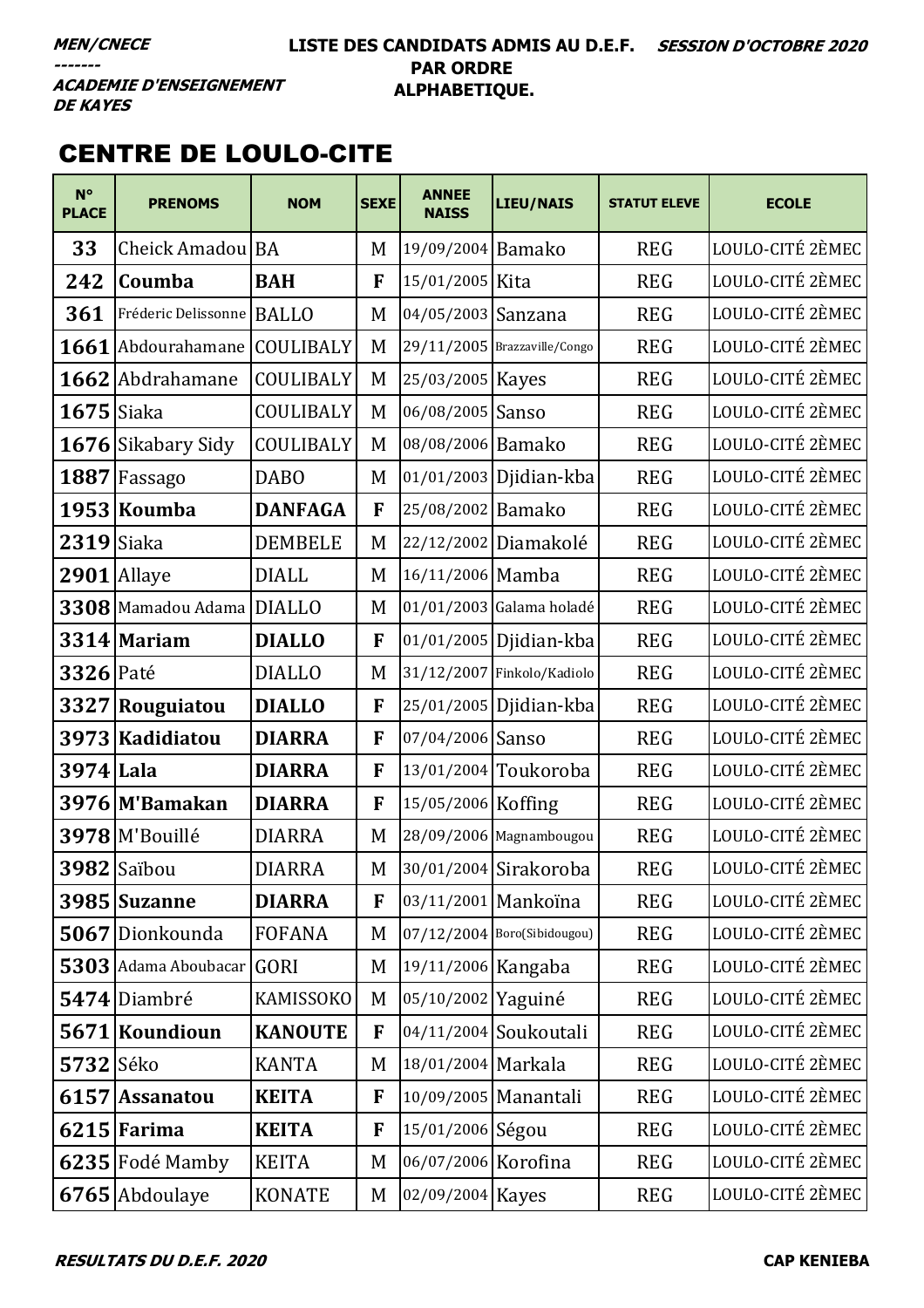**ACADEMIE D'ENSEIGNEMENT DE KAYES** 

# **CENTRE DE LOULO-CITE (suite & fin)**

| $N^{\circ}$<br><b>PLACE</b> | <b>PRENOMS</b>      | <b>NOM</b>        | <b>SEXE</b> | <b>ANNEE</b><br><b>NAISS</b> | <b>LIEU/NAIS</b>          | <b>STATUT ELEVE</b> | <b>ECOLE</b>     |
|-----------------------------|---------------------|-------------------|-------------|------------------------------|---------------------------|---------------------|------------------|
|                             | 7286 Aminata        | <b>MAGASSOUBA</b> | F           |                              | 04/05/2006 Djidian-kba    | <b>REG</b>          | LOULO-CITÉ 2ÈMEC |
|                             | 7463   Seïkoura     | <b>MARIKO</b>     | F           | 19/01/2003 Domba             |                           | <b>REG</b>          | LOULO-CITÉ 2ÈMEC |
|                             | 7467 Zoumana        | <b>MARIKO</b>     | M           | 19/01/2003 Falani            |                           | <b>REG</b>          | LOULO-CITÉ 2ÈMEC |
|                             | 7881 Mariam         | <b>SACKO</b>      | F           | 22/09/1996 Bamako            |                           | CL                  | CL               |
|                             | 8000 Fousseyni      | <b>SAMAKE</b>     | M           | 03/01/2003 Sanso             |                           | <b>REG</b>          | LOULO-CITÉ 2ÈMEC |
| 8177                        | <b>Mafing</b>       | <b>SANGARE</b>    | F           | 13/08/2004 Bamako            |                           | <b>REG</b>          | LOULO-CITÉ 2ÈMEC |
| <b>8637 Balla</b>           |                     | <b>SIDIBE</b>     | M           |                              | 23/08/2003 Bougouni       | <b>REG</b>          | LOULO-CITÉ 2ÈMEC |
|                             | 9346 Madelene       | <b>SISSOKO</b>    | F           |                              | 10/10/2005 Guéné-Goré     | <b>REG</b>          | LOULO-CITÉ 2ÈMEC |
|                             | 9422 Salimata       | <b>SISSOKO</b>    | F           |                              | 15/11/2005 Keniekenieba   | <b>REG</b>          | LOULO-CITÉ 2ÈMEC |
| $10372$ N'Tio               |                     | <b>TOGOLA</b>     | M           | 01/01/2001 Pingola           |                           | CL                  | CL               |
|                             | 10373 Sana Alassane | <b>TOGOLA</b>     | M           | 26/05/2001                   | Boumou                    | <b>REG</b>          | LOULO-CITÉ 2ÈMEC |
|                             | 11280 Bakary        | <b>TRAORE</b>     | M           |                              | 17/01/2004 Ouéléssébougou | <b>REG</b>          | LOULO-CITÉ 2ÈMEC |
|                             | 11326 Ténécoura     | <b>TRAORE</b>     | F           | 01/01/1997 Sagabala          |                           | CL                  | CL               |
|                             | 11538 Moussa        | YALCOUYE          | M           | 30/08/2005 Sikasso           |                           | <b>REG</b>          | LOULO-CITÉ 2ÈMEC |

Kayes le,

Le Directeur

# **Seydou Nourou MAIGA**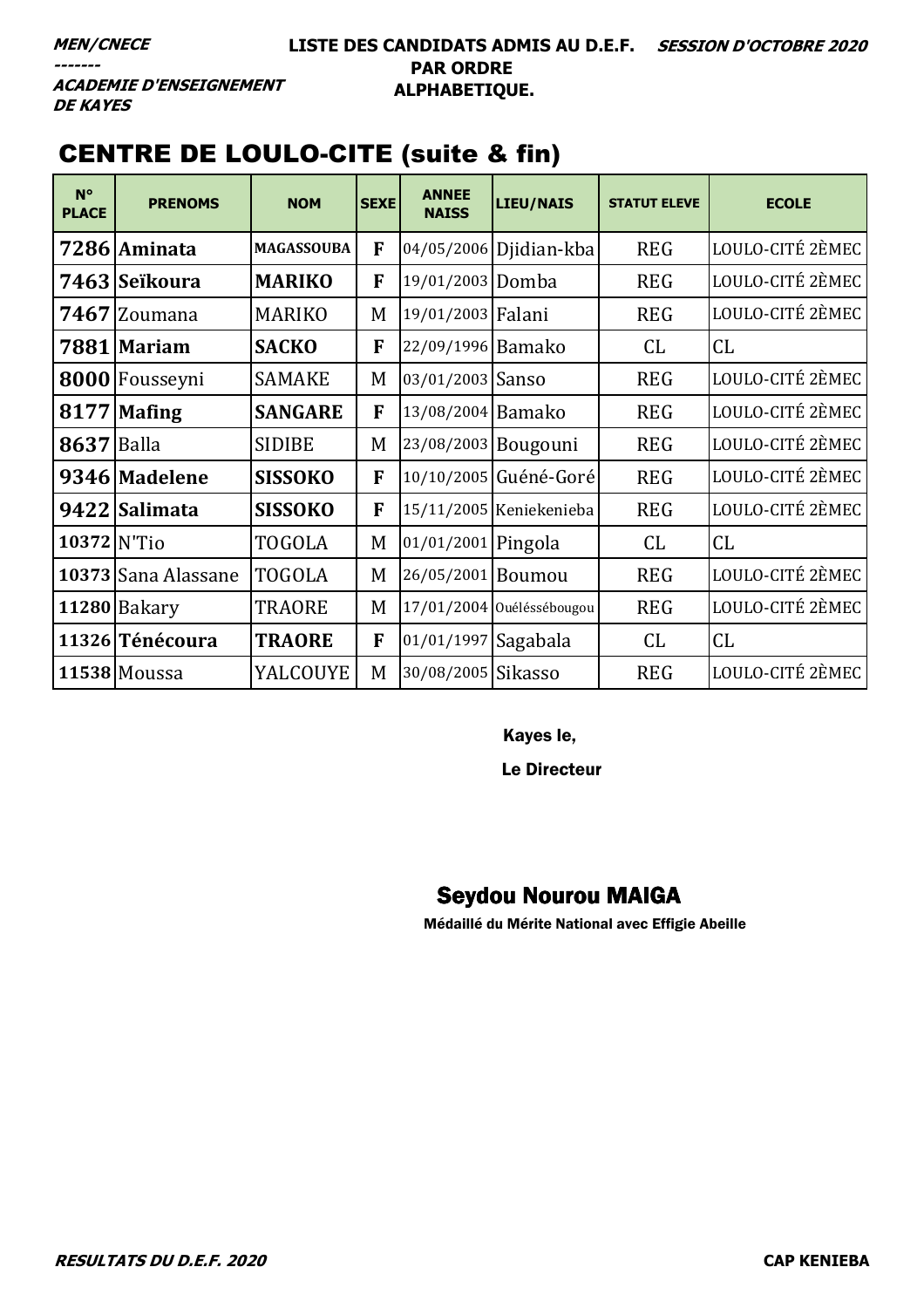### LISTE DES CANDIDATS ADMIS AU D.E.F. SESSION D'OCTOBRE 2020 **PAR ORDRE** ALPHABETIQUE.

**ACADEMIE D'ENSEIGNEMENT DE KAYES** 

# **CENTRE DE SITAKILY**

| $N^{\circ}$<br><b>PLACE</b> | <b>PRENOMS</b>    | <b>NOM</b>     | <b>SEXE</b> | <b>ANNEE</b><br><b>NAISS</b> | <b>LIEU/NAIS</b>         | <b>STATUT ELEVE</b> | <b>ECOLE</b>    |
|-----------------------------|-------------------|----------------|-------------|------------------------------|--------------------------|---------------------|-----------------|
| 240                         | Bouréma           | <b>BAH</b>     | M           | 01/01/2001 SITAKILY          |                          | <b>REG</b>          | SITAKILY 2ÈMEC  |
| 926                         | Fadoua            | <b>CAMARA</b>  | M           | 12/12/2005 SITAKILY          |                          | <b>REG</b>          | SITAKILY 2ÈMEC  |
| 1199                        | Koly              | <b>CISSE</b>   | M           | 01/01/2002 Djibouria         |                          | <b>REG</b>          | SITAKILY 2ÈMEC  |
| 1213                        | Saliou            | <b>CISSE</b>   | M           | 01/02/2002 Dialafara         |                          | <b>REG</b>          | SITAKILY 2EMEC  |
| 2322                        | Tahirou           | <b>DEMBELE</b> | M           |                              | 19/07/2003 Fizankoro     | <b>REG</b>          | SITAKILY 2EMEC  |
|                             | 3556 Fatoumata    | <b>DIANGO</b>  | F           | 24/06/2002 Loulo             |                          | <b>REG</b>          | SITAKILY 2ÈMEC  |
| 4357                        | Yéra              | <b>DJANGO</b>  | M           |                              | 31/07/2001 Samboula      | <b>REG</b>          | DJIBOURIA 2ÈMEC |
|                             | 4698 Mohamed      | <b>DOUMBIA</b> | M           | $21/10/2002$ Djibouria       |                          | <b>REG</b>          | DJIBOURIA 2ÈMEC |
|                             | 4922 Malamine     | <b>FADIGA</b>  | M           | 09/09/2005 Sitakily          |                          | <b>REG</b>          | SITAKILY 2EMEC  |
| $5076$ Fily                 |                   | <b>FOFANA</b>  | M           | 12/03/2000 Kéniéty           |                          | <b>REG</b>          | DJIBOURIA 2ÈMEC |
|                             | <b>5080 Madou</b> | <b>FOFANA</b>  | M           | 01/01/2005 Sitakily          |                          | <b>REG</b>          | SITAKILY 2ÈMEC  |
|                             | 5668 Kaoula       | <b>KANOUTE</b> | M           | 15/01/2005 Kénioto           |                          | <b>REG</b>          | SITAKILY 2EMEC  |
|                             | 6167 Boubakary    | <b>KEITA</b>   | M           | 01/01/2004 Sitakily          |                          | <b>REG</b>          | SITAKILY 2ÈMEC  |
|                             | 6216 Fassambou    | <b>KEITA</b>   | M           | 04/04/2004 Kama              |                          | <b>REG</b>          | SITAKILY 2ÈMEC  |
| $6231$ Fily                 |                   | <b>KEITA</b>   | F           | 24/01/2004 Sitakily          |                          | <b>REG</b>          | SITAKILY 2ÈMEC  |
|                             | 6252 Kaba D.F     | <b>KEITA</b>   | F           | 01/06/1994 Sitakily          |                          | CL                  | CL              |
| 6257                        | Kamafing          | <b>KEITA</b>   | F           | 24/03/2003 Sitakily          |                          | <b>REG</b>          | SITAKILY 2ÈMEC  |
|                             | 6354 Sindimba     | <b>KEITA</b>   | F           |                              | 01/01/2002 Linguékoto II | <b>REG</b>          | DJIBOURIA 2ÈMEC |
|                             | 7235 Moussa Makan | <b>MACALOU</b> | M           |                              | 10/04/2003 Kéniégoulou   | <b>REG</b>          | SITAKILY 2ÈMEC  |
|                             | 9177 Abdoulaye    | SISSOKO        | M           | 01/01/2005 Kambélé           |                          | <b>REG</b>          | DIANTINSA 2ÈMEC |
|                             | 9211 Boukadri     | <b>SISSOKO</b> | M           | 16/11/2003 Farina            |                          | <b>REG</b>          | SITAKILY 2ÈMEC  |
|                             | 9244 Djouma       | <b>SISSOKO</b> | F           |                              | 03/10/2004 Hèrèmakono    | <b>REG</b>          | SITAKILY 2EMEC  |
| 9277                        | Fatamba           | <b>SISSOKO</b> | M           | 25/11/2004 Sitakily          |                          | <b>REG</b>          | SITAKILY 2ÈMEC  |
| $9289$ Fily                 |                   | SISSOKO        | M           | 24/09/2005 Diantinsa         |                          | <b>REG</b>          | DIANTINSA 2ÈMEC |
|                             | 9307 Hawa         | <b>SISSOKO</b> | F           |                              | 15/02/2006 Ballandougou  | <b>REG</b>          | SITAKILY 2ÈMEC  |
|                             | 9322 Kemoko       | <b>SISSOKO</b> | M           | 09/02/2005 Sitakily          |                          | <b>REG</b>          | SITAKILY 2ÈMEC  |
| $9350$ Mady                 |                   | <b>SISSOKO</b> | M           |                              | 28/09/2003 Sékonamata    | <b>REG</b>          | DJIBOURIA 2ÈMEC |
|                             | 9366 Mamadouba    | <b>SISSOKO</b> | M           | 31/12/2003 Foutouba          |                          | <b>REG</b>          | DJIBOURIA 2ÈMEC |
|                             | 9387 Moussa       | SISSOKO        | M           | 10/04/2004 Sitakily          |                          | <b>REG</b>          | SITAKILY 2ÈMEC  |
|                             | 9407 Oumar Famba  | <b>SISSOKO</b> | M           | 01/01/2002 Diantinsa         |                          | <b>REG</b>          | DIANTINSA 2ÈMEC |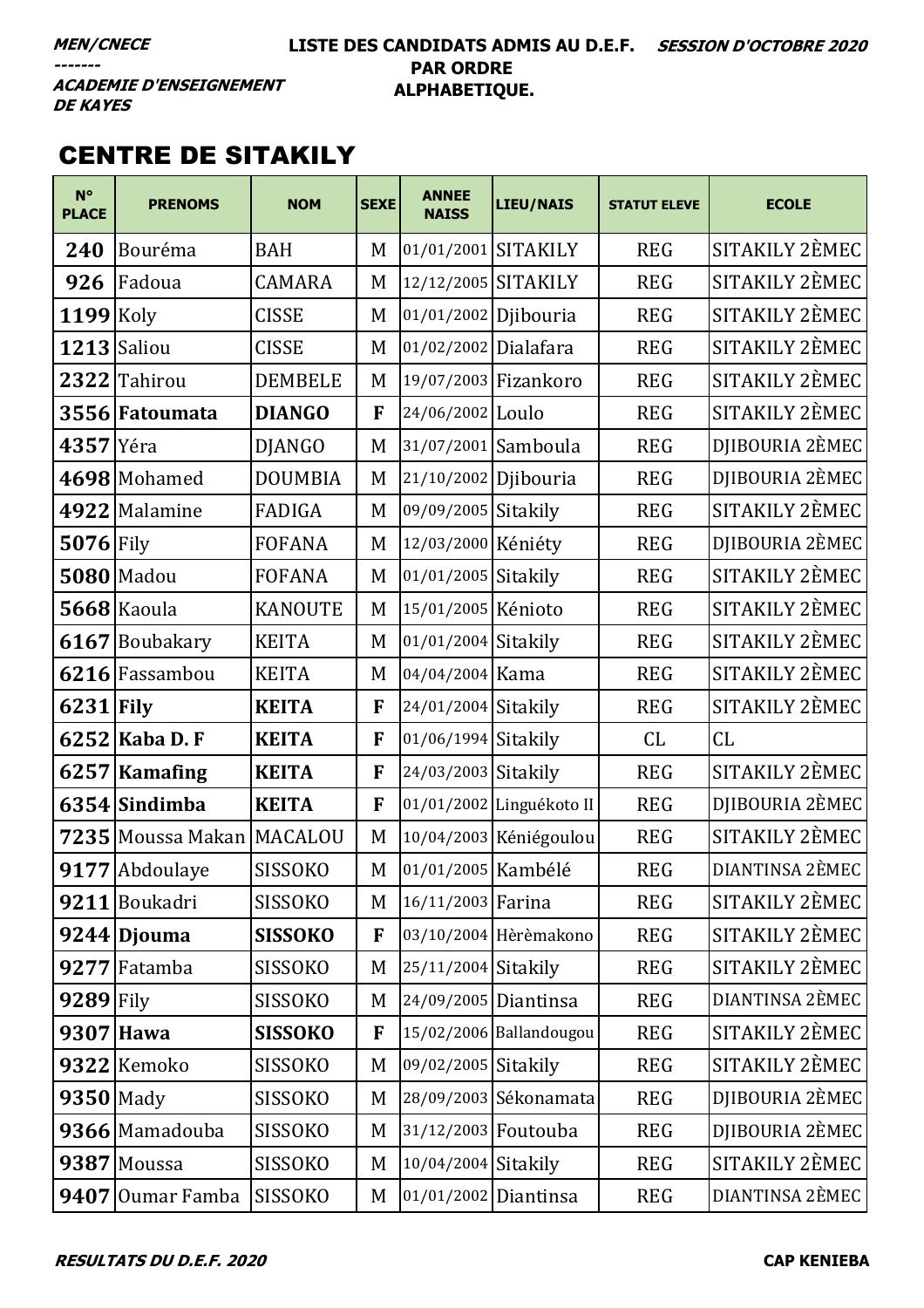**ACADEMIE D'ENSEIGNEMENT DE KAYES** 

# CENTRE DE SITAKILY (suite & fin)

| $\sqrt{N^{\circ}}$<br><b>PLACE</b> | <b>PRENOMS</b>  | <b>NOM</b>     | <b>SEXE</b> | <b>ANNEE</b><br><b>NAISS</b> | LIEU/NAIS                  | <b>STATUT ELEVE</b> | <b>ECOLE</b>    |
|------------------------------------|-----------------|----------------|-------------|------------------------------|----------------------------|---------------------|-----------------|
|                                    | 9465 Soutoutoko | <b>SISSOKO</b> | M           |                              | $21/11/2004$ Linguékoto II | <b>REG</b>          | DIIBOURIA 2ÈMEC |
|                                    | 10610 Amara     | <b>TOURE</b>   | M           | 14/01/2006 Sitakily          |                            | <b>REG</b>          | SITAKILY 2EMEC  |
|                                    | 11282 Bambo     | <b>TRAORE</b>  | M           | 15/10/2004 Sitakily          |                            | <b>REG</b>          | SITAKILY 2EMEC  |
|                                    | 11317 Niama     | <b>TRAORE</b>  | M           | $ 01/01/2004 $ Sitakily      |                            | <b>REG</b>          | SITAKILY 2ÈMEC  |

Kayes le,

Le Directeur

# Seydou Nourou MAIGA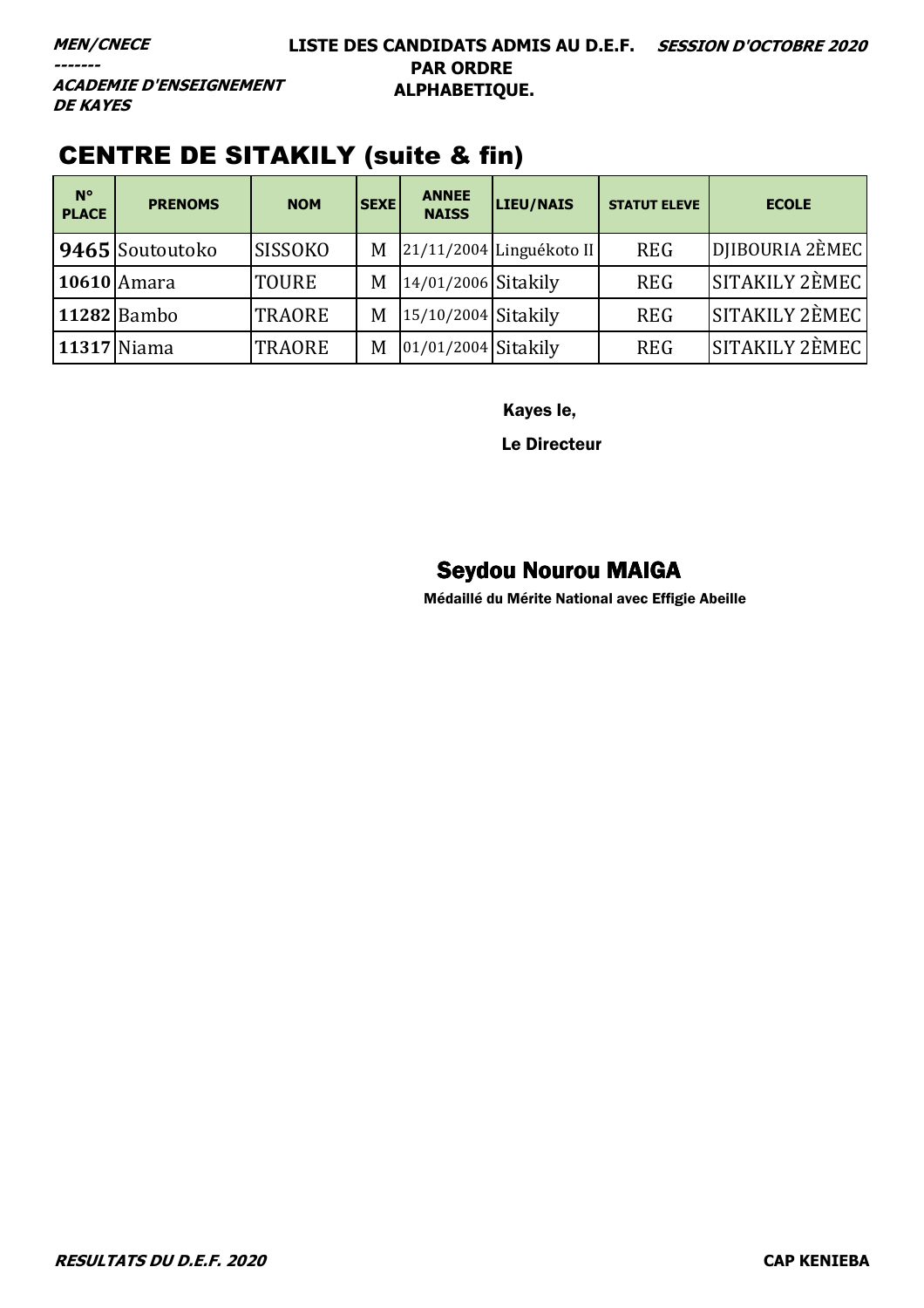### **LISTE DES CANDIDATS ADMIS AU D.E.F. SESSION D'OCTOBRE 2020 PAR ORDRE ALPHABETIQUE.**

# CENTRE DE SOMABOUGOU

| $N^{\circ}$<br><b>PLACE</b> | <b>PRENOMS</b>             | <b>NOM</b>       | <b>SEXE</b> | <b>ANNEE</b><br><b>NAISS</b> | <b>LIEU/NAIS</b>                 | <b>STATUT ELEVE</b> | <b>ECOLE</b>     |
|-----------------------------|----------------------------|------------------|-------------|------------------------------|----------------------------------|---------------------|------------------|
| 251                         | Mamadou Karamba BAH        |                  | M           | 20/05/2004 Kéniéba           |                                  | <b>REG</b>          | SOMABOUGOU 2ÈMEC |
| 261                         | Yacouba                    | <b>BAH</b>       | M           | 28/12/2003 Bamako            |                                  | <b>REG</b>          | SOMABOUGOU 2ÈMEC |
| 928                         | <b>Fatoumata</b>           | <b>CAMARA</b>    | F           | 06/01/2003 Kéniéba           |                                  | <b>REG</b>          | SOMABOUGOU 2ÈMEC |
| 950                         | Salikéné                   | <b>CAMARA</b>    | F           | 02/09/2004                   | Kéniéba                          | <b>REG</b>          | SOMABOUGOU 2ÈMEC |
| 1670                        | <b>Massaran</b>            | <b>COULIBALY</b> | F           | 11/12/2002 Sikoro            |                                  | <b>REG</b>          | SOMABOUGOU 2ÈMEC |
|                             | 1884 Diabou                | <b>DABO</b>      | M           | 01/01/2005 Kéniéba           |                                  | <b>REG</b>          | SOMABOUGOU 2ÈMEC |
|                             | 2307 Mamoudou              | <b>DEMBELE</b>   | M           | 02/02/2003 Kéniéba           |                                  | <b>REG</b>          | SOMABOUGOU 2ÈMEC |
|                             | $2544$ Mariam              | <b>DIABY</b>     | F           | 01/08/2002                   | Kéniéba                          | <b>REG</b>          | SOMABOUGOU 2ÈMEC |
|                             | 3259 Abdoulaye             | <b>DIALLO</b>    | M           | 15/09/2005 Moussala          |                                  | <b>REG</b>          | SOMABOUGOU 2ÈMEC |
|                             | 3273 Assitan               | <b>DIALLO</b>    | F           | 02/05/2003 Fadougou          |                                  | <b>REG</b>          | SOMABOUGOU 2ÈMEC |
| 3295                        | Houleymatou                | <b>DIALLO</b>    | F           |                              | 02/07/2006 Koniakary             | <b>REG</b>          | SOMABOUGOU 2ÈMEC |
| 3321                        | Moussa                     | <b>DIALLO</b>    | M           | 18/01/2005 Yatéla            |                                  | <b>REG</b>          | SOMABOUGOU 2ÈMEC |
| 3972                        | Kadidiatou                 | <b>DIARRA</b>    | F           | 14/02/2005 Bamako            |                                  | <b>REG</b>          | SOMABOUGOU 2ÈMEC |
| 4402                        | Lassana                    | <b>DJIRE</b>     | M           | 10/03/2004 Kéniéba           |                                  | <b>REG</b>          | SOMABOUGOU 2ÈMEC |
|                             | 5155 Kadiatou              | <b>FOMBA</b>     | F           | 14/03/2003 Bamako            |                                  | <b>REG</b>          | SOMABOUGOU 2ÈMEC |
| 5477                        | Fatoumata                  | <b>KAMISSOKO</b> | F           | 31/12/2004 Dombia            |                                  | <b>REG</b>          | SOMABOUGOU 2ÈMEC |
| 5482                        | Noumoussa                  | <b>KAMISSOKO</b> | M           | 31/12/2003 Lombona           |                                  | <b>REG</b>          | SOMABOUGOU 2ÈMEC |
| 5677                        | Sira Mady                  | <b>KANOUTE</b>   | M           |                              | 01/01/2004 Toumboun              | <b>REG</b>          | SOMABOUGOU 2ÈMEC |
| $6153$ Alpha                |                            | <b>KEITA</b>     | M           | 15/03/2003 Kéniéba           |                                  | <b>REG</b>          | SOMABOUGOU 2ÈMEC |
| $6166$ Bobo                 |                            | <b>KEITA</b>     | M           | 10/03/2003 Kounsala          |                                  | <b>REG</b>          | SOMABOUGOU 2ÈMEC |
|                             | $6177$ Demba               | <b>KEITA</b>     | M           | 11/12/2003 Kéniéba           |                                  | <b>REG</b>          | SOMABOUGOU 2ÈMEC |
|                             | 6255 Kadiatou              | <b>KEITA</b>     | F           | 25/11/2002 Kéniéba           |                                  | <b>REG</b>          | SOMABOUGOU 2ÈMEC |
|                             | 6256 Kadiatou              | <b>KEITA</b>     | F           | 28/05/2006 Kéniéba           |                                  | <b>REG</b>          | SOMABOUGOU 2ÈMEC |
|                             | 6373 Zeïnabe               | <b>KEITA</b>     | F           |                              | 28/07/2003 Sabalibougou Bamako   | <b>REG</b>          | SOMABOUGOU 2ÈMEC |
|                             | 6767 Aïchata               | <b>KONATE</b>    | F           |                              | $20/08/2006$ Daoudabougou Bamako | <b>REG</b>          | SOMABOUGOU 2ÈMEC |
|                             | 6980 Tiguida               | <b>KONE</b>      | F           | 28/01/2006 Kéniéba           |                                  | <b>REG</b>          | SOMABOUGOU 2ÈMEC |
|                             | 7327 Fatoumata Yehia MAIGA |                  | F           | 18/09/2005 Kangaba           |                                  | <b>REG</b>          | SOMABOUGOU 2ÈMEC |
|                             | 7769 Soukoba Souzane       | <b>NOMOKO</b>    | F           | 29/08/2005 Kéniéba           |                                  | <b>REG</b>          | SOMABOUGOU 2ÈMEC |
|                             | 8078 Korotoumou            | <b>SANGAFE</b>   | F           | 29/10/2004 Kéniéba           |                                  | <b>REG</b>          | SOMABOUGOU 2ÈMEC |
|                             | 8645 Mamoudou              | <b>SIDIBE</b>    | M           | 18/03/2003 Fadougou          |                                  | <b>REG</b>          | SOMABOUGOU 2ÈMEC |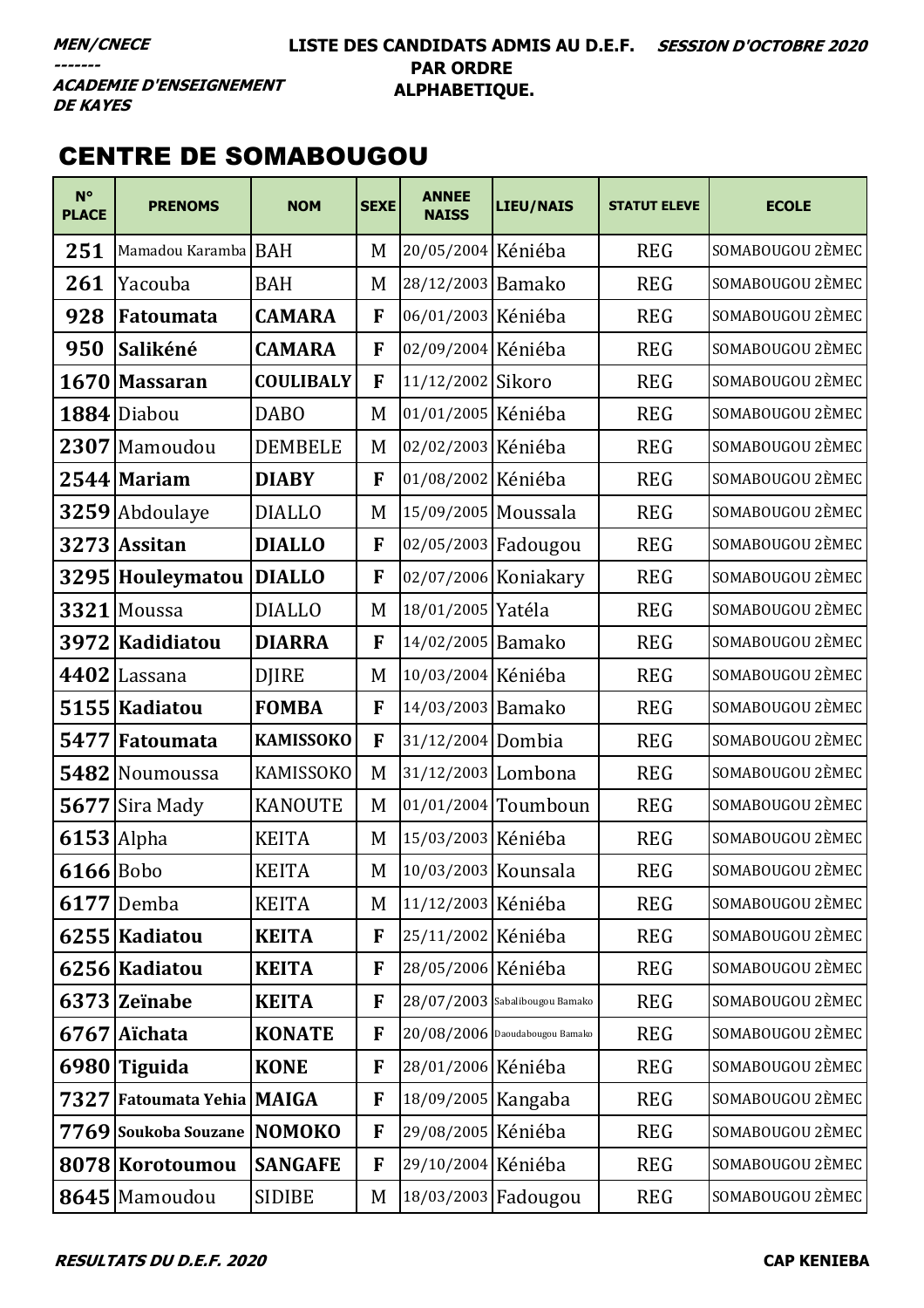**ACADEMIE D'ENSEIGNEMENT DE KAYES** 

# CENTRE DE SOMABOUGOU (suite & fin)

| $N^{\circ}$<br><b>PLACE</b> | <b>PRENOMS</b>     | <b>NOM</b>     | <b>SEXE</b> | <b>ANNEE</b><br><b>NAISS</b> | LIEU/NAIS               | <b>STATUT ELEVE</b> | <b>ECOLE</b>     |
|-----------------------------|--------------------|----------------|-------------|------------------------------|-------------------------|---------------------|------------------|
|                             | 9228 Dialika       | <b>SISSOKO</b> | F           | 19/08/2005 Kéniéba           |                         | <b>REG</b>          | SOMABOUGOU 2ÈMEC |
|                             | $ 9245 $ Douga     | <b>SISSOKO</b> | M           | 01/01/2004 Kéniéba           |                         | <b>REG</b>          | SOMABOUGOU 2ÈMEC |
|                             | 9344 Macouta       | <b>SISSOKO</b> | F           | 08/08/2005 Horokoto          |                         | <b>REG</b>          | SOMABOUGOU 2ÈMEC |
| 9741                        | <b>Aminata</b>     | <b>SOUMARE</b> | F           |                              | 25/09/2006 Aljanabandia | <b>REG</b>          | SOMABOUGOU 2ÈMEC |
|                             | 9929 Alpha Issiaka | <b>SY</b>      | M           | 29/09/2004 Kéniéba           |                         | <b>REG</b>          | SOMABOUGOU 2ÈMEC |
|                             | 10354 Koniba       | <b>TOGO</b>    | M           |                              | 18/07/2005 Sabalibougou | <b>REG</b>          | SOMABOUGOU 2ÈMEC |
|                             | 10608 Aissata      | <b>TOURE</b>   | F           | 03/08/2006 Kéniéba           |                         | <b>REG</b>          | SOMABOUGOU 2ÈMEC |
|                             | $11313$ Moussa     | <b>TRAORE</b>  | M           | 29/04/2003 Kangaré           |                         | <b>REG</b>          | SOMABOUGOU 2ÈMEC |
|                             | 11318 Oumou        | <b>TRAORE</b>  | M           | 10/05/2005 BAMAKO            |                         | <b>REG</b>          | SOMABOUGOU 2ÈMEC |

Kayes le,

Le Directeur

# Seydou Nourou MAIGA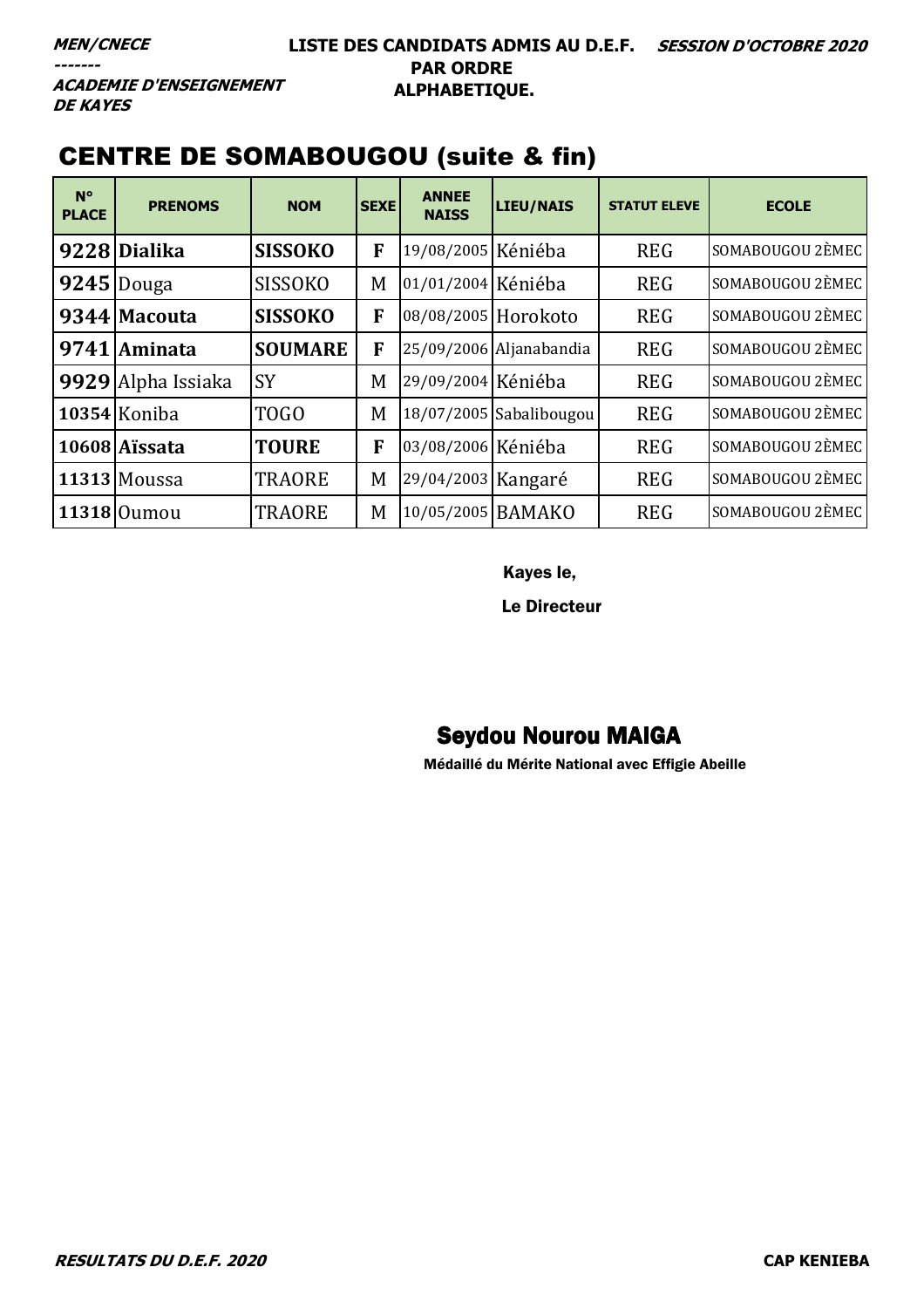### **LISTE DES CANDIDATS ADMIS AU D.E.F. SESSION D'OCTOBRE 2020 PAR ORDRE ALPHABETIQUE.**

**ACADEMIE D'ENSEIGNEMENT DE KAYES** 

# CENTRE DE TABAKOTO KASSAMA

| $N^{\circ}$<br><b>PLACE</b> | <b>PRENOMS</b>    | <b>NOM</b>     | <b>SEXE</b> | <b>ANNEE</b><br><b>NAISS</b> | <b>LIEU/NAIS</b>          | <b>STATUT ELEVE</b> | <b>ECOLE</b>        |
|-----------------------------|-------------------|----------------|-------------|------------------------------|---------------------------|---------------------|---------------------|
| 3559                        | Sory Ibrahima     | <b>DIANGO</b>  | M           |                              | 11/07/2005 Farina/Kassama | <b>REG</b>          | TABAKOTO-KASS 2ÈMEC |
|                             | $5065$ Diadié     | <b>FOFANA</b>  | M           | 01/01/2007 Dioni             |                           | <b>REG</b>          | TABAKOTO-KASS 2ÈMEC |
|                             | 5079 Kécoutanding | <b>FOFANA</b>  | M           |                              | 31/12/2003 Diounfara      | <b>REG</b>          | TABAKOTO-KASS 2ÈMEC |
|                             | <b>5657</b> Adama | <b>KANOUTE</b> | M           |                              | 15/11/2006 Diounfara      | <b>REG</b>          | TABAKOTO-KASS 2ÈMEC |
| 5659                        | Demba             | <b>KANOUTE</b> | M           | 10/11/2005 Banco             |                           | <b>REG</b>          | TABAKOTO-KASS 2ÈMEC |
|                             | 5670 Koumba       | <b>KANOUTE</b> | F           | 20/03/2003 Tabacoto          |                           | <b>REG</b>          | TABAKOTO-KASS 2ÈMEC |
|                             | 6143 Abdou Karim  | <b>KEITA</b>   | M           | 07/01/2006 Tabacoto          |                           | <b>REG</b>          | TABAKOTO-KASS 2ÈMEC |
|                             | 6154 Amadou       | <b>KEITA</b>   | M           | 12/02/2001                   | Tabacoto                  | <b>REG</b>          | TABAKOTO-KASS 2ÈMEC |
| 6186                        | Diouka Mady       | <b>KEITA</b>   | M           | 04/12/2005                   | Tabacoto                  | <b>REG</b>          | TABAKOTO-KASS 2ÈMEC |
|                             | 6207 Famalé       | <b>KEITA</b>   | M           | 16/02/2005 Tabacoto          |                           | <b>REG</b>          | TABAKOTO-KASS 2ÈMEC |
|                             | $6219$ Fasseny    | <b>KEITA</b>   | M           | 01/01/2005 Tabacoto          |                           | <b>REG</b>          | TABAKOTO-KASS 2ÈMEC |
|                             | 6248 Hawa         | <b>KEITA</b>   | F           | 19/01/2006 Tabacoto          |                           | <b>REG</b>          | TABAKOTO-KASS 2ÈMEC |
| $6283$ Mady                 |                   | <b>KEITA</b>   | M           | 10/08/2002 Dioni             |                           | <b>REG</b>          | TABAKOTO-KASS 2ÈMEC |
| 6361                        | Siramady          | <b>KEITA</b>   | M           | 14/11/2004 Dioni             |                           | <b>REG</b>          | TABAKOTO-KASS 2ÈMEC |
|                             | $9283$ Fayéra     | <b>SISSOKO</b> | M           | 20/08/2004 Boro              |                           | <b>REG</b>          | TABAKOTO-KASS 2ÈMEC |

Kayes le,

Le Directeur

# Seydou Nourou MAIGA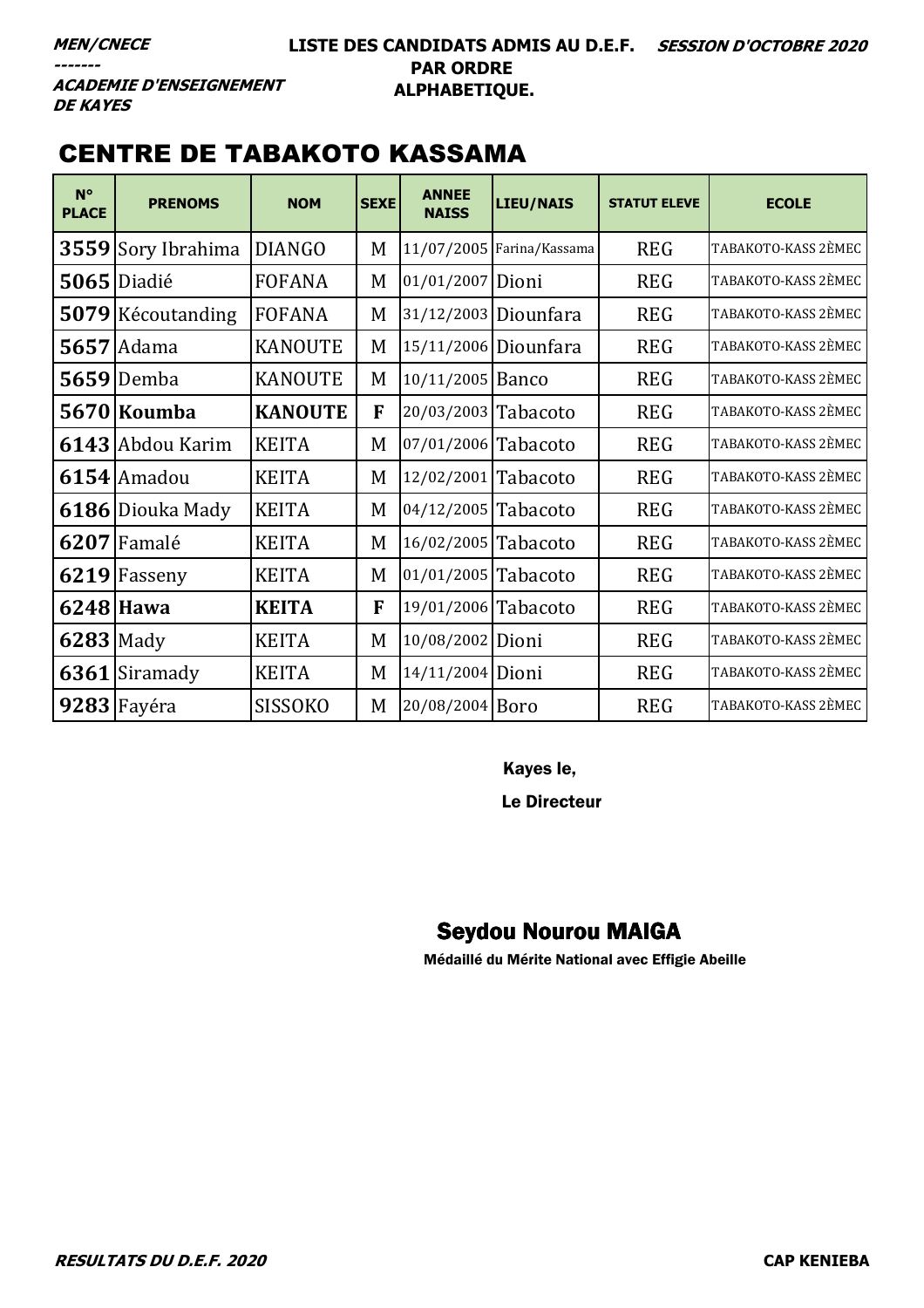### **LISTE DES CANDIDATS ADMIS AU D.E.F. SESSION D'OCTOBRE 2020 PAR ORDRE ALPHABETIQUE.**

**ACADEMIE D'ENSEIGNEMENT DE KAYES** 

# CENTRE DE TABAKOTO-SIT

| $N^{\circ}$<br><b>PLACE</b> | <b>PRENOMS</b>         | <b>NOM</b>           | <b>SEXE</b>  | <b>ANNEE</b><br><b>NAISS</b> | <b>LIEU/NAIS</b>                    | <b>STATUT ELEVE</b> | <b>ECOLE</b>            |
|-----------------------------|------------------------|----------------------|--------------|------------------------------|-------------------------------------|---------------------|-------------------------|
| 35                          | Hamadoun               | <b>BA</b>            | M            | 12/04/2006 Sendegue          |                                     | <b>REG</b>          | TABAKOTO-SIT 2ÈMEC      |
| 254                         | <b>Oumar</b>           | <b>BAH</b>           | M            | 15/01/2003 Tabacoto          |                                     | <b>REG</b>          | TABAKOTO-SIT 2ÈMEC      |
| 312                         | Amadou                 | <b>BAH</b>           | M            | 08/08/2006 Tabacoto          |                                     | <b>REG</b>          | TABAKOTO-SIT 2ÈMEC      |
| 454                         | Amadou Belko           | <b>BARRY</b>         | M            |                              | 24/12/2004 Sénou-Bamako             | <b>REG</b>          | AMADOU HAMPATÉ BÂ 2ÈMEC |
| 604                         | Soumaïla               | <b>BENGALY</b>       | M            | 27/07/2004 Loutana           |                                     | <b>REG</b>          | TABAKOTO-SIT 2ÈMEC      |
| 930                         | Gaoussou               | <b>CAMARA</b>        | M            | 17/07/2003                   | Cabinet Sabougnouma                 | <b>REG</b>          | AMADOU HAMPATÉ BÂ 2ÈMEC |
| 946                         | <b>Oumar</b>           | <b>CAMARA</b>        | M            | 01/01/2005                   | Sitadoula                           | <b>REG</b>          | TABAKOTO-SIT 2ÈMEC      |
| 1183                        | Aïssétou Dite Makamba  | <b>CISSE</b>         | F            | 17/09/2004                   | Sékonamata                          | <b>REG</b>          | AMADOU HAMPATÉ BÂ 2ÈMEC |
|                             | 1190 Djénébou          | <b>CISSE</b>         | F            | 03/07/2002                   | Sékonamata                          | <b>REG</b>          | AMADOU HAMPATÉ BÂ 2ÈMEC |
|                             | 1667 Fousseyni         | COULIBALY            | M            | 27/03/2002                   | Sicoro                              | <b>REG</b>          | AMADOU HAMPATÉ BÂ 2ÈMEC |
|                             | 1890 Kontin            | <b>DABO</b>          | M            | 20/12/2004                   | Goudofara                           | <b>REG</b>          | AMADOU HAMPATÉ BÂ 2ÈMEC |
|                             | <b>1892 Makan</b>      | <b>DABO</b>          | M            | 17/12/2002   Kayes           |                                     | <b>REG</b>          | AMADOU HAMPATÉ BÂ 2ÈMEC |
|                             | 1960 Salimata          | <b>DANFAGA</b>       | F            | 12/12/2004                   | Tabacoto                            | <b>REG</b>          | AMADOU HAMPATÉ BÂ 2ÈMEC |
|                             | $2305$ Mahamady        | <b>DEMBELE</b>       | M            | 11/09/2004                   | <b>Ballou</b>                       | <b>REG</b>          | TABAKOTO-SIT 2ÈMEC      |
|                             | 2463 Diadiè Sory       | <b>DIABATE</b>       | M            | 14/09/2001                   | Samboula                            | <b>REG</b>          | TABAKOTO-SIT 2ÈMEC      |
| 2553                        | <b>Assétou Dite Nâ</b> | <b>DIABY GASSAMA</b> | F            | 27/01/2007                   | Tabacoto                            | <b>REG</b>          | AMADOU HAMPATÉ BÂ 2ÈMEC |
| 2777                        | <b>Hawa</b>            | <b>DIAKITE</b>       | F            | 21/12/2003 Kita              |                                     | <b>REG</b>          | AMADOU HAMPATÉ BÂ 2ÈMEC |
| 3289                        | Fousseyni              | <b>DIALLO</b>        | M            | 01/01/2003 Tabacoto          |                                     | <b>REG</b>          | TABAKOTO-SIT 2ÈMEC      |
|                             | 3307 Mamadou           | <b>DIALLO</b>        | M            | 23/04/2004 Kéniéba           |                                     | <b>REG</b>          | TABAKOTO-SIT 2ÈMEC      |
|                             | 3329 Safiatou          | <b>DIALLO</b>        | F            | 04/11/2003 Tabacoto          |                                     | <b>REG</b>          | AMADOU HAMPATÉ BÂ 2ÈMEC |
|                             | $3544$ Karifala        | <b>DIANE</b>         | M            |                              | $12/04/2003$ Makana/Dioulafoundouba | <b>REG</b>          | TABAKOTO-SIT 2ÈMEC      |
|                             | $3971$   Jacques       | <b>DIARRA</b>        | M            | 23/01/2003 Kita              |                                     | <b>REG</b>          | AMADOU HAMPATÉ BÂ 2ÈMEC |
|                             | $3975$ Layan           | <b>DIARRA</b>        | M            | 17/09/2006 Kéniéba           |                                     | <b>REG</b>          | AMADOU HAMPATÉ BÂ 2ÈMEC |
|                             | 4692 Adjiara           | <b>DOUMBIA</b>       | F            | 17/10/2003 Daroni            |                                     | <b>REG</b>          | AMADOU HAMPATÉ BÂ 2ÈMEC |
|                             | $5063$ Amara           | <b>FOFANA</b>        | M            | 01/01/2005                   | Tabacoto                            | <b>REG</b>          | AMADOU HAMPATÉ BÂ 2ÈMEC |
|                             | 5069 Falaye            | <b>FOFANA</b>        | M            | 01/01/2001                   | Tabacoto                            | <b>REG</b>          | TABAKOTO-SIT 2ÈMEC      |
| <b>5086</b> Sara            |                        | <b>FOFANA</b>        | F            | 15/11/2004 Tabacoto          |                                     | <b>REG</b>          | AMADOU HAMPATÉ BÂ 2ÈMEC |
|                             | 5087 Sékolin           | <b>FOFANA</b>        | M            | 16/03/2002 Kalaboto          |                                     | <b>REG</b>          | TABAKOTO-SIT 2ÈMEC      |
| 5092 Tako                   |                        | <b>FOFANA</b>        | $\mathbf{F}$ | 03/12/2004 Tabakoto          |                                     | <b>REG</b>          | TABAKOTO-SIT 2ÈMEC      |

**RESULTATS DU D.E.F. 2020 CAP KENIEBA**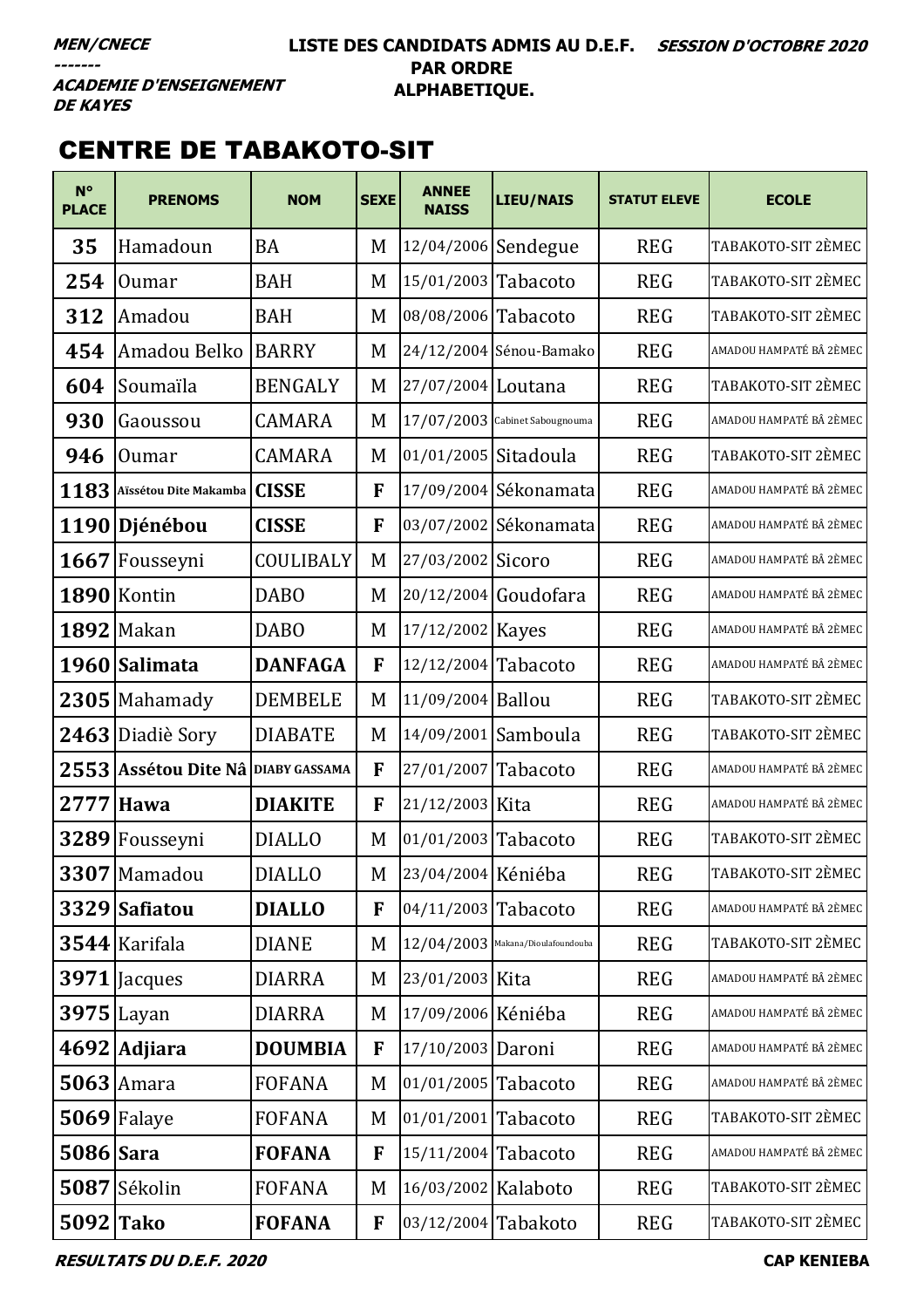### LISTE DES CANDIDATS ADMIS AU D.E.F. SESSION D'OCTOBRE 2020 **PAR ORDRE** ALPHABETIQUE.

**ACADEMIE D'ENSEIGNEMENT DE KAYES** 

# **CENTRE DE TABAKOTO-SIT (suite)**

| $N^{\circ}$<br><b>PLACE</b> | <b>PRENOMS</b>        | <b>NOM</b>       | <b>SEXE</b>  | <b>ANNEE</b><br><b>NAISS</b> | <b>LIEU/NAIS</b>                | <b>STATUT ELEVE</b> | <b>ECOLE</b>            |
|-----------------------------|-----------------------|------------------|--------------|------------------------------|---------------------------------|---------------------|-------------------------|
|                             | 5300 Aïssata          | <b>GOITA</b>     | F            | 02/01/2004 Tabacoto          |                                 | <b>REG</b>          | AMADOU HAMPATÉ BÂ 2ÈMEC |
|                             | <b>5473 Demba</b>     | <b>KAMISSOKO</b> | F            |                              | 01/01/1999 Sékonamata           | CL                  | CL                      |
|                             | 5481   Noumoucounda   | <b>KAMISSOKO</b> | F            | 10/01/2004                   | Tabacoto                        | <b>REG</b>          | TABAKOTO-SIT 2ÈMEC      |
|                             | $5661$ Diango         | <b>KANOUTE</b>   | M            | 09/08/2005 Kakoulou          |                                 | <b>REG</b>          | TABAKOTO-SIT 2ÈMEC      |
|                             | 6150 Adama            | <b>KEITA</b>     | F            | 14/12/2005 Kita              |                                 | <b>REG</b>          | AMADOU HAMPATÉ BÂ 2ÈMEC |
|                             | 6175 Daouda           | <b>KEITA</b>     | M            | 16/05/2003                   | Baroya                          | <b>REG</b>          | TABAKOTO-SIT 2ÈMEC      |
|                             | 6185 Diatio           | <b>KEITA</b>     | F            | 01/01/2003                   | <b>YATIA</b>                    | <b>REG</b>          | TABAKOTO-SIT 2ÈMEC      |
|                             | $6204$ Famady         | <b>KEITA</b>     | M            |                              | 20/05/2001 Sékonamata           | <b>REG</b>          | TABAKOTO-SIT 2ÈMEC      |
|                             | 6221 Fassiriman       | <b>KEITA</b>     | M            | 31/12/2005 Niarakira         |                                 | <b>REG</b>          | AMADOU HAMPATÉ BÂ 2ÈMEC |
| 6261 Kani                   |                       | <b>KEITA</b>     | F            | 05/01/2004 Kita              |                                 | <b>REG</b>          | AMADOU HAMPATÉ BÂ 2ÈMEC |
|                             | 6266 Karfa Dite Fanta | <b>KEITA</b>     | F            | 20/03/2003 Narena            |                                 | <b>REG</b>          | AMADOU HAMPATÉ BÂ 2ÈMEC |
|                             | 6298 Mamoudou         | <b>KEITA</b>     | M            |                              | 06/05/2000 Guindinsou           | CL                  | CL                      |
| 6977                        | Rokiatou              | <b>KONE</b>      | F            |                              | 27/04/2005 Ségou cscom Darsalam | <b>REG</b>          | AMADOU HAMPATÉ BÂ 2ÈMEC |
|                             | 6981 Toumany          | <b>KONE</b>      | M            | 25/10/2005 Tabacoto          |                                 | <b>REG</b>          | AMADOU HAMPATÉ BÂ 2ÈMEC |
| $7010$ Mady                 |                       | <b>KONTAGA</b>   | M            |                              | 20/10/2004 Lémounatoumboun      | <b>REG</b>          | TABAKOTO-SIT 2ÈMEC      |
|                             | 7045 Mariam           | <b>KOROBARA</b>  | F            | 21/09/2006 Kéniéba           |                                 | <b>REG</b>          | AMADOU HAMPATÉ BÂ 2ÈMEC |
|                             | $7236$ N'Faly         | MACALOU          | M            |                              | 01/01/2003 Guéné-Goré           | <b>REG</b>          | TABAKOTO-SIT 2ÈMEC      |
|                             | 7499 Lassana          | <b>MINTHE</b>    | M            | 12/03/2005 Tabacoto          |                                 | <b>REG</b>          | TABAKOTO-SIT 2ÈMEC      |
|                             | $7504$ Falaye         | <b>MONECATA</b>  | $M_{\odot}$  |                              | 13/01/2003 Toumboumba           | <b>REG</b>          | TABAKOTO-SIT 2ÈMEC      |
|                             | $7518$ Adama          | MONEKATA         | M            | 04/05/2003 Tabacoto          |                                 | <b>REG</b>          | TABAKOTO-SIT 2ÈMEC      |
| 7519                        | Ballaké               | MONEKATA         | M            | 03/03/2007                   | Toumboumba                      | <b>REG</b>          | AMADOU HAMPATÉ BÂ 2ÈMEC |
|                             | 7521 Djénéba          | <b>MONEKATA</b>  | F            | 01/09/2004                   | Tabacoto                        | <b>REG</b>          | AMADOU HAMPATÉ BÂ 2ÈMEC |
|                             | 7526 Sékou            | MONEKATA         | M            | 01/01/2004                   | Baroya                          | <b>REG</b>          | TABAKOTO-SIT 2ÈMEC      |
|                             | 7540 Alfousseyni      | <b>NASSOKO</b>   | M            | 03/11/2003                   | Tabacoto                        | <b>REG</b>          | TABAKOTO-SIT 2ÈMEC      |
|                             | $7613$ Adama          | N'DIAYE          | M            | 31/12/2005                   | Tabakoto                        | <b>REG</b>          | TABAKOTO-SIT 2ÈMEC      |
| 7777                        | Simion                | <b>ONGOIBA</b>   | M            | 31/12/2002                   | Douna-Pen                       | <b>REG</b>          | TABAKOTO-SIT 2ÈMEC      |
|                             | 7884 Rokia            | <b>SACKO</b>     | $\mathbf{F}$ | 10/12/2005 Falani            |                                 | <b>REG</b>          | AMADOU HAMPATÉ BÂ 2ÈMEC |
|                             | 8182 Souleymane       | SANGARE          | M            |                              | 31/12/2003 Tonokala coura       | <b>REG</b>          | TABAKOTO-SIT 2ÈMEC      |
|                             | 8184 Younoussa        | SANGARE          | M            |                              | 10/02/2003 Tonokalacoura        | <b>REG</b>          | TABAKOTO-SIT 2ÈMEC      |

**RESULTATS DU D.E.F. 2020**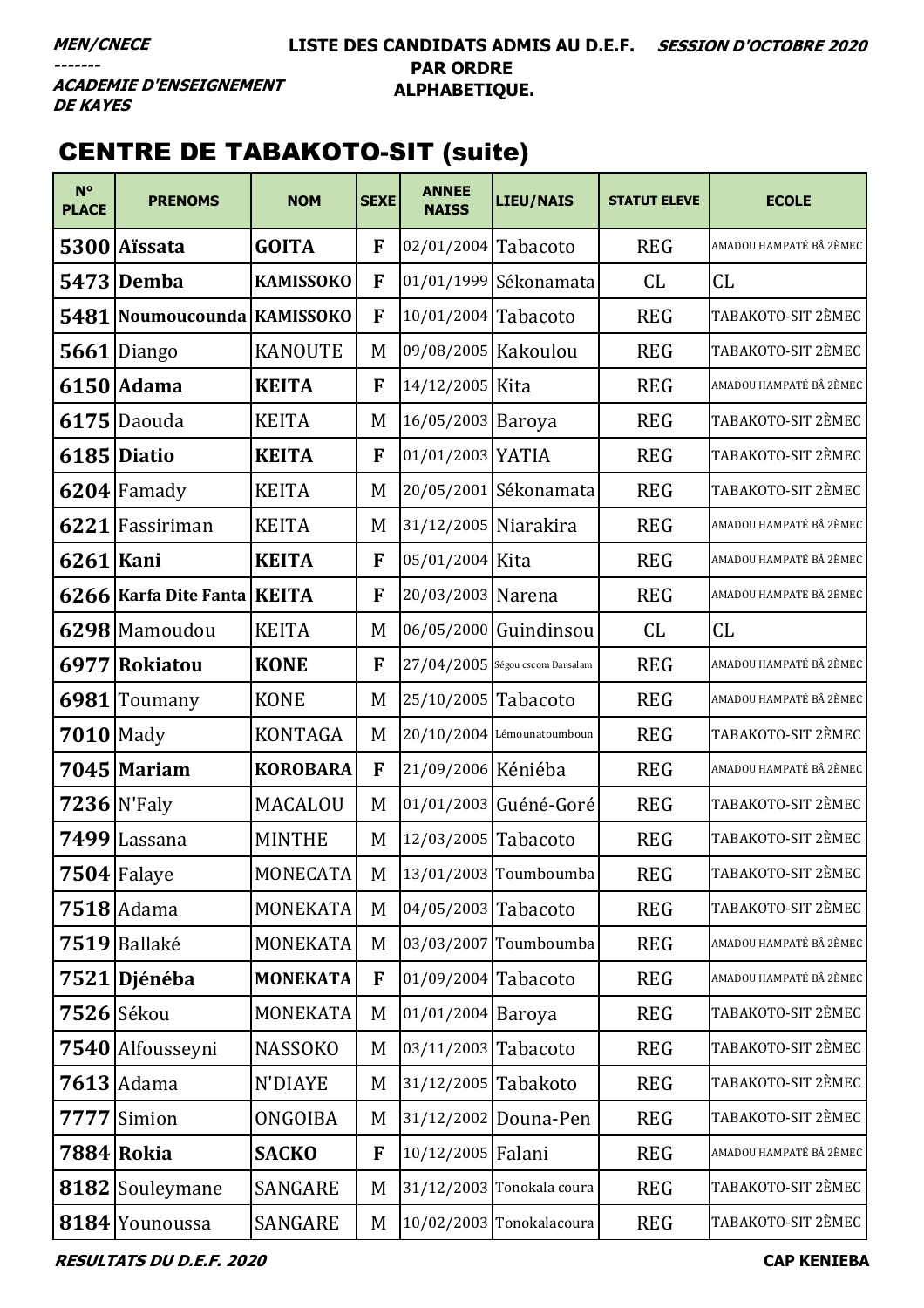### **LISTE DES CANDIDATS ADMIS AU D.E.F. SESSION D'OCTOBRE 2020 PAR ORDRE ALPHABETIQUE.**

**ACADEMIE D'ENSEIGNEMENT DE KAYES** 

# CENTRE DE TABAKOTO-SIT (suite)

| $N^{\circ}$<br><b>PLACE</b> | <b>PRENOMS</b>              | <b>NOM</b>     | <b>SEXE</b> | <b>ANNEE</b><br><b>NAISS</b> | LIEU/NAIS                   | <b>STATUT ELEVE</b> | <b>ECOLE</b>            |
|-----------------------------|-----------------------------|----------------|-------------|------------------------------|-----------------------------|---------------------|-------------------------|
|                             | 8267 Maïmouna               | <b>SANOGO</b>  | F           |                              | 24/08/2005 H.F.D Kayes      | <b>REG</b>          | AMADOU HAMPATÉ BÂ 2ÈMEC |
| 9179                        | Alamouta Dit Robert SISSOKO |                | M           | 14/11/2005 Tabacoto          |                             | <b>REG</b>          | AMADOU HAMPATÉ BÂ 2ÈMEC |
|                             | $9183$ Amara                | <b>SISSOKO</b> | M           | 04/09/2001 Mouralia          |                             | <b>REG</b>          | TABAKOTO-SIT 2ÈMEC      |
|                             | 9189 Bamansa                | <b>SISSOKO</b> | M           | 08/10/2005 Baroya            |                             | <b>REG</b>          | TABAKOTO-SIT 2ÈMEC      |
| 9197                        | Bambo                       | <b>SISSOKO</b> | M           | 24/05/2003                   | Baroya                      | <b>REG</b>          | TABAKOTO-SIT 2ÈMEC      |
| 9206                        | Bantan                      | <b>SISSOKO</b> | M           | 18/03/2003 Kéniéba           |                             | <b>REG</b>          | TABAKOTO-SIT 2ÈMEC      |
|                             | 9221 Demba                  | <b>SISSOKO</b> | M           |                              | 01/01/2005 Farassoumato     | <b>REG</b>          | TABAKOTO-SIT 2ÈMEC      |
|                             | 9226 Diabouding             | <b>SISSOKO</b> | F           | 10/06/2005 Tabacoto          |                             | <b>REG</b>          | TABAKOTO-SIT 2ÈMEC      |
| 9229                        | Diandian                    | <b>SISSOKO</b> | M           |                              | 01/01/2003 Sekonamata       | CL                  | CL                      |
| 9230                        | Diba Dit Karim              | <b>SISSOKO</b> | M           | 05/10/2002 Bambou            |                             | <b>REG</b>          | TABAKOTO-SIT 2ÈMEC      |
|                             | 9232 Diéourou               | <b>SISSOKO</b> | M           | 22/11/2003 Batama            |                             | <b>REG</b>          | TABAKOTO-SIT 2ÈMEC      |
|                             | 9254 Fadiala                | <b>SISSOKO</b> | M           | 01/01/2004 Tabacoto          |                             | <b>REG</b>          | TABAKOTO-SIT 2ÈMEC      |
|                             | 9255 Fadialaba              | <b>SISSOKO</b> | M           | 01/01/2004 Yéralla           |                             | <b>REG</b>          | TABAKOTO-SIT 2ÈMEC      |
|                             | 9257 Falaye                 | <b>SISSOKO</b> | M           | 01/01/2004 Kassama           |                             | <b>REG</b>          | TABAKOTO-SIT 2ÈMEC      |
|                             | 9330 Kontéba                | <b>SISSOKO</b> | M           | 01/01/2004 Yérala            |                             | <b>REG</b>          | TABAKOTO-SIT 2ÈMEC      |
| $9347$ Mady                 |                             | <b>SISSOKO</b> | M           | 01/01/2003 Tabakoto          |                             | <b>REG</b>          | AMADOU HAMPATÉ BÂ 2ÈMEC |
| $9351$ Mady                 |                             | <b>SISSOKO</b> | M           | 22/01/2004 Tabacoto          |                             | <b>REG</b>          | TABAKOTO-SIT 2ÈMEC      |
|                             | 9354 Mahamadou              | <b>SISSOKO</b> | M           | 06/02/2005 Tabacoto          |                             | <b>REG</b>          | TABAKOTO-SIT 2ÈMEC      |
|                             | 9370 Mariam Koromba SISSOKO |                | $\mathbf F$ | 25/03/2003 Tabacoto          |                             | <b>REG</b>          | TABAKOTO-SIT 2ÈMEC      |
| $9417$ Saïbo                |                             | <b>SISSOKO</b> | M           | 31/08/2005 Tabacoto          |                             | <b>REG</b>          | TABAKOTO-SIT 2ÈMEC      |
|                             | 9420 Salama                 | <b>SISSOKO</b> | F           |                              | 07/04/2002 Tambacoto        | <b>REG</b>          | TABAKOTO-SIT 2ÈMEC      |
|                             | 9426 Sambaly                | <b>SISSOKO</b> | M           | $01/12/2004$ Tabacoto        |                             | <b>REG</b>          | TABAKOTO-SIT 2ÈMEC      |
|                             | 9433 Sancounding            | <b>SISSOKO</b> | F           | 20/07/2005 Tabacoto          |                             | <b>REG</b>          | TABAKOTO-SIT 2ÈMEC      |
| 9931 Dafhé                  |                             | SY             | M           |                              | 01/01/2006 Sékonamata       | <b>REG</b>          | TABAKOTO-SIT 2ÈMEC      |
|                             | 10613 Bonkana Kanda         | <b>TOURE</b>   | F           |                              | 25/03/2005 Souleymanebougou | <b>REG</b>          | AMADOU HAMPATÉ BÂ 2ÈMEC |
|                             | 11273 Adama                 | <b>TRAORE</b>  | M           |                              | 03/02/2006 Niagadina        | <b>REG</b>          | AMADOU HAMPATÉ BÂ 2ÈMEC |
|                             | 11293 Fassanou              | <b>TRAORE</b>  | M           | 01/01/2003 Tabacoto          |                             | <b>REG</b>          | TABAKOTO-SIT 2ÈMEC      |
| 11301 Mady                  |                             | <b>TRAORE</b>  | M           | 16/06/2003 Sakola            |                             | <b>REG</b>          | TABAKOTO-SIT 2ÈMEC      |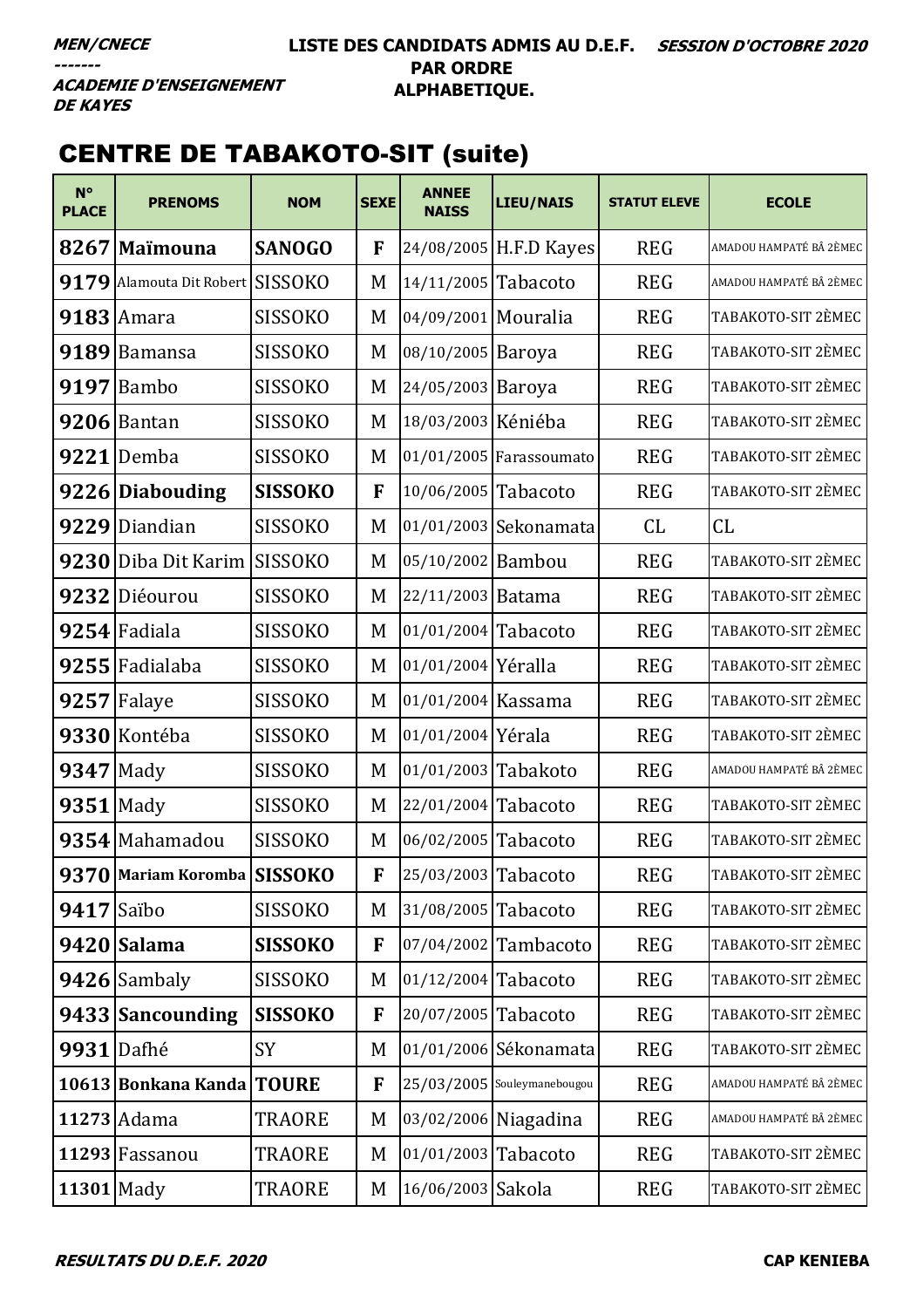**ACADEMIE D'ENSEIGNEMENT DE KAYES** 

# CENTRE DE TABAKOTO-SIT (suite & fin)

| $N^{\circ}$<br><b>PLACE</b> | <b>PRENOMS</b> | <b>NOM</b>    | <b>SEXE</b> | <b>ANNEE</b><br><b>NAISS</b> | LIEU/NAIS                                 | <b>STATUT ELEVE</b> | <b>ECOLE</b>            |
|-----------------------------|----------------|---------------|-------------|------------------------------|-------------------------------------------|---------------------|-------------------------|
|                             | 11303 Makan    | <b>TRAORE</b> | M           | $ 31/12/2004 $ Tabacoto      |                                           | <b>REG</b>          | TABAKOTO-SIT 2ÈMEC      |
|                             | 11316 Nanténin | <b>TRAORE</b> |             |                              | $24/07/2004$ Bourdala C.Dialafara/Kéniéba | <b>REG</b>          | AMADOU HAMPATÉ BÂ 2ÈMEC |
| 11325 Sito                  |                | <b>TRAORE</b> | M           |                              | 08/01/2004 Maternité de Niagadina         | <b>REG</b>          | AMADOU HAMPATÉ BÂ 2ÈMEC |

Kayes le,

Le Directeur

# Seydou Nourou MAIGA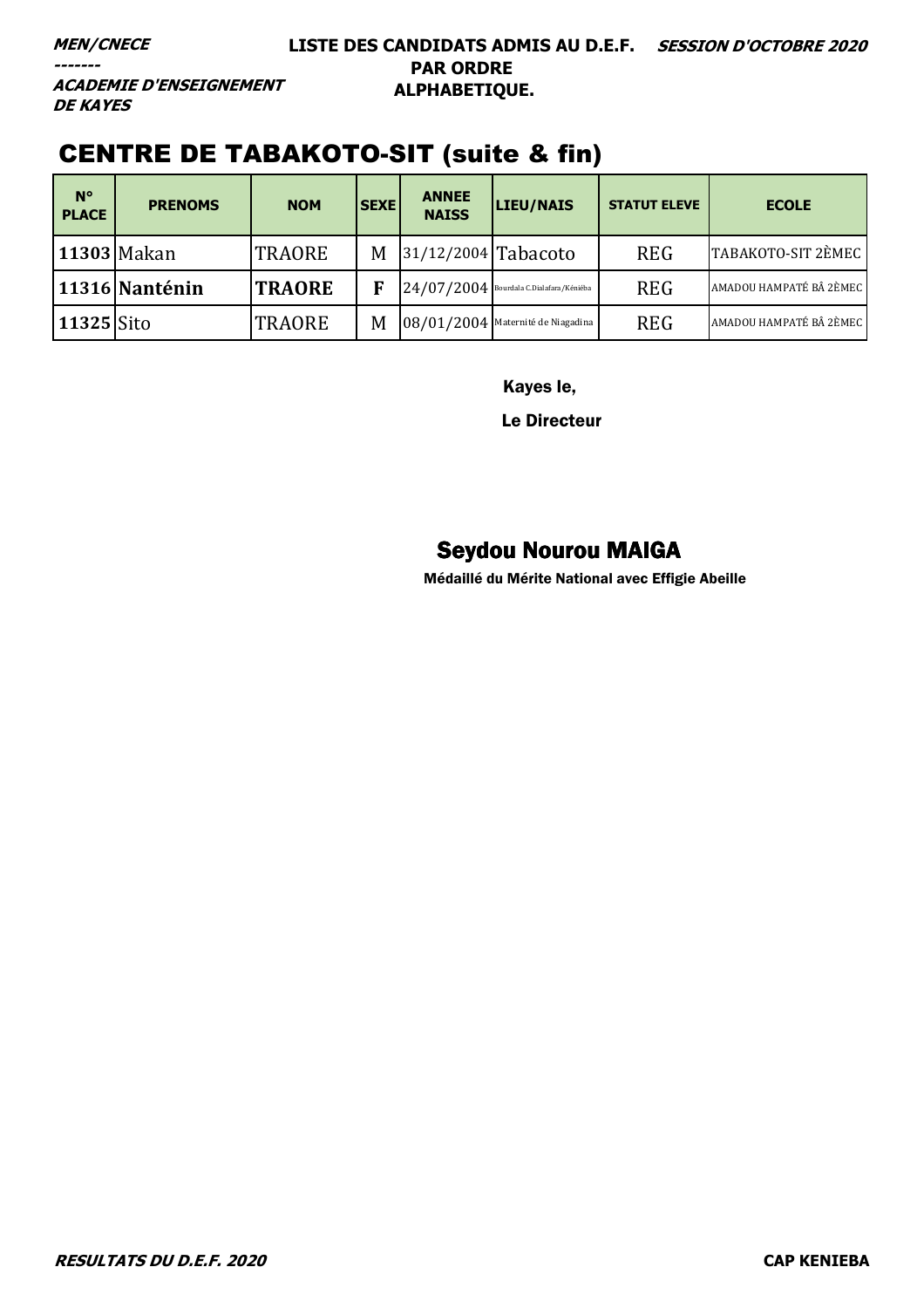### **LISTE DES CANDIDATS ADMIS AU D.E.F. SESSION D'OCTOBRE 2020 PAR ORDRE ALPHABETIQUE.**

**ACADEMIE D'ENSEIGNEMENT DE KAYES** 

# CENTRE DE YATERA

| $N^{\circ}$<br><b>PLACE</b> | <b>PRENOMS</b>       | <b>NOM</b>     | <b>SEXE</b> | <b>ANNEE</b><br><b>NAISS</b> | <b>LIEU/NAIS</b>     | <b>STATUT ELEVE</b> | <b>ECOLE</b> |
|-----------------------------|----------------------|----------------|-------------|------------------------------|----------------------|---------------------|--------------|
|                             | 2295 Fatoumata       | <b>DEMBELE</b> | F           | 20/09/1987 Kassama           |                      | CL.                 | CL           |
|                             | <b>3553</b> Dindé    | <b>DIANGO</b>  | M           | 23/01/2005 Yatéra            |                      | <b>REG</b>          | YATÉRA 2ÈMEC |
|                             | $3555$ Famakan       | <b>DIANGO</b>  | M           |                              | 01/01/2004 Woundouma | <b>REG</b>          | YATÉRA 2ÈMEC |
|                             | 5837 Alimamy         | <b>KANTE</b>   | M           | 20/01/2006 Yatéra            |                      | <b>REG</b>          | YATÉRA 2ÈMEC |
|                             | <b>5842 Fanta</b>    | <b>KANTE</b>   | F           | 05/05/2002 Nanifara          |                      | CL                  | CL           |
|                             | 6329 Sadio           | <b>KEITA</b>   | F           | 03/03/2001 Yatéra            |                      | <b>REG</b>          | YATÉRA 2ÈMEC |
|                             | 6777 Tidiane         | <b>KONATE</b>  | M           | 07/04/1994 Kéniéba           |                      | CL                  | CL           |
|                             | $9202$ Bandia        | <b>SISSOKO</b> | M           | 24/02/2002 Dialadian         |                      | <b>REG</b>          | YATÉRA 2ÈMEC |
| $9210$ Biya                 |                      | <b>SISSOKO</b> | M           | 17/04/2003 Yatéra            |                      | <b>REG</b>          | YATÉRA 2ÈMEC |
|                             | 9227 Diabou-Mady     | <b>SISSOKO</b> | M           | 02/09/2004 Yatéra            |                      | <b>REG</b>          | YATÉRA 2ÈMEC |
|                             | 9272 Fasséga Bernard | <b>SISSOKO</b> | M           | 31/12/1999 Kassama           |                      | CL                  | CL           |
|                             | 9285 Filifing        | <b>SISSOKO</b> | M           | 12/01/2003 Yatéra            |                      | <b>REG</b>          | YATÉRA 2ÈMEC |
|                             | 9317 Karifo          | <b>SISSOKO</b> | M           | 01/04/2004 Yatéra            |                      | <b>REG</b>          | YATÉRA 2ÈMEC |
|                             | 9335 Koulakou        | <b>SISSOKO</b> | M           | 08/06/1993 Koufara           |                      | CL.                 | CL           |
|                             | $9367$ Mamby         | SISSOKO        | M           | 24/06/2001 Bourama           |                      | <b>REG</b>          | YATÉRA 2ÈMEC |
|                             | 9845 Hamidou         | SOW            | M           | 26/02/2004 Yatéra            |                      | <b>REG</b>          | YATÉRA 2ÈMEC |

Kayes le,

Le Directeur

# Seydou Nourou MAIGA